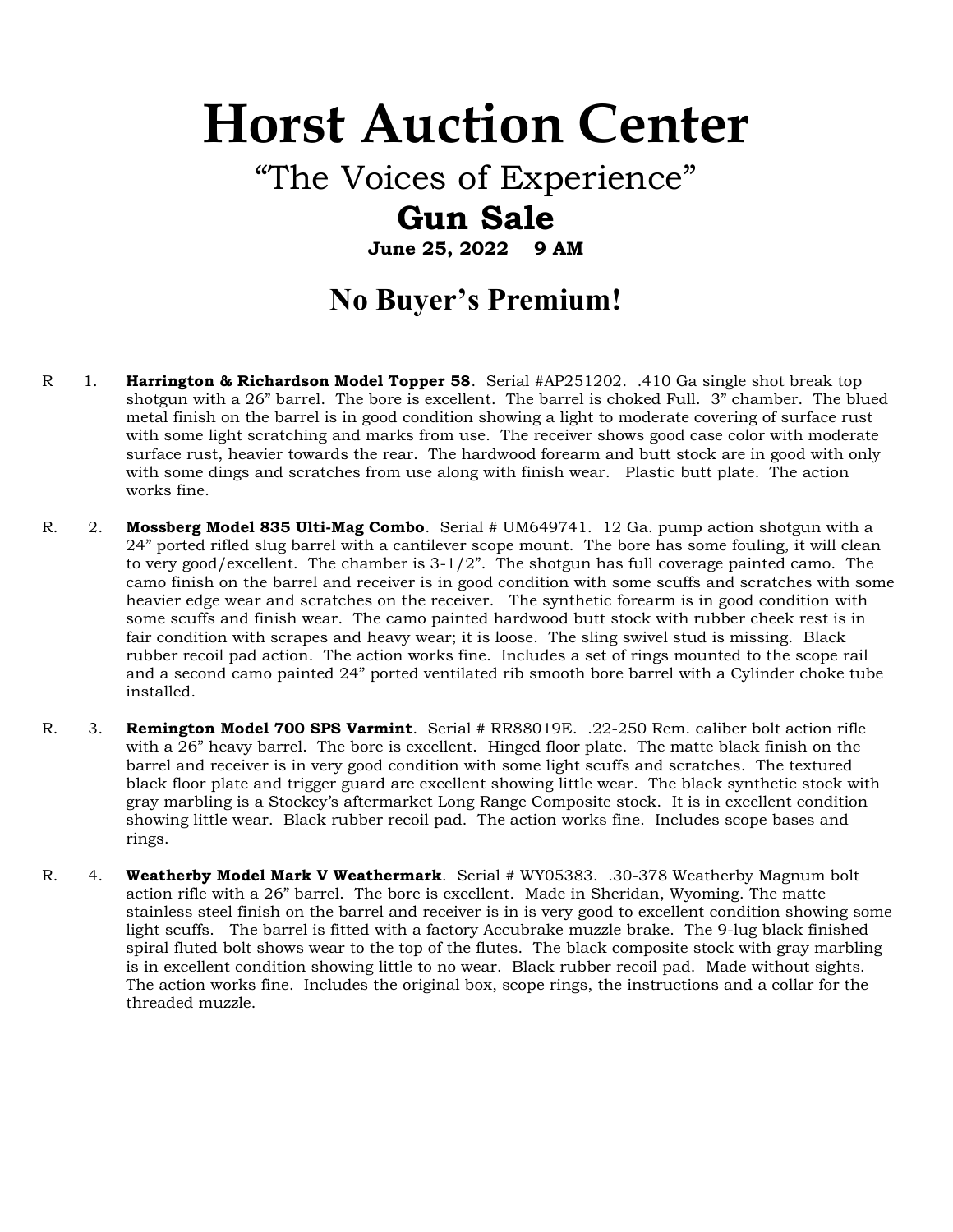- R. 5. Radical Firearms Model RF-15. Serial # 21-094995. .223 Rem/5.56 NATO caliber semi-auto rifle with a 16" barrel. The bore is excellent. The barrel has a 1:7 twist rate. 30 round detachable magazine. Radical Arms is a Stafford, Texas based manufacturer of AR-15 type rifles that got their start around 2013. The satin black finish on the barre and flat top railed receiver is in very good to excellent condition showing little wear with only a few minor marks. The matte black M-Lok hand guard has an upper and lower rial and is in very good condition with a few scuffs and scratches. The collapsible butt stock is in very good condition with a few minor scuffs and scratches as well. The action works fine. Includes a set of scope rings attached to the top rail.
- R. 6. Mossberg Model 500AT. Serial # G448570. 12 Ga. pump action shotgun with a 28" ventilated rib barrel. The bore excellent. The barrel is choked Modified. The chamber is 3". The blued metal finish on the barrel and magazine tube is in fair condition showing wear and thinning with light surface rust. The black finish on the alloy receiver is in good condition showing edge wear with some light chips and scratches. The plastic trigger guard is in very good condition. The grooved hardwood forearm is in very good condition showing little wear. The matching plain butt stock is in fair to good condition with scratches, paint streaks and finish wear. Plastic butt plate. The action works fine.
- R. 7. Kimber Model Custom Crimson Carry II. Serial # K642894. .45 ACP caliber semi auto pistol with a 5" barrel. The bore is excellent. 8 round detachable magazine. Black steel slide with a silver toned alloy frame. The black metal finish on the slide is in very good to excellent condition showing little to no wear. The silver anodized alloy frame is in excellent condition showing no wear. The checkered rosewood Crimson Trace grips are excellent with no wear, the laser works fine. 3 dot sights. The action works fine. Includes the black plastic case, the instructions, a gun lock, a bushing wrench and spare batteries for the laser grips.
	- 8. **Uberti Taylors Model 1858 Remington**. Serial # A48985. .44 caliber black powder percussion fired revolver with an 8" octagon barrel. The bore is very good to excellent, clean with no rust. Made in Italy. The blued metal finish on the barrel is in very good condition showing little wear with some scattered spots of light surface rust and some fine scratches. The blued finish on the cylinder shows little with a light drag line. The blued steel frame shows little wear with a scrape forward of the trigger guard that has rusted. The hammer shows good case color. The brass trigger guard is in very good condition with some light scratches. The plain hardwood grips are in very good to excellent condition showing little wear. The action works fine. Includes the box and instructions.
	- 9. Navy Arms Model 1858 Remington New Army. Serial # 9645. .44 caliber black powder percussion fired revolver with an 8" octagon barrel. The bore is good with light rust visible, it may clean up OK. Made in Italy. The blued metal finish on the barrel shows muzzle wear and scattered patches of surface rust. The cylinder shows wear and thinning with scratches and scattered light freckling. The blued finish on the steel frame shows little wear with a small patch of rust at the barrel junction and some light scratches. The loading lever is a plum color and shows rust at the latch end. The brass trigger guard is dull but will polish nicely. The wooden grips are in very good condition with a few small scratches. The action works fine.
	- 10. Pedersoli Model Kentucky Flintlock. Serial # 81184. .50 caliber black powder flintlock rifle with a 35" octagon barrel. The bore is very good, mostly clean with strong rifling. Made in Italy. The blued metal finish on the barrel is in very good condition with some heavy scratches near the muzzle. The lock plate, hammer and frizzen show good case color with some light rust on the frizzen. The brass butt plate, patch box, trigger guard and stock hardware are dull but should polish out OK. The walnut full length stock is in good condition with numerous dents and dings. Action works OK. Includes a wood ramrod.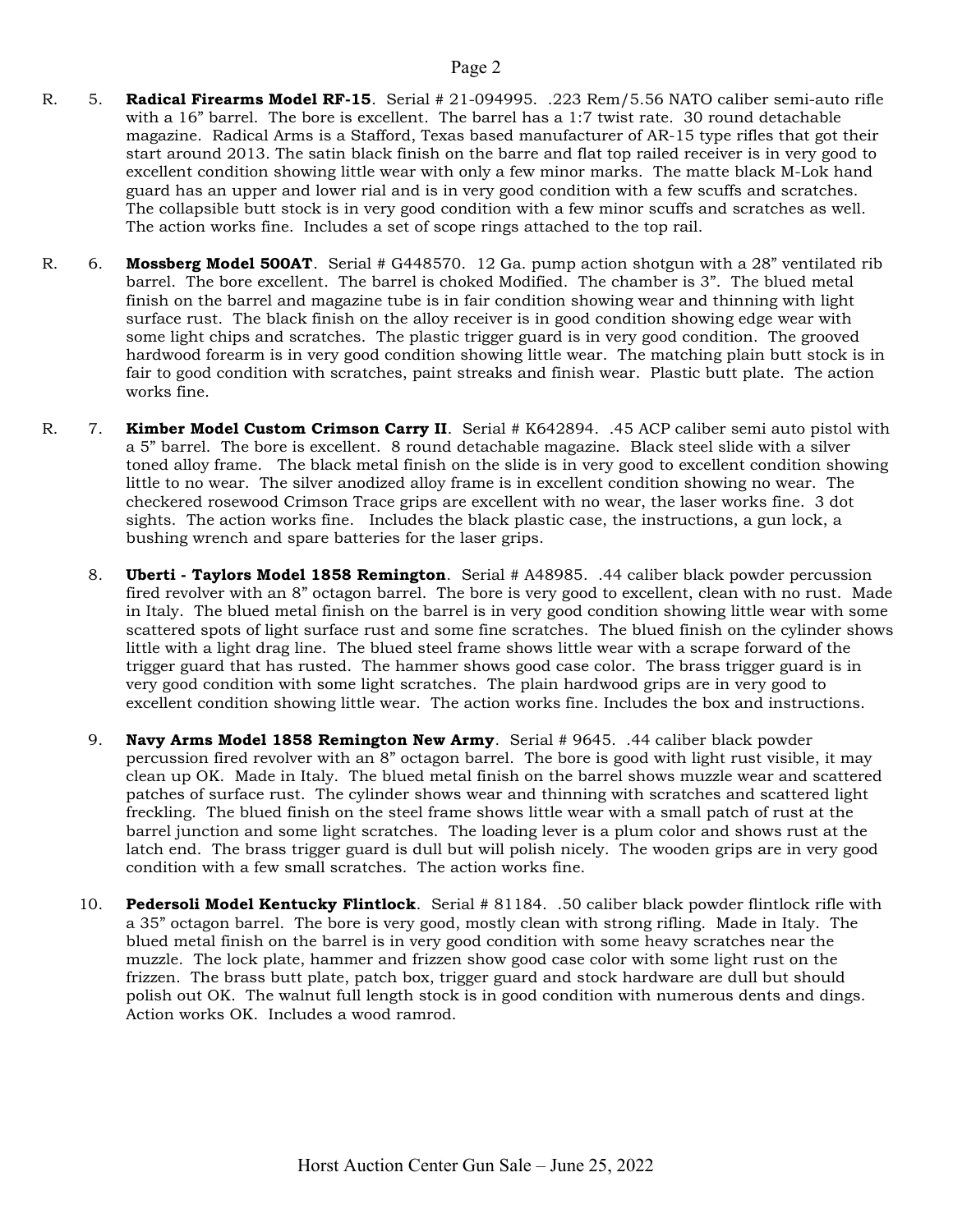- R. 11. Mossberg Model 500B. Serial # B62180. 16 Ga. pump action shotgun with a 28" plain barrel. The bore excellent. The barrel is choked Modified. The chamber is 2-3/4". The blued metal finish on the barrel and magazine tube is in poor condition showing heavy rust with patches that have been cleaned to bare metal. The black finish on the alloy receiver is in fair condition showing edge wear with heavy scratches. The plastic trigger guard is in good condition. The grooved hardwood forearm is in good condition showing scratches with finish wear and a fine crack. The matching plain butt stock is in good condition with dings, scratches and finish wear. Original red rubber recoil pad. The action works fine.
- R. 12. **Remington Model 1900 KED**. Serial # 322338. 12 Ga. double barreled shotgun with 26" Damascus barrels. The bores are excellent. The barrels have been cut back and the chokes now gauge Cylinder and Imp. Cyl. Double triggers and automatic ejectors. The Damascus metal finish on the barrels is in fair to good condition, they have turned a grayish brown with smooth gray patches that have been cold blued long ago. There is still Damascus pattern visible. The finish on the receiver is worn to a gray with some older cleaned surface rust and traces of case color visible. The checkered walnut stock and forearm have been refinished and are in good to very good condition with remnant dings and scratches. There is a copper pin through the wrist. The original butt plate is worn. The action works OK. Made from 1900-1910. C&R.
- R. 13. Belgian Model Flobert. Serial # NSN. .22 RF caliber single shot rifle with a 23-1/2" octagon barrel. The bore is fair to good with good, worn rifling and some light pitting in the grooves. Made in Belgium. The blued metal finish on the barrel shows un-even heavy wear with patches of bare metal and brown finish with dings and scratches. The breech mechanism is worn to mostly bare metal. The checkered walnut stock is in fair to good condition, it has been cleaned with dings, scratches and finish wear. There is a chip out of the heel with a corresponding cip missing from the plastic but plate. The action works OK. C&R.
- R. 14. Savage Arms Model Stevens 94. Serial # D772548. 12 Ga. single shot shotgun with a 32" barrel. The bore is very good. The barrel is choked Imp. Mod. The blued metal finish on the barrel is in fair condition with moderate surface rust with the barrel markings aggressively cleaned to bare metal. The receiver is in good condition showing good case color with some fine surface rust. The checkered hardwood stock and forearm are in good condition with dings, scratches and finish wear. A non-factory brown rubber recoil pad has been added which resulted in some chips in the butt. The action works OK.
	- 15. F. Llipietta Model 1851 Colt Navy. Serial # 677244. .44 caliber black powder percussion revolver with a 7-1/2" octagon barrel. The bore is excellent, clean with no rust. Made in Italy. The blued metal finish on the barrel and cylinder is in excellent condition showing no wear. The brass frame and trigger guard are in excellent condition. The case hardened hammer and loading lever show good case color. The walnut grips are in excellent condition showing little to no wear. Gun appears to be un-fired. The action works fine. Includes the original box.
- R. 16. **J. Stevens Arms Model 15.** Serial # NSN. .22 RF caliber manually cocked single shot rifle with a 22" barrel. The bore is very good, clean with strong rifling. The finish on the metal is in good condition showing light muzzle wear with scratches and very light surface rust. The top of the receiver looks like it was cleaned to bare metal at one time and cold blued long ago. The wooden stock is in fair to good condition with dings, scratches, and finish wear. Made without a butt plate. Original sights. The action works OK, the action spring is a bit weak. C&R.
- R. 17. Savage Model 325-A. Serial # NSN. .30-30 bolt action rifle with a 21" barrel. The bore is fair with rust and pitting at the breech end. Spoon type bolt handle which has turned slightly brown with older cleaned surface rust. Detachable magazine NOT included. Front ramp and rear adjustable sights. The blued metal finish on the barrel and receiver is in fair to good condition showing little wear with light to moderate surface rust. The floorplate and trigger guard show edge wear with moderate surface rust. The plain hardwood stock is in fair to good condition with dings and scratches and some finish loss with moisture damage at the butt end. The plastic butt plate does not fit well. The action works fine but is a little stiff. C&R.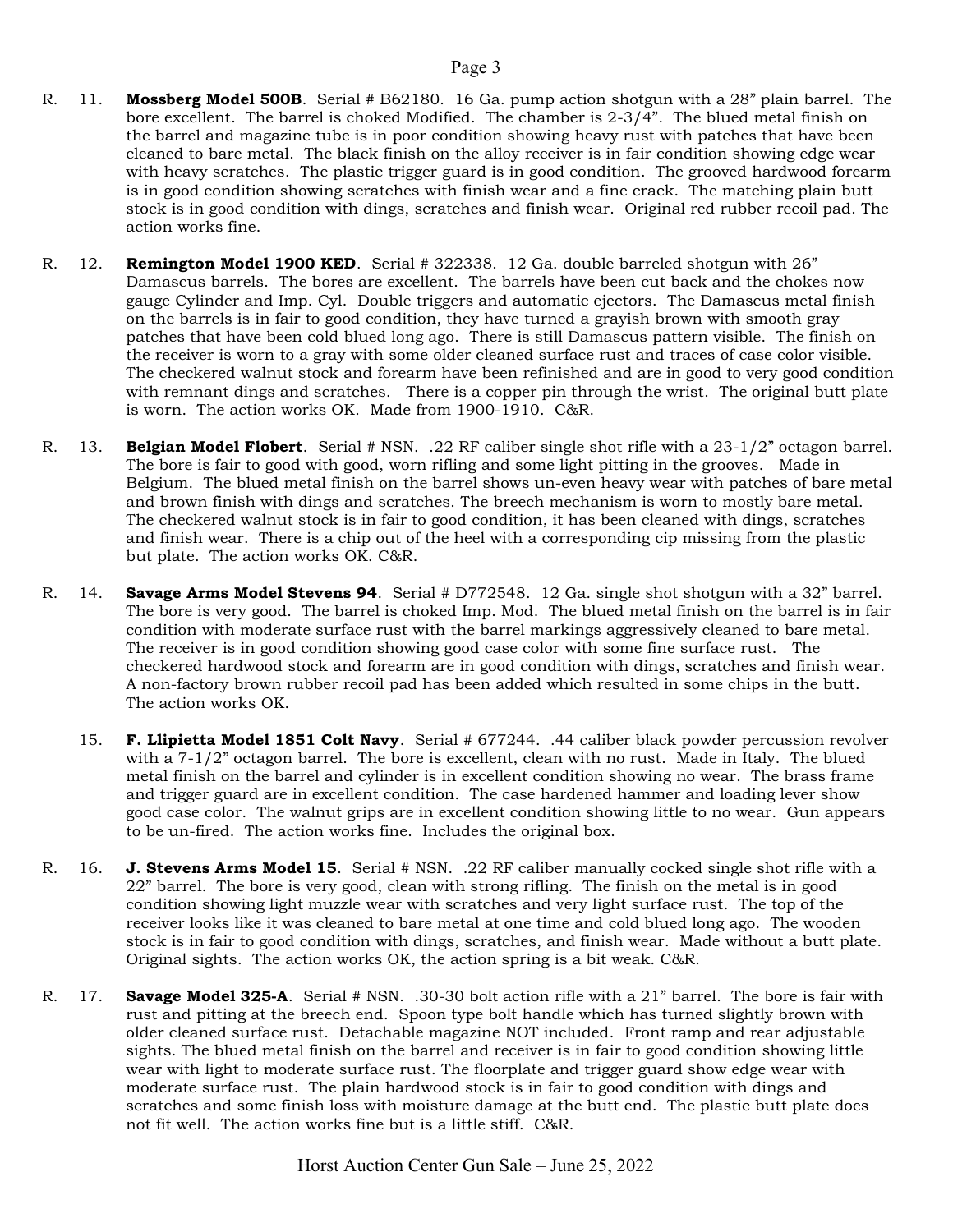- R. 18. Marlin Glenfield Model 25. Serial # 72422675. .22 RF caliber bolt action rifle with a 22" barrel. The bore is good to very good, mostly clean with strong rifling. Detachable magazine NOT included. The bolt is missing. The blued metal finish on the barrel and receiver is in fair condition showing light rust and scratches. The area over the branding and the serial number has been aggressively cleaned to bare metal. Original front and rear sights show some edge wear and light rust. The hardwood stock is in fair condition, it is dried out with some minor marks from use and finish wear. Sling swivels. A stated the action does not work, the bolt is missing.
- R. 19. Crescent Model Single Shot. Serial # 267685. 12 Ga. single shot shotgun with a 30" barrel. The bore is good, mostly clean with just a hint of some light pitting. The barrel is choked Imp. Mod. The metal finish on the barrel is in poor condition, it is a brown patina with rust that has been aggressively cleaned to some bare metal. The receiver is a brown rusty patina showing heavy scratching from aggressive cleaning. The plain walnut stock and forearm are in fair condition showing numerous dings and scratches with heavy wear. Plastic butt plate. The action works OK, it is sluggish and the lock-up has some play. C&R.
	- 20. Unknown maker Model Blunderbuss Pistol. Serial # NSN. Large caliber blunderbuss style flintlock pistol with a 6" barrel. Most likely a reproduction tourist trade non-gun. The brass barrel and lock plate are crude castings. The frizzen has no provision for a spring and there is no provision for a cleaning rod. The brass barrel, lock plate, pommel cap and trigger guard have tarnished to a brown patina. The hardwood stock I sin fair condition with dings, scratches and finish wear. The action functions, but it is very weak.
- R. 21. Harrington & Richardson Hammerless 2nd Model. Serial # 229687. .32 S&W caliber double action top eject revolver with a 3" barrel. The bore is very good to excellent, clean with strong rifling, no pitting. 5 shot cylinder. The original blued metal finish on the barrel is in good condition showing some light muzzle wear, edge wear and fine scratches. The blued finish on the frame is in good condition with some light edge wear with some light scratches and some small patches of finish loss from older cleaned surface rust on the right side. The hard rubber grips are in very good condition with slight wear, no cracks or chips. The action works fine. This is the 5th Variation, small frame, and was made only in 1915. C&R.
- R. 22. Harrington & Richardson Model 1905 Double Action. Serial # 44389. .32 S&W caliber double action revolver with a 2½" octagon barrel. The bore looks to be fair with some corrosion, but the cylinder pin is broken off in the frame and cannot be removed. 5 shot cylinder. The original nickel finish on the barrel and frame is in fair to good condition with dings and scratches and scattered light surface rust. The cylinder finish is poor with large areas of surface rust. The hard rubber grips are in very good condition showing little wear, no cracks or chips. The action works. C&R.
- R. 23. Mossberg Model 800C. Serial # 113089. .22-250 Rem. caliber bolt action rifle with a 22" barrel. The bore is excellent. The blued metal finish on the barrel and receiver is in very good condition with some light muzzle wear and just a few minor scuffs/scratches on the barrel. The floor plate and latch show some light surface rust. The checkered walnut stock is in good to very good condition with some small dings and scratches. Original sights. Plastic butt plate. The action works fine. Includes a Tasco 10x40 fixed power scope in Weaver rings.
- R. 24. **Remington Model 870 Wingmaster**. Serial # S843673V. 12 Ga. pump action shotgun with a 28" plain barrel. The bore is excellent. 2-3/4" chamber. The barrel is choked Modified. The blued metal finish on the barrel is in very good to excellent condition showing little wear with some light scratches. The blued finish on the receiver is in good to very good condition showing light edge wear with some rub marks and light scratches. The checkered walnut forearm and matching butt stock are in very good condition showing some light scratches with some light finish wear. Original brown rubber recoil pad. The action works fine.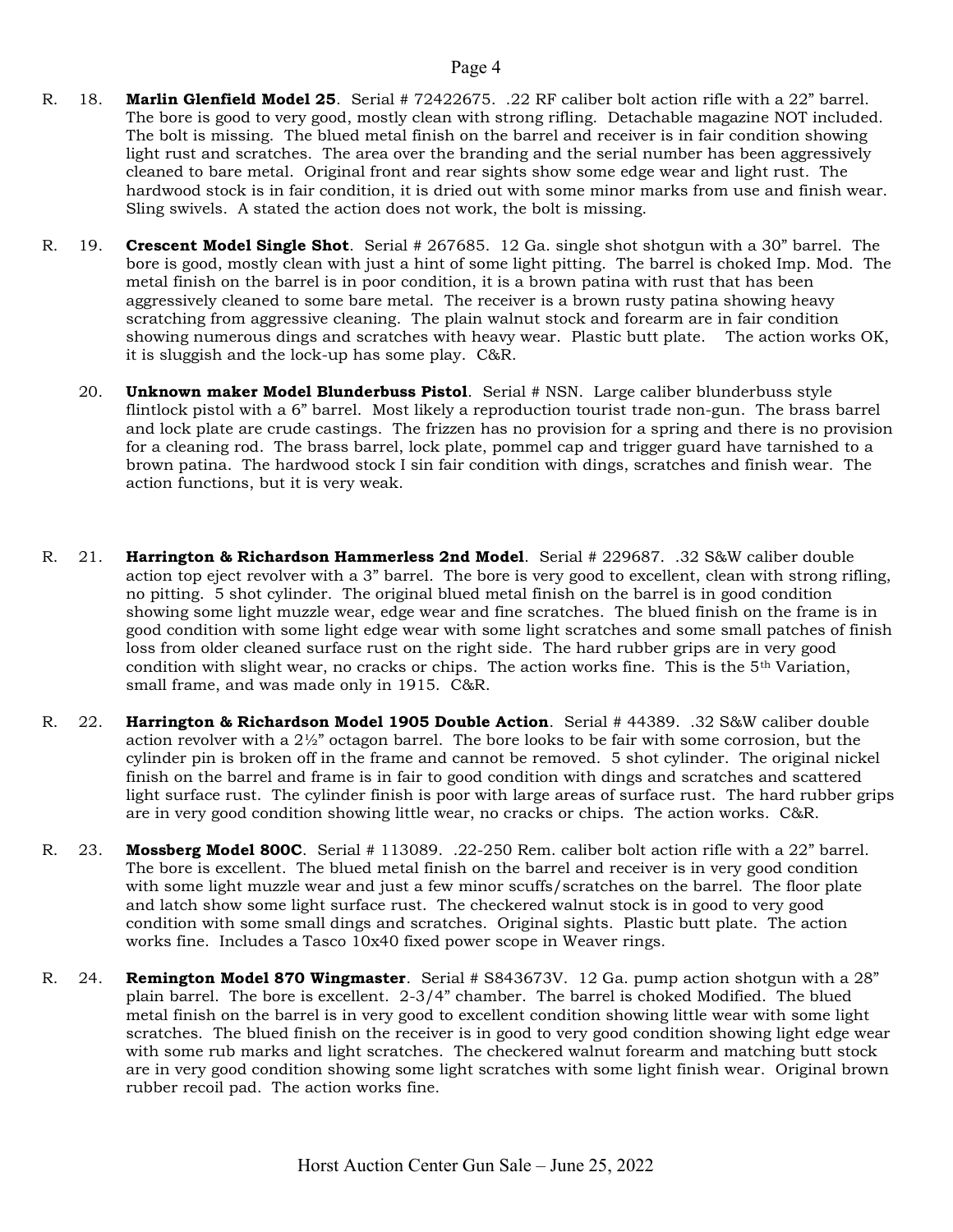- R. 25. **Ruger Model P85.** Serial #300-98003. 9x19mm semi-automatic double action pistol with a 4-1/4" barrel. The bore is excellent. Detachable 10 round magazine. Lanyard loop in the butt. Made in 1989. The matte black finish on the steel slide is in very good condition showing some light edge wear and some light scratches. The matte gray finish on the alloy frame is in very good to excellent condition showing little wear. The black plastic grips are in very good condition showing little wear with some light rust in the screw slots. 3 dot sights. The action works fine. Includes a black nylon Bianchi holster.
- R. 26. **Beretta Model 21A**. Serial # BES15027V. .25 ACP caliber semi auto double action pistol with a 2-1/2" barrel. The bore is excellent, clean with strong rifling. Made in the USA. 7 round detachable magazine. Tip up barrel design with a steel slide and frame. The matte black finish on the slide and barrel is in very good to excellent condition showing just a hint of some light edge wear with some fine scratches. The matte black finish on the steel frame is in very good to excellent condition as well with some fine scratches. The checkered black plastic grips are in excellent condition showing little to no wear. Thumb safety. The action works fine. Includes the box and instructions.
- R. 27. Norinco Model MAK-90 Sporter. Serial # 94119992. 7.62x39 semi auto rifle with a  $16\frac{1}{4}$ " barrel. The bore is excellent. 30 shot detachable magazine. Muzzle brake installed on the barrel. The arsenal type black finish on the barrel, receiver and top cover is in good condition light edge wear with numerous scratches on the left side of the receiver. The hardwood thumbhole butt stock and hand guards are in very good condition showing little wear with some minor marks from use. Black rubber recoil pad. The action works fine. Includes a Springfield 4x32 scope mounted to a rail on the top cover and a canvas web sling.
- R. 28. **Smith & Wesson Model 659**. Serial # TBN8970. 9mm Luger caliber semi auto pistol with a 4" barrel. The bore is excellent. 14 shot detachable magazine. This pistol features a stainless steel slide and frame, adjustable rear sight, and a slide mounted de-cocker safety. The stainless steel finish on the slide with polished sides is in very good condition with some fine scuffs on both sides of the slide. The matte finished stainless steel frame is in very good condition with some light scratches. The black plastic checkered grips are in excellent condition with no wear. The action works fine. Includes an Uncle Mikes black nylon holster and a spare magazine.
- R. 29. Springfield Arms Model 1929. Serial # 2231B. 12 Ga. single shot shotgun with a 30" plain barrel. The bore is very good, mostly clean and shiny. The barrel is choked Full. The blued metal finish on the barrel is in fair to good condition showing wear and thinning with scratches, and scattered light surface rust freckling. The receiver is a gray patina with traces of case color with some scattered light rust. The bottom of the receiver and the trigger guard are turning mostly brown. The plain hardwood stock and forearm are in fair to good condition, they have been refinished and again show some dings, scratches and finish wear. Plastic butt plate. The action works OK. C&R.
- R. 30. **Savage Stevens Model 94C.** Serial # NSN. 16 Ga. single shot shotgun with a 28" plain barrel. The bore is excellent, clean and shiny. The barrel is choked Full. The blued metal finish on the barrel is in fair to good condition showing light wear with scratches, paint streaks and light surface rust. The receiver shows dark, faded case colors with light surface rust. The plain hardwood stock and forearm are in good to very good condition showing some dings and light scratches. Plastic butt plate. The action works OK. C&R.
- R. 31. Winchester Model 94. Serial # 3739139 .30-30 Win. caliber lever action rifle with a 20" barrel. The bore is excellent. Full length tubular magazine. Made in 1972. The blued metal finish on the barrel and magazine tube is in excellent condition showing little wear. The finish on the receiver is in good to very good condition showing some light carry and edge wear with some light scratches. The plain walnut forearm is in good condition showing finish wear with some minor dings and scratches. The plain walnut butt stock is in fair to good condition showing numerous dings and scratches with light finish wear. Original front and rear sights including the front sight hood. Plastic butt plate. The action works fine. Includes Bushnell Sportview fixed power scope in a side mount that did not require drilling.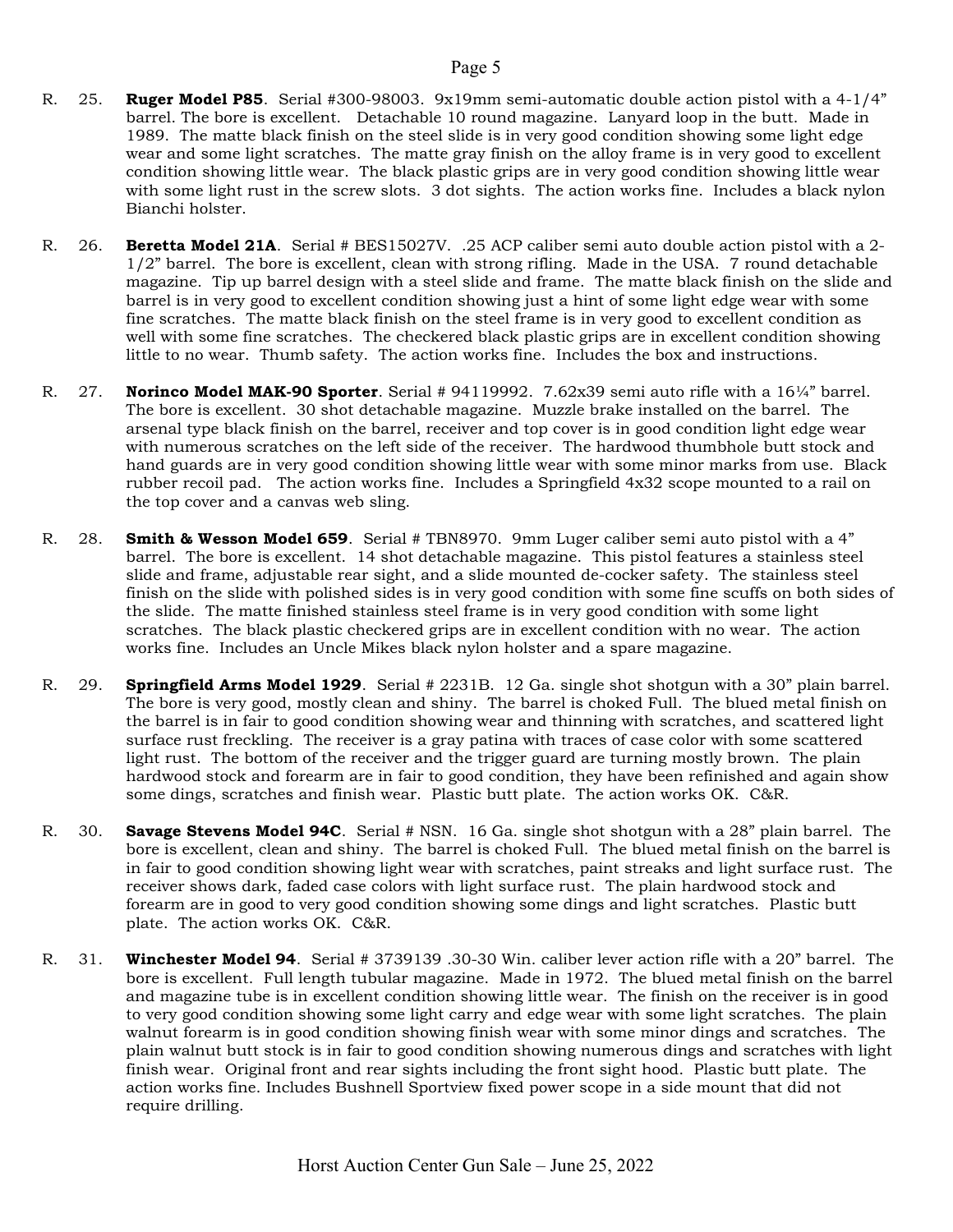- R. 32. **Remington Model 700 Mountain Rifle DM**. Serial # D6235988. .243 Win. caliber bolt action rifle with a 22" barrel. The bore is excellent. Detachable magazine. The satin black metal finish on the barrel and receiver is very good condition showing little wear with some light marks and scratches. The scope mounts show some spots of light surface rust. The satin finished checkered walnut stock with black nose piece is in very good to excellent condition showing light finish wear at the comb. Original lack rubber recoil pad. Made without sights. The action works fine. Includes a Bushnell 3- 9x40 scope and sling swivels.
- R. 33. Sako Model L579 Forester. Serial # 31830. .243 Win. caliber bolt action rifle with a 23" barrel. The bore is excellent. Made in Finland c. 1963. Made without sights. The blued metal finish on the metal and receiver is in good to very good condition with some fine scratches and some patches of light surface rust on both at the barrel/receiver junction. The blued finish on the floor plate and trigger guard is excellent. The checkered walnut stock is in good condition showing numerous small dings and scratches. Original black plastic butt plate. The action works fine. Includes a Balvar 8A 2.5-8x40 scope in an adjustable Balvar mount and a leather sling. C&R.
	- 34. **Unknown Maker Model Percussion Rifle**. Serial # NSN. .36 caliber (approximately) black powder percussion rifle with a 25" octagon barrel. The bore is good, mostly clean with light rust and visible rifling. The barrel has stars stamped into the crown and measures approx. 0.945" across the flats at the muzzle and appro.. 0.975 at the breech end. Double set triggers. G. Goulcher marked lock plate. The barrel is marked as what looks like "C. Fellow". The finish on the barrel is a brown patina with edge wear scratching and thinning. The engraved lock plate and hammer is worn to a bare gray. The nipple is a new replacement. The half-length walnut stock is in good condition with some dings and scratches. Brass butt plate, trigger guard, nose cap, and patch box. Brass trigger guard has been repaired. Action does not work. Includes the ramrod.
- R. 35. **Baikal Remington Model IZH18MN**. Serial # 071841725R. .308 Win. single shot rifle with a  $23\frac{1}{2}$ " hammer forged barrel. The bore is excellent. Action release lever behind trigger guard. The satin blue metal finish on the barrel and trigger guard is in excellent condition showing no wear. The blued steel receiver is in very good to excellent condition showing no wear. The checkered hardwood stock and forearm are in excellent condition with only a few marks from use. European style sling swivels. Factory black rubber recoil pad. Action works fine.
- R. 36. Smith & Wesson Model 629-4. Serial # BSR4504. .44 Magnum caliber double action revolver with an 8-3/8" barrel. The bore is excellent. Made c. 1995. This is an all stainless steel constructed N Frame revolver with the target hammer and target trigger. The stainless steel finish on the barrel is in very good condition with some fine scratches scattered over the surface. The cylinder shows some fine scratches and a light cylinder line. The stainless steel finish on the frame is in very good to excellent condition showing little wear with some fine scratches. The black rubber finger groove grips are in very good to excellent condition showing little wear. Red ramp front sight with white outline adjustable rear sight. The action is tight and works fine. Includes a leather holster and belt.
- R. 37. **J. Stevens Model Crackshot**. Serial # V17. .22 RF single shot lever action falling block rifle with a 20" stepped round barrel. The bore is fair, rough with visible rifling. Fixed sights. The blued metal finish on the barrel is in good condition showing light wear with scratches and a covering of light freckling. The receiver is a dark black/gray with slight rainbow colors, it may have been re-case hardened. The plain walnut forearm and matching plain butt stock are in good condition showing some dings and scratches with finish wear, no cracks. Plastic butt plate. The action seems to work OK. C&R.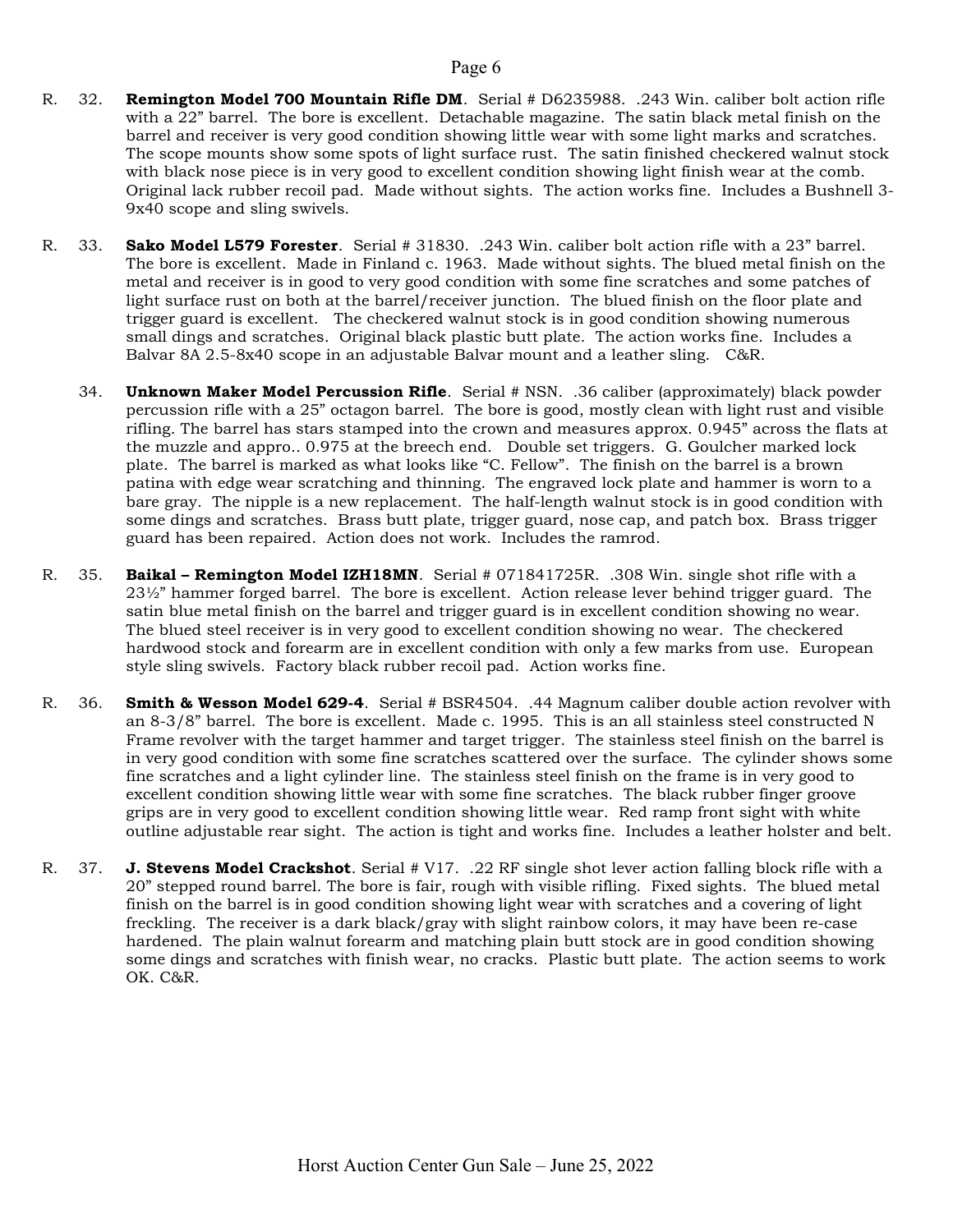- R. 38. Winchester Model 69. Serial # NSN. .22 RF caliber bolt action rifle with a 25" barrel. The bore is good, clean with worn rifling. 5 shot detachable magazine. Original cock on close action made only from 1935 until 1937 with the introduction of the Model 69A with cock on open action in 1937. The metal finish on the barrel, receiver, bolt floor plate and trigger guard has been cleaned to a bare gray. The barrel and receiver ring each have 2 holes for scope block mounting. The plain walnut stock is good condition with some light scratches and finish wear. Plastic butt plate with a white spacer. The receiver has been fitted with a Winchester 68 style sight dovetailed into the rear receiver bridge. Hooded ramp front sight with no finish remaining. The action works OK. Made from 1935 to 1963. C&R.
- R. 39. Saginaw S.G. Div. Model M1 Carbine. Serial # 3318713. .30 M1 Carbine caliber semi auto rifle with an 18" barrel. The bore is excellent. Made c. late 1943. Barrel is a Saginaw marked, not dated. 15 round detachable magazine marked OIB. The matte grey Parkerized finish on the barrel and receiver is in very good condition showing light edge wear with some light scratches. The plain walnut stock and 2 rivet hand guard are in very good condition showing only a few minor marks. Adjustable rear sight. Bayonet lug. The action works fine. C&R.
- R. 40. **IBM Model M1 Carbine**. Serial # 3689102. .30 M1 Carbine caliber semi auto rifle with an 18" barrel. The bore is excellent. Made c. March 1944. The barrel is IBM marked and dated 9-43. 15 round detachable magazine marked IA. The matte grey Parkerized finish on the barrel and receiver is in very good condition showing light edge wear with some light scratches. The plain walnut stock and 4 rivet hand guard are in very good condition showing only a few minor marks. Adjustable rear sight. Bayonet lug. The action works fine. Includes a green canvas web sling and oiler and a S. Froehlich Co. mag pouch dated 1943. C&R.
- R. 41. **Browning Arms Model Superposed Lightning**. Serial #52727V8. 20 Ga. over and under shotgun with 26-1/2" ventilated rib barrels. The bores are excellent. The barrels are choked Full and Modified. The chambers are 3". Made in Belgium in 1968. Single selective trigger and automatic ejectors. The blued metal finish on the barrels is in good to very good condition showing light wear and some edge wear along the rib. The finish has some dull spots that might be touched up bluing with some scattered fine scratches and widely scattered dots of light freckling. The finish on the engraved receiver shows just a hint of some light edge wear with some fine scratches. The gloss finished checkered walnut butt stock and forearm are in excellent condition showing some minor marks from handling. Original brown rubber recoil pad with an LoP of  $14-1/2$ ". The action works fine and is tight. Please see the pictures to get a better idea of the description.
- R. 42. **Remington Model 700 Magpul Enhanced**. Serial # RR66764K. .308 Win. caliber bolt action rifle with a 24" heavy barrel. The bore is excellent. Detachable magazine. A Remington 700 tactical action fitted into a Magpul Hunter stock. Made without sights. The matte black finish on the barrel and receiver is in very good to excellent condition showing little to no wear with some light scuffs and scratches. The black synthetic Magpul stock is in excellent condition showing little wear. Black rubber recoil pad adjustable with spacers. Oversize bolt knob. The action works fine. Includes scope bases and a Harris bipod attached to an accessory rail along with extra spacers for the stock.
- R. 43. Winchester Model 63 Carbine. Serial # 5841. .22 RF caliber semi auto rifle with a 20" barrel. The bore is excellent. Made in 1935. 10 round tubular magazine in the butt stock. The blued metal finish on the barrel is in fair to good condition showing spots of wear and thinning with small patches of older cleaned surface rust. The receiver shows light carry wear and edge wear with patches of older cleaned surface rust. The receiver has had a groove cut in the top. A note from the consignor states that the rifle was sent back to the factory in 1958 to have the groove added. The walnut stock and forearm are in good condition with minor dings and scratches. Front sight replaced. Rear sight replaced with a blank. A Redfield receiver sight has been added to the left side of the receiver. The steel butt plate is a brown patina with surface rust. The action works fine. The Model 63 was made from 1933 to 1958 with the carbine being made from 1933 to 1936 only. C&R.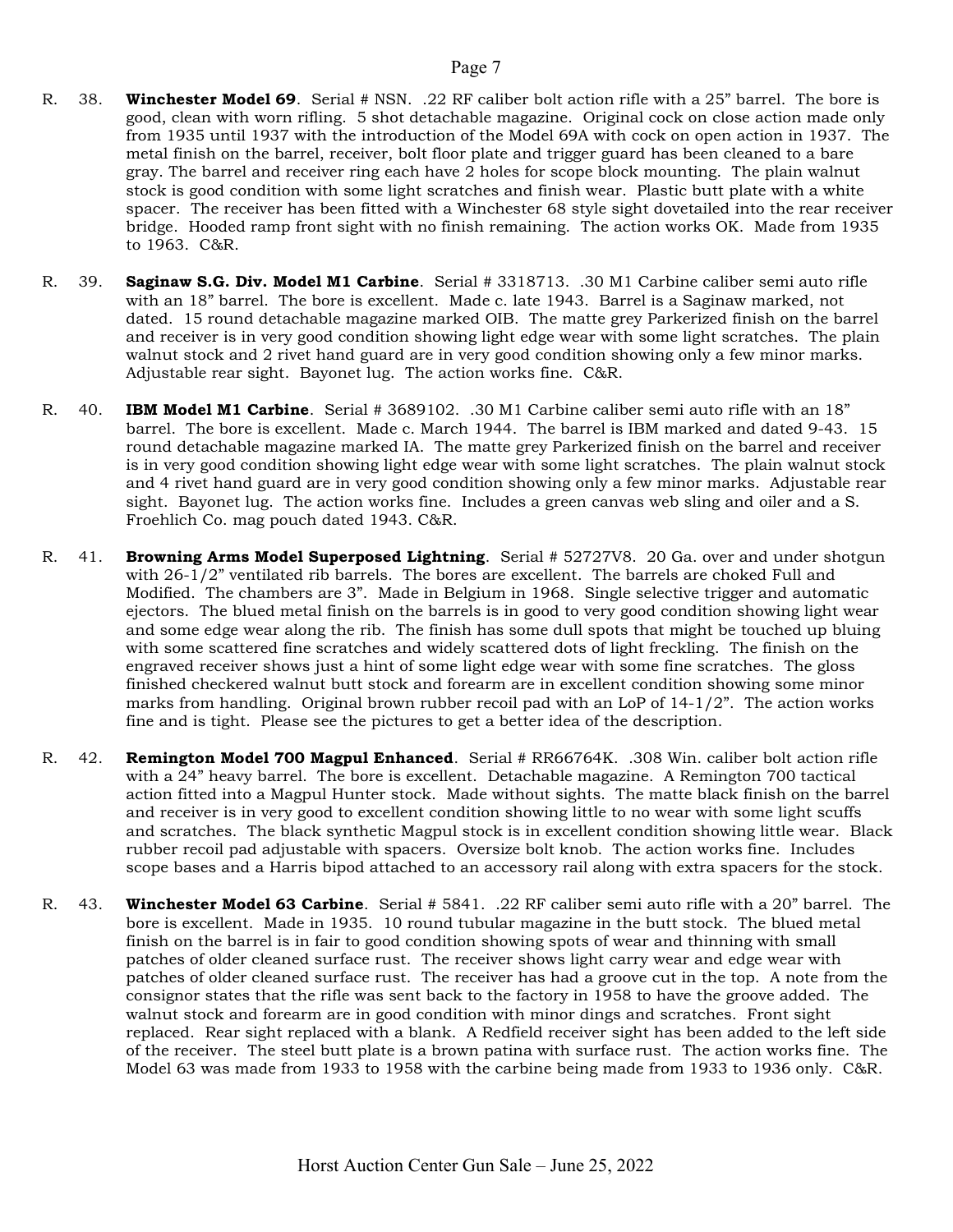- R. 44. Ruger Model Blackhawk. Serial # 41-30537. .41 Rem. Magnum caliber single action revolver with a 6-1/2" barrel. The bore is excellent. Made in 1980. This is the New Model Blackhawk made with the transfer bar safety. The blued metal finish on the barrel is in good condition showing some scratches with a covering of fine freckling. The cylinder shows little wear with a very light drag line and a covering of fine freckling. The frame shows little wear with some scratches and finish loss due to older cleaned surface rust on the top strap. The black finished alloy grip frame and trigger guard shows some scrapes on the forward portion of the trigger guard. The original wooden grips are in very good condition showing slight wear. Adjustable rear sight. The action works fine. Includes the original yellow box and the instructions.
- R. 45. Springfield Armory Model XDS-45 Compact. Serial # XS545520. .45 ACP caliber compact striker fired semi auto pistol with a 3.3" barrel. The bore is excellent. 5 round single stack detachable magazine. This pistol features a matte finished steel slide, a black polymer frame and night sights with a fiber optic front sight. It is equipped with a Crimson Trace laser mounted in the trigger guard that works. The matte black finish on the slide is in excellent condition showing little to no wear. The polymer frame is in excellent condition as well showing little sign of use. The action works fine. Includes the original black plastic case, the instructions, 2 extra 7 round magazines with extended floor plates, a holster, an extra back strap, and a gun lock.
- R. 46. **Smith & Wesson Model 41.** Serial # 49. .22 LR semi auto target pistol with a 5-1/2" barrel. The bore is excellent. Made c. 1964. 10 shot detachable magazine. Fully adjustable rear target sight. Patridge front sight. The blued metal finish on the barrel is very good to excellent showing some light rub marks and light scratches on the left side near the muzzle. The blued finish on the slide shows a slight plum hue with some small spots of cleaned surface rust. The frame finish shows light edge wear and light scratches. The checkered walnut target grips with a thumb rest for a righthanded shooter are very good to excellent showing light wear. The action functions fine. Includes a black plastic case, 6 spare magazines, a barrel compensator and a spare 7-3/8" barrel assembly.
- R. 47. **Kimber Model Micro Carry**. Serial# T0014484. .380 ACP semi auto compact pistol with 2-3/4" barrel. The bore is excellent. Detachable magazine with floor plate extension. 3 dot night sights. The matte black finish on the steel slide is excellent showing no wear. The satin silver finish on the alloy frame is in very good to excellent condition showing some scuff marks on the trigger guard. The checkered laminated synthetic grips are excellent. The action works fine. Includes the box, instructions, a soft case, a spare 7 round magazine and a gun lock.
- R. 48. Smith & Wesson Model M&P 380 Performance Center Shield EZ 2.0. Serial # RCU1618. .380 ACP caliber semi auto striker fired compact pistol with a ported 3-3/4" barrel. The bore is excellent. 8 round detachable magazine. The pistol features a steel slide with lightening cuts and 3 dot fiber optic sights. The matte black finish on the steel slide is in excellent condition showing only light use. The black polymer frame with integral stippled grips is in excellent condition as well showing little wear. Grip safety. The action works fine. Includes the original box with a spare 8 round magazine and a gun lock, no manual.
	- 49. **U.S. Springfield Model 1888 Trapdoor**. Serial # 527383. .45-70 Govt. caliber single shot rifle with a 32-1/2" barrel. The bore is very good, clean with strong rifling. Made in 1891. Breech block marked Model of 1884. The blued metal finish on the barrel is a re-blue and is in very good condition showing some fine light surface rust and some scratches. The lock plate and breech block show a blotchy brown/black patina with light surface rust. The breech block shows some remnant case color on the underside. U.S. marked butt plate has been re-blued and shows light surface rust. The plain walnut military stock is in very good condition for its age. There are a few minor dings and scratches. There is a small decorative square of mother of pearl inlaid into the left side of the butt. Very nice "SWP 1891" cartouche on the left side. Original rear Buffington sight, original front sight. Original swivels. The ram-rod cleaning rod/bayonet has been blued. The action works fine.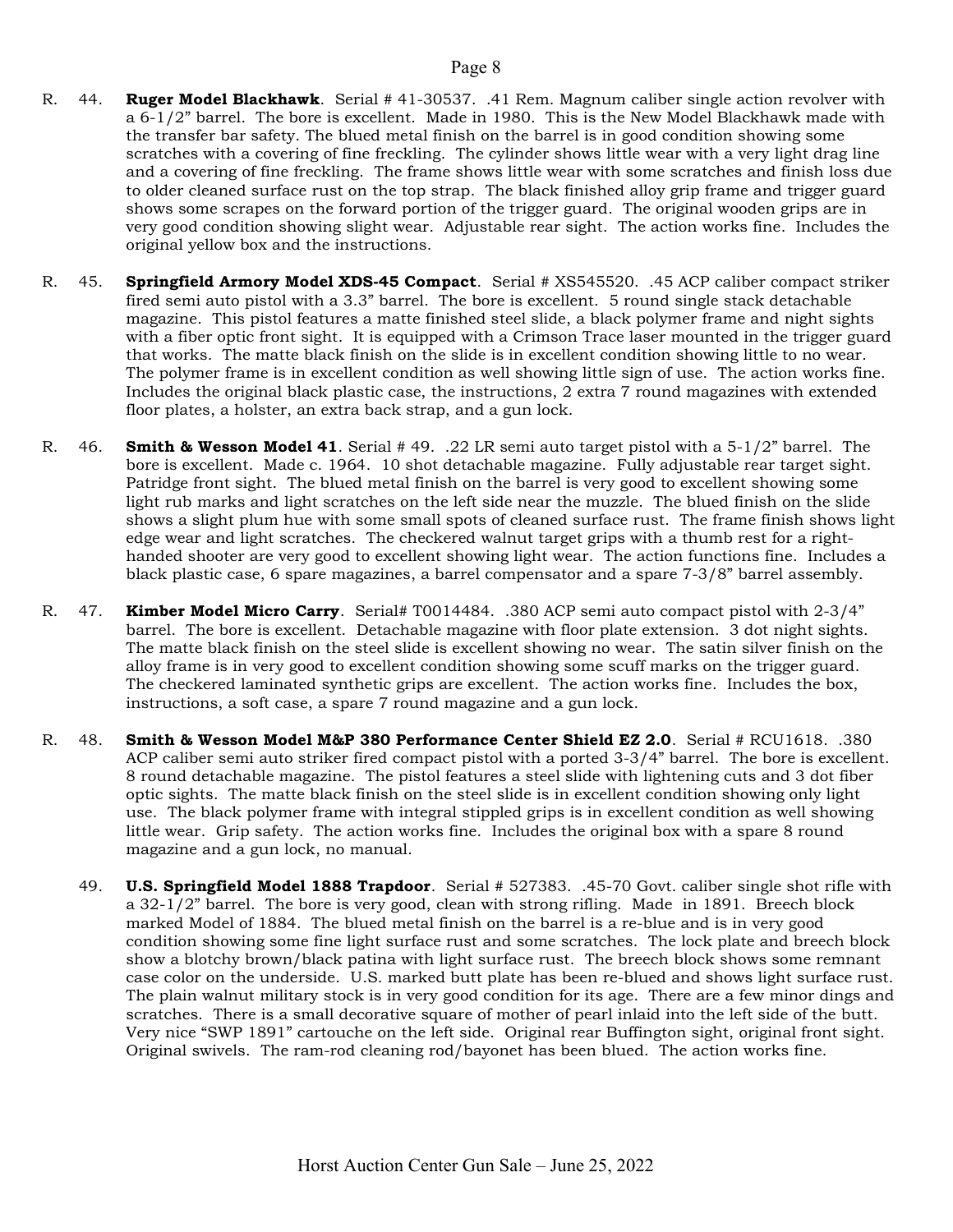- R. 50. C. Sharps Arms Model 1875 Sporting Rifle. Serial # S1748. .45-70 Govt. caliber single shot rifle with a 30" heavy octagon barrel. The bore is excellent. This rifle features a fancy walnut stock with pistol grip and checkered steel butt plate, a cheek rest with accent line, and a globe front sight and tang mounted rear peep sight. The satin blue finish on the barrel is in very good to excellent condition with just a few minor scuffs and scratches. The case colored receiver, lever, hammer and checkered butt plate are in very good to excellent condition with little wear and just a hint of some light surface rust on the receiver. The plain walnut stock and Hartford style forearm are in very good condition with a few dings and scratches with some older light cleaned mildew stains. The action works fine. Please see the pictures to get a better idea of the description.
	- 51. **Springfield Armory Model 1871 Rolling Block**. Serial # NSN. .50-70 Center Fire caliber single shot rifle with a 36" barrel. The bore is excellent, clean and shiny with strong rifling. Frame marked "U.S. Springfield 1872". Rearward folding leaf style rear sight. The metal finish on the barrel, barrel bands and butt plate has been polished bright. The receiver finish is a dull gray patina with strong markings. The hammer has some pitting on the left side. The walnut stock and forearm are in very good condition with some small dings and scratches. No markings on the stock. The action works correctly, going to half-cock when the breech is closed and is tight. Gun appears to be complete with the ramrod. Made c. 1871 to 1872 in a quantity of about 10,000.
- R. 52. Springfield Armory Model 1899 Krag Carbine. Serial # 348340. .30-40 Krag caliber bolt action rifle with a 22" barrel. The bore is good, mostly clean with some fouling/light frosting in the grooves. Made in 1901. The rifle has been semi-sporterized. The blued metal finish on the barrel, receiver, magazine box, bolt and barrel band is a re-blue and is in good to very good condition showing little wear with some light scratches and wear on the bolt body. The rear sight is a 1902 rifle sight, the front sight is a Lyman ramp sight. The walnut stock has been refinished and is in good to very good condition with some dings and scratches. The hand guard has been discarded. The action works fine. C&R.
- R. 53. Harrington & Richardson Model Ultra Slug Hunter. Serial # H296729. 20 Ga. single shot shotgun with a 24" heavy rifled barrel. The bore is excellent, clean and shiny with strong rifling. The blued metal finish on the barrel is in very good to excellent condition showing little wear with some light scratches. The matte black finish on the receiver is in very good condition showing little wear. The checkered laminated wood green/brown/gray stock and forearm are in excellent condition showing little wear. Black rubber recoil pad. The action works fine. Includes a Simmons 3-9x40 scope mounted to the top rail.
- R. 54. Winchester Model 94AE. Serial # 6568313. .357 Magnum caliber lever action rifle with a 20" barrel. The bore is excellent. Full length magazine tube. Made c. 2002-2006. This gun has the angle eject receiver which is drilled and tapped to mount a scope on the top of the receiver. Tang mounted safety. Saddle ring stud, but no ring. The original blued metal finish on the barrel and magazine tube is in excellent condition showing little wear. The finish on the receiver is very good to excellent showing little wear with some fine scratches. The walnut stock and forearm are in near excellent condition with only a couple of small marks. Original front and rear sights. Plastic butt plate. The action works fine.
- R. 55. **Remington Model 870 50th Anniversary Classic Trap**. Serial # C665287M. 12 Ga. pump action trap shotgun with a 30" ported ventilated rib barrel. The bore is excellent. The barrel accepts screw in choke tubes, a Cylinder tube is installed. The barrel is marked "Target Contour" and has a  $2-3/4$ " chamber. The shotgun features an engraved receiver with gold inlays commemorating the  $50<sup>th</sup>$ Anniversary of the 870 Wingmaster Trap Shotgun. The blued metal finish on the barrel is in very good condition showing little wear with some light scratches. There are some brown patches under the rib at the breach end. The blued finish on the engraved receiver is in excellent condition showing little sign of wear. The gloss finished checkered walnut stock and forearm are in very good to excellent condition showing little to no wear, there is some light damage at the heel. Sling swivel stud in the butt. Black rubber Decelerator recoil pad. The action works fine.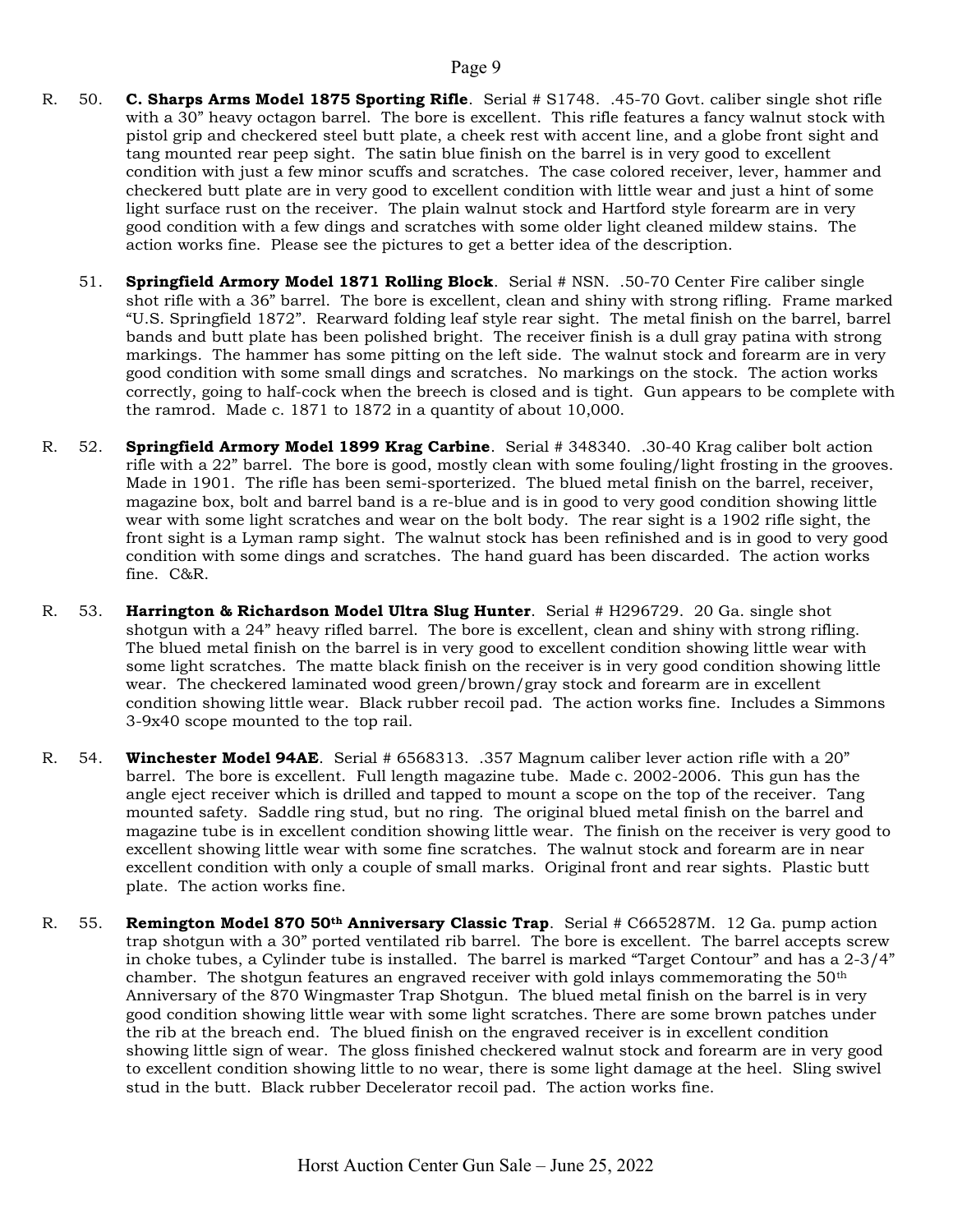- R. 56. **Remington Model 760 Carbine**. Serial # 422314 .35 Rem. caliber pump action rifle with an 18-1/2" barrel. The bore is excellent. Made in 1967. Correct .35 Rem. detachable magazine. The blued metal finish on the barrel is in very good condition showing just a hint of some light muzzle wear with some light scratches. The blued finish on the receiver and trigger guard shows light edge wear with light scratching with some patches of moderate surface rust. The checkered walnut forearm and matching butt stock have had extra finish added and are in very good condition with some minor marks from use. Original metal butt plate. The rear sight has been removed and a Williams receiver mounted peep sight added. The action works fine. C&R.
- R. 57. **Remington Model 121 Fieldmaster**. Serial # 17059. .22 RF caliber pump action take-down rifle with a 24" barrel. The bore is excellent. Made in 1936. Tubular magazine. The blued metal finish on the barrel is in good to very good with some light muzzle wear, some light scratches along with some very light scattered freckling. It shows just a hint of turning slightly brown near the rear sight. The blued finish on the receiver shows some light edge wear with some scattered light surface rust freckling. The grooved walnut forearm is in good to very good condition with a few dings and scratches. The matching plain but stock is in good condition with numerous small dings at the heel. Original checkered steel butt plate. Original sights. Action works fine. Made from 1936 to 1954. C&R.
	- 58. Thompson-Center Arms Model White Mountain Carbine. Serial # 22244. .50 caliber black powder percussion fired rifle with a 22" half round, half octagon barrel. The bore is very good, clean with strong rifling. Single trigger. The blued metal finish on the barrel is in very good condition showing little wear with some scattered spots of light surface rust. The lock plate and hammer show good case color. The plain walnut straight grip stock is in very good to excellent condition with some light dings near the sling swivel stud in the butt. Original black rubber recoil pad. Action works fine. The wood ramrod is missing.
- R. 59. Winchester Model 94AE. Serial # 6318766. .45 Colt caliber lever action rifle with a 20" barrel. The bore is excellent. Full length magazine tube. Made c. 2002-2006. This gun has the angle eject receiver which is drilled and tapped to mount a scope on the top of the receiver. Cross bolt safety. Saddle ring mounted to the receiver. The original blued metal finish on the barrel and magazine tube is in excellent condition showing little wear. The finish on the receiver is very good to excellent showing little wear with some fine scratches. The walnut stock and forearm are in excellent condition showing little wear with some minor marks from handling. Original front and rear sights. Plastic butt plate. The action works fine.
- R. 60. Ruger Model New Model Blackhawk. Serial # 47-52656. .45 Colt caliber single action revolver with a 7-1/2" barrel. The bore is excellent. Made in 1993. This is the New Model Blackhawk made with the transfer bar safety. The blued metal finish on the barrel is in excellent condition showing little to no wear. The cylinder shows little wear with a very light drag line. The frame shows little wear with some fine scratches. The black finished alloy grip frame and trigger guard are in very good to excellent condition with some minor marks from use. The original wooden grips are in very good condition showing slight wear. Adjustable rear sight. The action works fine.
- R. 61. **Browning Model Hi Power**. Serial # 72C44313. 9mm Luger caliber semi auto pistol with a 4  $5/8$ " barrel. The bore is excellent. Made in Belgium in 1972. 10 round after-market detachable magazine. The blued metal finish on the steel slide is in very good condition showing little wear with a small area of light surface rust on the right side. The blued finish on the steel frame is in excellent condition showing little to no wear. The checkered walnut grips with red painted backs are in excellent condition showing little to no wear. Adjustable rear sight. The action works fine. The gun is nice and tight and appears to have been fired little. Includes a gray plastic case for a Sig pistol.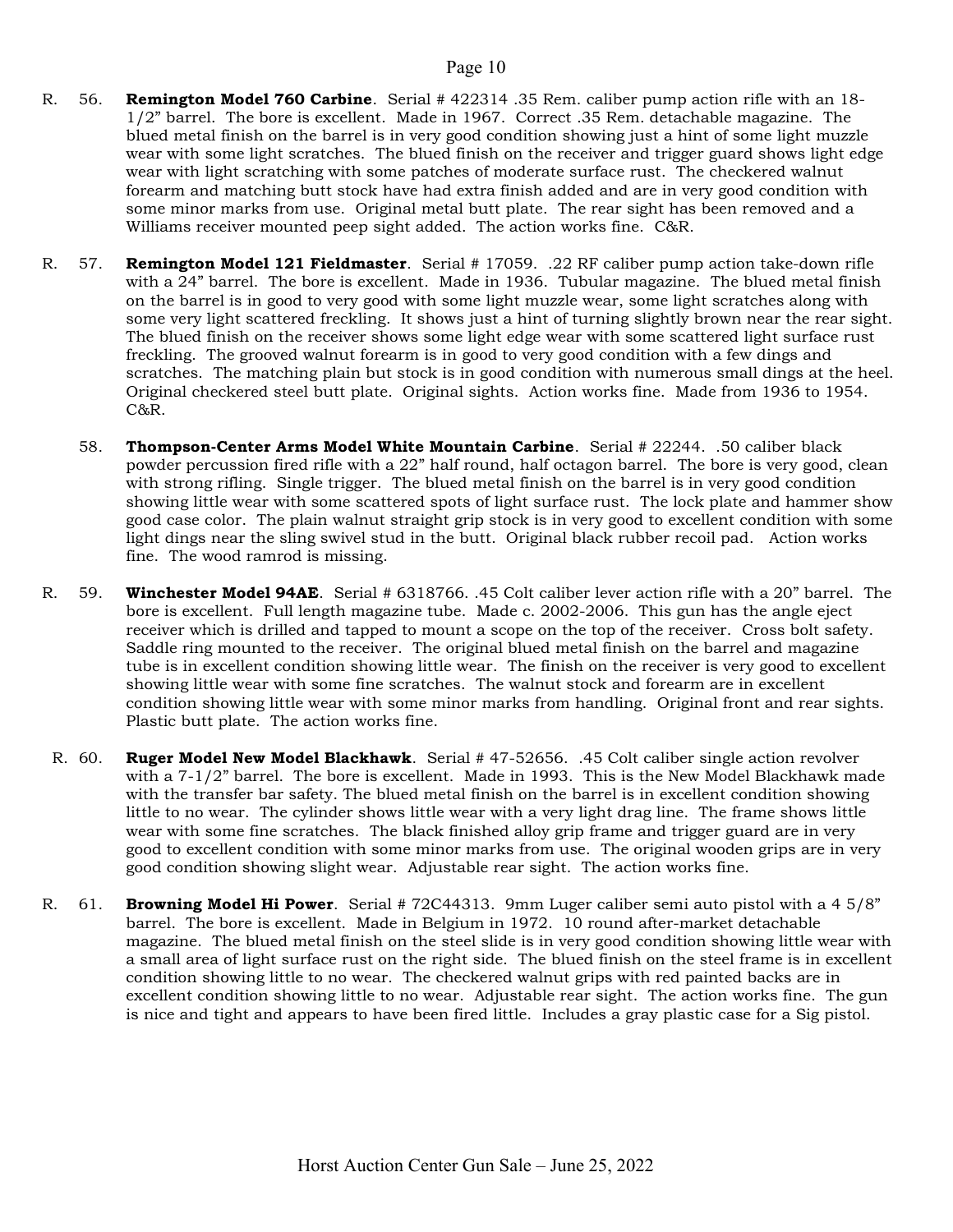- R. 62. **Ruger Model No. 1-B Standard**. Serial # 133-35258. .25-06 Rem caliber single shot rifle with a custom 26" Brown precision barrel. The bore is very good, clean with strong rifling with some fouling in the grooves at the breech end. Rifle was originally chambered in .22-250 when it was made in 1996. New barrel was made without sights. The matte black finish on the barrel is in excellent condition showing little wear. The blued finish on the receiver has a slight plum hue and is in very good condition showing little wear with some fine scratches. The checkered walnut stock and forearm are in very good to excellent condition with a few small marks. Original black rubber recoil pad. The action works fine. Includes a Leupold LPS 3.5-14x52 scope in Ruger rings.
- R. 63. **A.H. Fox Model A Grade**. Serial # 1184. 12 Ga. double barreled shotgun with 28" barrels. The bores are very good, clean with just a hint of some isolated roughness. The barrels are choked Imp. Cyl. and Imp. Mod. The chambers are 2-3/4". Made c. 1910. Double triggers and extractors. The blued metal finish on the barrels is a re-blue and is in good condition showing little wear with scattered remnant dings and pitting. The markings show evidence of buffing. The lightly engraved receiver shows good case color that may be a restoration. The gloss finished checkered walnut stock and forearm have been refinished and are in very good to excellent condition showing some mi nor marks on the left side of the comb. Black rubber recoil pad with an LoP of 14-1/4". The action works fine and is tight. C&R.
- R. 64. **Winchester Model 1897**. Serial # 485849. 12 Ga. pump action take down shotgun with a 30" plain barrel. The bore is excellent. The barrel is choked Full. Made in 1911. The blued metal finish on the barrel is a professional re-blue and in very good condition showing little wear. The barrel markings show moderate to heavy buffing. The receiver has also been refinished and shows wear and dings at the barrel/frame junction with some scattered light scratching. The grooved walnut forearm is in very good condition showing some minor marks with light finish wear. The plain walnut butt stock has had extra finish added and again shows scratches and scuffs with flaking finish and finish wear. Plastic butt plate. The action works fine. C&R.
- R. 65. **Remington Model 870 Wingmaster**. Serial # S350235J. 28 Ga. pump action shotgun with a 25" ventilated rib barrel. The bore is excellent. The barrel is choked Skeet. The chamber is 2-3/4". The blued metal finish on the barrel is in very good to excellent condition showing little wear with some light scratches. The blued finish on the receiver is in very good condition with some light dings and scratches along the bottom edges. The gloss finished checkered walnut stock and forearm are in very good condition showing little wear with one larger ding on the left side of the forearm and some minor marks on the butt stock. Plastic butt plate with an LoP of 13-3/4". The action works fine.
	- 66. **Remington Model 1882 Grade 1**. Serial # 34789. 10 Ga. double barreled hammer fired shotgun with 30" barrels. The bores are fair, mostly clean with moderate pitting. They may clean better. Made from 1882 to 1888. Decarbonized steel barrels with a wide flat rib. The blued metal finish on the barrels is in good condition showing wear and thinning with some brownish patina and scattered spots of light surface rust. The receiver and trigger guard are a gray patina with traces of remnant case color along with some light surface rust. The checkered walnut forearm has been restored and shows a repaired crack and worn checkering. The inlet for the ebony tip has been filled with a brown epoxy. The checkered walnut butt stock has been refinished and probably re-pointed and is in very good condition. Birds head butt plate is in very good condition. The action works fine and is is tight.
- R. 67. Browning Model 92. Serial # 03731PZ167 .44 Magnum caliber lever action rifle with a 20" barrel. The bore is excellent. Full length magazine tube. High quality modern reproduction of the original Winchester Model 1892. Made in Japan. The blued metal finish on the barrel and magazine tube is in excellent condition showing little wear. The finish on the receiver is excellent as well with only some scattered light scratches. The gloss finished walnut stock and forearm are good to very good condition with some scattered dings and scratches. Carbine style steel butt plate The action works fine.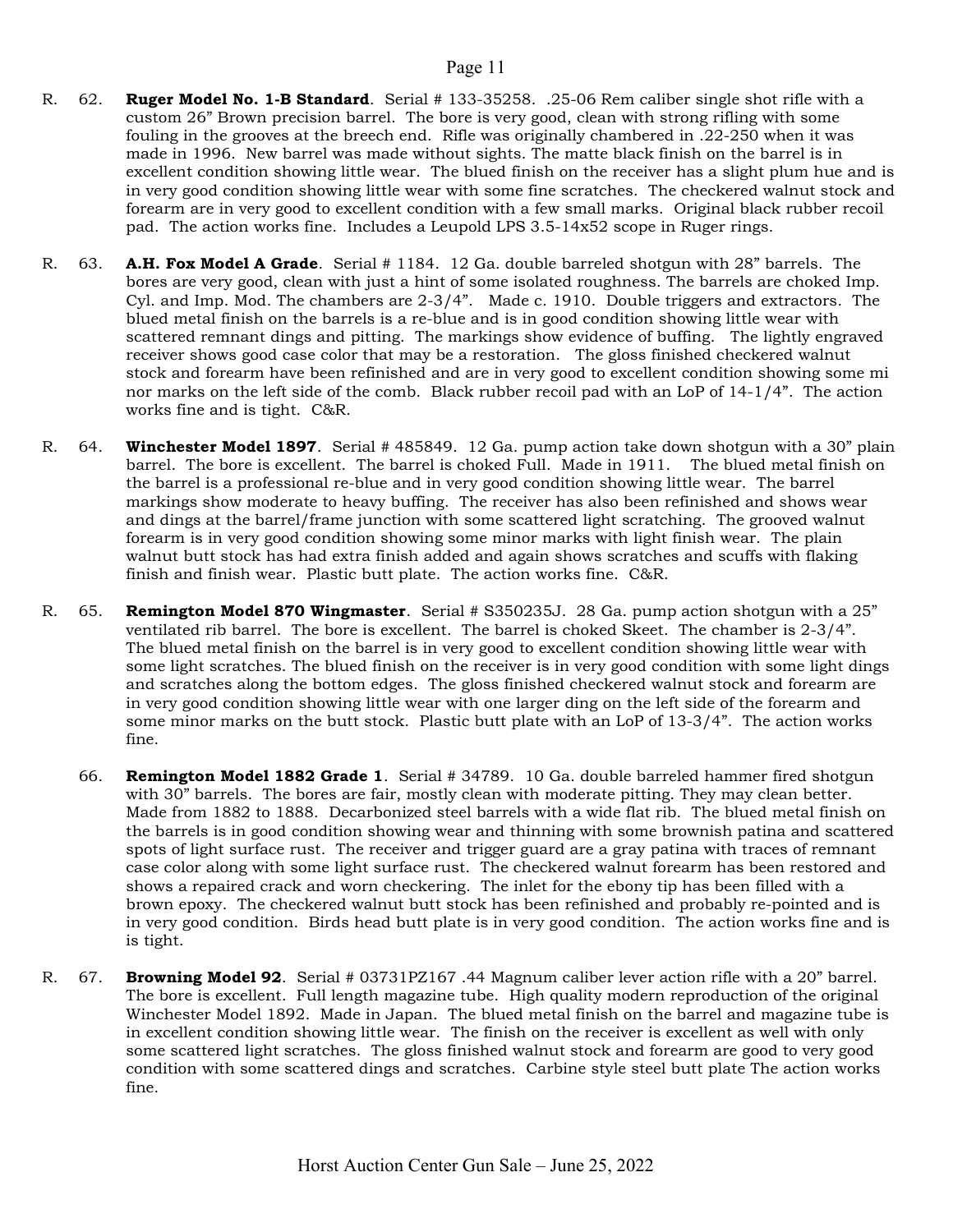- R. 68. **Smith & Wesson Model 57-1**. Serial # N901238. .41 Magnum caliber revolver with a 4" barrel. The bore is excellent, clean with strong rifling. Made c. 1981. The gloss blue finish on the barrel is in very good condition showing light muzzle wear with some light scratches. The finish on the cylinder is good to very good showing some edge wear, light scratches and a light cylinder line. The finish on the frame is very good to excellent showing little wear with some fine scratches and a small spot of cleaned surface rust on the left side. The target hammer and trigger show good case color. The checkered black rubber finger groove grips are very good showing light wear. Red ramp front sight with white outline rear sight. The action functions fine.
	- 69. Ruger Model Old Army Cap & Ball. Serial # 145-79439. .44 caliber black powder percussion fired single action revolver with a  $7-1/2$ " barrel. The bore is excellent, clean with strong rifling. Made in 1995. The high polish stainless steel finish on the barrel, frame and cylinder is very good condition showing little wear with some fine scratches. The white plastic grips are in very good to excellent condition showing little wear. Adjustable rear sight. The action works fine. Discontinued in 2008. Includes a soft case.
- R. 70. Parker Bros. Model VH Grade Double. Serial # 227722. 12 Ga. double barreled shotgun with 28" barrels. The bores are very good to excellent, good, mostly clean with no pitting. The barrels are choked Cylinder and Imp. Cylinder. They have not been cut. Made in 1928. Barrels marked "Vulcan Steel". Double triggers and extractor only. The blued metal finish on the barrels is a professional re-blue and is in excellent condition showing little wear with only a few small blemishes. The lightly engraved receiver and forearm hardware show very strong case color and is probably a restoration. The checkered walnut forearm and matching butt stock have been professionally refinished and are in excellent condition showing little wear. Lace-on leather recoil pad with an LoP of  $14-1/2$ ". The action works fine, the barrel to frame lock-up is tight. C&R.
- R. 71. **CZ Model 452-2E ZKM Classic**. Serial # 751695. .22 WMR caliber bolt action rifle with a 22" barrel. The bore is excellent. Made in the Czech Republic. 5 shot detachable magazine. Made without sights. The blued metal finish on the barrel is in very good condition showing little wear with some fine scratches. The blued finish on the receiver shows some thinning with light scratches. The checkered walnut stock is in good condition, it shows very few marks, but the finish is flaking badly at the comb on the left side. Sling swivel studs. The action works fine. Includes a Tasco 6- 18x40 scope mounted to the grooved receiver.
- R. 72. U.S. Springfield Armory Model 1903 .22 Trainer. Serial # 1525595. .22 RF caliber bolt action military training rifle with a 24" barrel. The bore is excellent. Detachable 5 round M1922 M1 magazine. This rifle is a bit of an enigma. It is similar to an M1922 rifle, but is built on a standard military 1903 receiver made in 1937 with an SA marked .22 LR barrel dated 6-42. It has an M1922 M2 bolt and an M1922 floorplate. Hard to say if it is a legitimate .22 training rifle or a cobbled together rifle as there were many surplus .22 RF barrels available. The dark gray parkerized finish on the barrel is in very good condition showing little wear with some light scratches. The light gray parkerized finish on the receiver is in good condition showing edge wear and thinning. The floor plate is a brownish patina with wear and scratches. The plain walnut stock is very good showing only minor marks. There is an SA/O cartouche on the left side. Receiver mounted Lyman aperture sight with a Lyman front sight. The action functions fine. C&R.
- R. 73. Savage Arms Model 99EG. Serial # 773104. .300 Savage caliber lever action rifle with a 24" barrel. The bore is excellent, clean with strong rifling. Internal rotary magazine with cartridge counter. Made in 1953. The blued metal finish on the barrel is in very good condition showing little wear with some light scuffing and scratching. The blued receiver shows light carry wear to the underside with some light scratching. The top of the receiver has been drilled and tapped; the holes are plugged with screws. The lever is worn to near bare metal with traces of case color remaining. The checkered walnut stock and forearm are in very good condition showing some minor marks with light finish wear. Ramp front sight, the rear sight has been removed and the slot filled with a blank. A Williams peep sight has been attached to the receiver. Sling swivels installed. The action works fine. Includes a padded black nylon sling. C&R.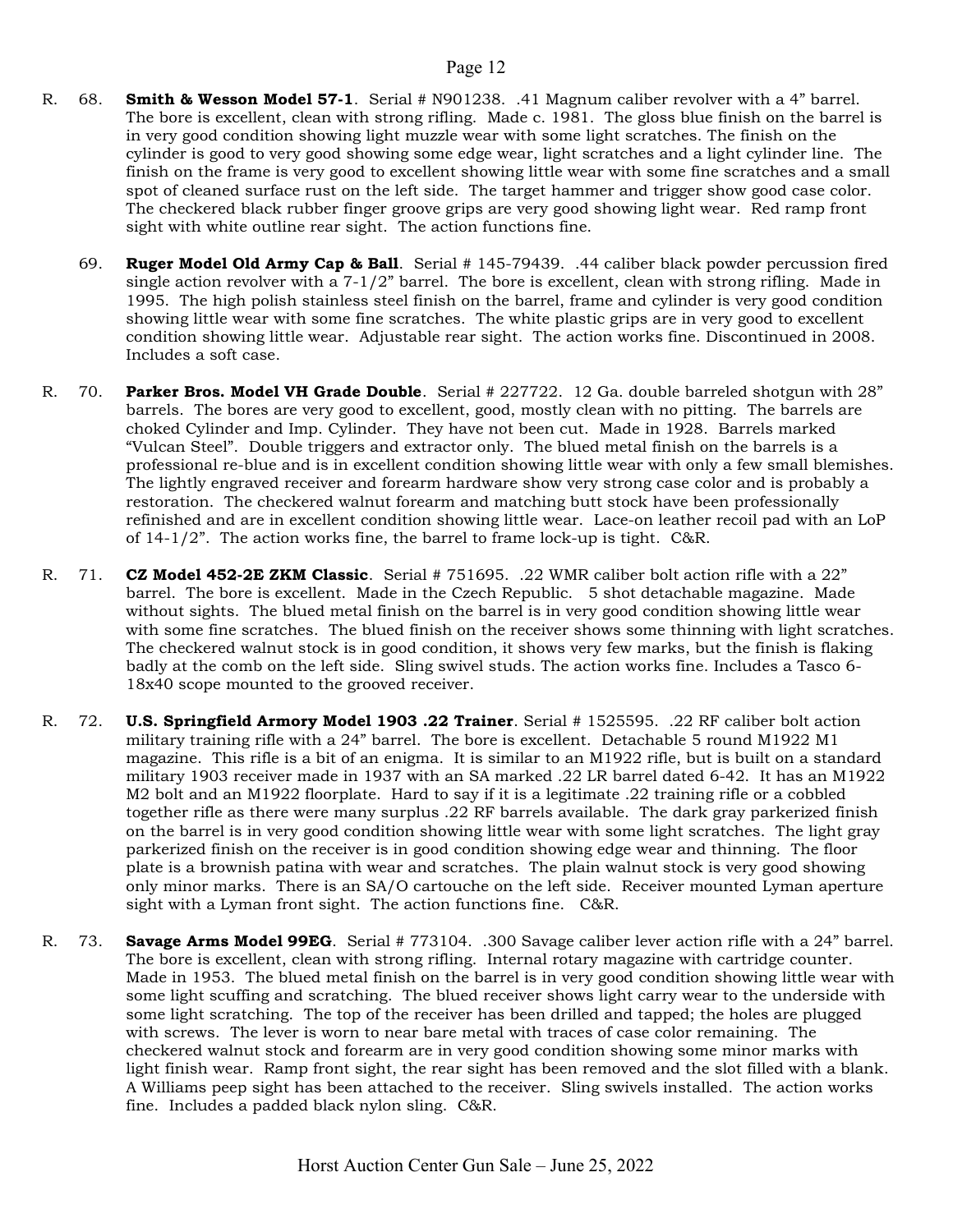- R. 74. **Smith & Wesson Model 27-2**. Serial # S298248. .357 Magnum caliber revolver with a 5" barrel. The bore is excellent, clean with strong rifling. Made c. 1968. The gloss blue finish on the barrel is in good to very good condition showing muzzle wear with some light scratches. The finish on the cylinder is good to very good condition showing some edge wear, light scratches and a light cylinder line. The finish on the frame is very good showing little wear with some fine scratches. The hammer and trigger show good case color. The checkered walnut target grips are very good showing light wear. Ramp front sight with adjustable rear sight. The action functions fine. C&R.
- R. 75. Colt Model 1911-A1. Serial # 923915. .45 ACP caliber semi auto pistol with a 5" barrel. The bore is excellent. Made in 1943. Detachable 7 shot magazine. The frame is marked "MODEL OF 1911 A1. U.S. Army" and "United States Property" with an "SA" stamp above the trigger guard and an "NM" stamp on the trigger guard. The slide is marked "Colts PT.F.A. MFG. Co. Hartford Conn. U.S.A" on the right side with "NM7791435" stamped on the left side. The barrel is marked with the caliber, the frame serial number and "NM7791414. The metal finish on the slide and frame is a gray parkerized finish showing little wear with some light scuffs and scratches. The checkered walnut grips are in very good to excellent condition showing little wear. Rear adjustable sight is marked "Triangle" with "heg" and "U.S." The action works fine. C&R.
- R. 76. Ithaca Model Flues Grade 2 Double. Serial # 369082. 20 Ga. side by side shot shotgun with 28" barrels. The bores are excellent, clean and shiny. Made c. 1923. Double triggers with automatic ejectors. The blued metal finish on the barrels is very good showing light wear and light edge wear on the rib along with some fine scratches. The receiver has relief engraving on the sides and bottom, it is a gray patina with traces of remnant case color. The water table is marked with a 2. The checkered walnut forearm has a push-button spring-loaded release and a black ebony tip. It is in good to very good condition showing some minor marks and finish wear. The nicely figured checkered walnut butt stock is in very good condition with some small dings and scratches. Original Ithaca marked butt plate with an LoP of  $13-3/4$ ". The action works fine and the barrel to frame lock-up is tight. C&R.
- R. 77. Ruger Model No. 1-V Varmint. Serial # 131-33117. .22-250 Rem. caliber single shot rifle with a 24" heavy barrel. The bore is excellent. Made in 1978. The blued metal finish on the barrel is in very good condition showing little wear with some light scratches. The blued finish on the receiver is very good with some scratches and light blemishes on the right side. The nicely figured checkered walnut stock and forearm are in very good condition with some small dings on the forearm. Original red rubber recoil pad. Made without sights. The action works fine. Includes a BSA TMD 6-24x44 scope in the Ruger rings mounted to the factory scope blocks.
- R. 78. **Remington Model 1100 Sporting 28**. Serial # R242685J. 28 Ga. semi auto shotgun with a 27-1/2" ventilated rib barrel. The bore is excellent. The barrel accepts screw in choke tubes; a Briley Skeet tube is installed. The chamber is 2-3/4". The blued metal finish on the barrel is in very good to excellent condition showing little wear with some light scratches. The blued finish on the receiver is in very good condition with some light scratches along the top and sides. The nicely figured gloss finished checkered walnut forearm is in good condition showing numerous dings on the left side. The matching checkered walnut butt stock is in good condition with some dings and paint marks on the comb. Black rubber decelerator recoil pad with an LoP of 13-3/4". The action works fine.
- R. 79. Winchester Model 1892 SRC. Serial # 275390. .25-20 WCF caliber lever action rifle with a 20" round barrel. The bore is good, mostly clean with good rifling with some roughness. Made in 1904. Full length magazine tube. The metal finish on the barrel and magazine tube is a brown patina with surface rust. It looks like it was cleaned to bare metal and then turned brown. There are 2 holes filled with screws on the left side of the barrel. The finish on the receiver is a gray patina turning brown. The saddle ring loop is present, but the ring is missing. The plain walnut forearm is in good condition with finish wear with some dings on the right side. The walnut butt stock is in good condition showing minor dings, scratches and paint streaks with a hole for a swivel stud. Steel carbine butt plate. Original front sight post has a replacement half-round blade, rear sight has been replaced with a flip-down sight. The action works OK. Made from 1892-1932. C&R.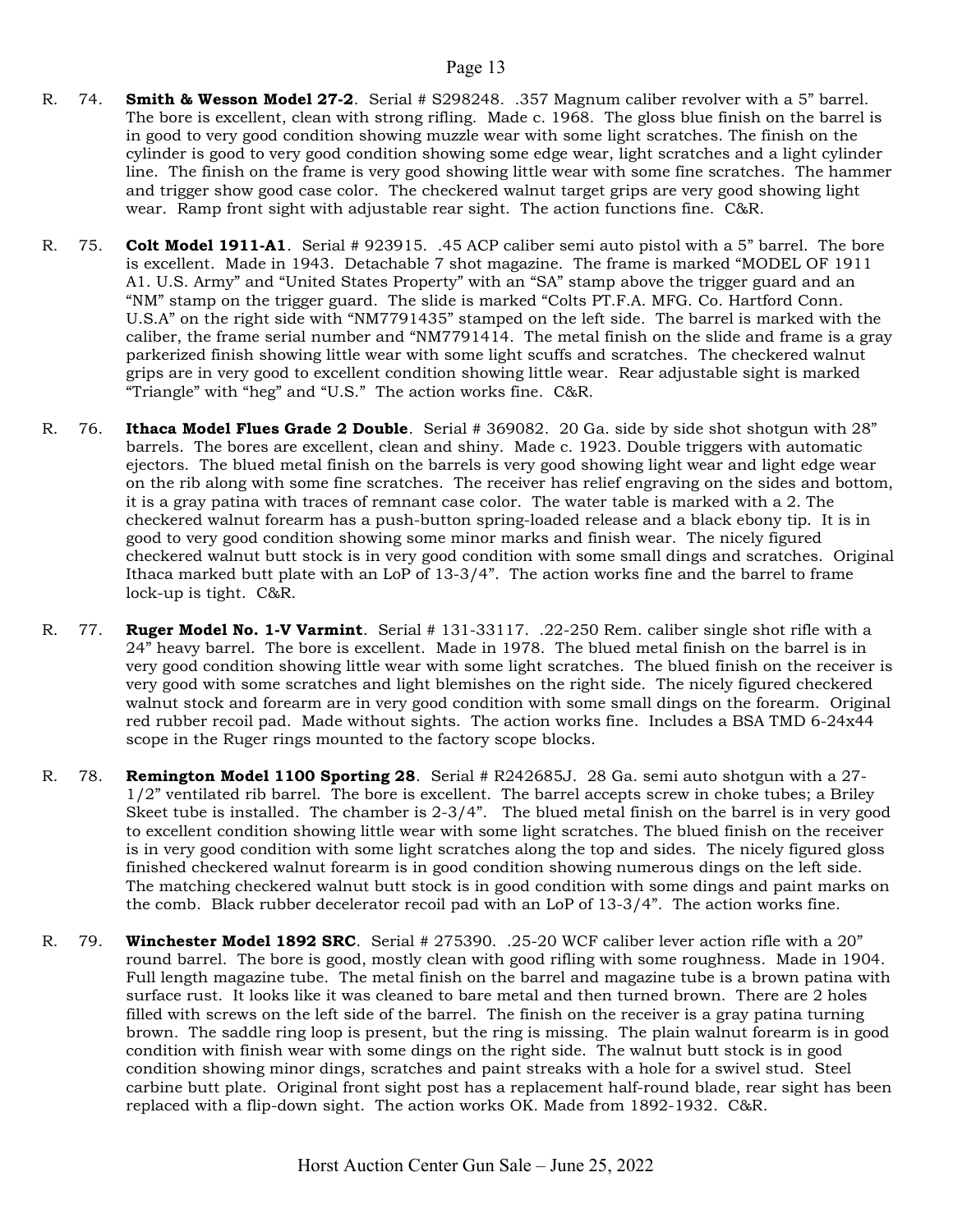- R. 80. **Remington Model 870 Wingmaster Magnum**. Serial # D820636U. 20 Ga. pump action shotgun with a 28" ventilated rib barrel. The bore is excellent. The barrel accepts screw-in choke tubes, an Imp. Cylinder tube is installed. The chamber is 3". The blued metal finish on the barrel is in very good condition showing some wear from the pumping action and some light scratches. The blued finish on the receiver is in very good to excellent condition showing little wear with some fine scratches. The checkered walnut forearm is in excellent condition showing little sign of use. The checkered walnut butt stock is a darker shade of brown and shows some light finish wear. Brown rubber factory recoil pad with an LoP of 13-3/4". The action works fine.
- R. 81. **Remington Model 1903-A3**. Serial # 3445793. .30-06 caliber rifle with a 24" barrel. The bore is excellent. The rifle was made in February, 1943. The original Remington 4 groove military barrel is dated 2/43. The gray parkerized military finish on the barrel, receiver, barrel bands and floorplate is in very good condition showing little wear with some light scuffs and scratching from handling. The black bolt finish shows some wear on the body and extractor. The floor plate/trigger guard shows light edge wear with some light scuffs. The original military sights have been replaced with a receiver mounted Lyman aperture rear sight and a globe front sight. The military S type straight grip stock has had extra finish added and is in good condition showing dings and scratches with some finish wear on the butt. No cartouche visible, there is a faint script "P" and some faint inspection marks on the underside. The action works fine. C&R.
- R. 82. Marlin Model 1894CB Cowboy Limited. Serial # 03028315. .44 Magnum caliber lever action rifle. 24" octagon barrel and a full-length magazine tube. The bore is very good to excellent with some light fouling in the grooves. Made in 1997. The original blued metal finish on the barrel and magazine tube is excellent showing little wear. The blued finish on the steel receiver and the lever is excellent as well showing little wear. The checkered walnut straight grip stock and forearm are in excellent condition with only a few tiny handling marks. Original front and rear sights. The stock bullseye is intact. Plastic butt plate. The action works like new and the gun appears to have been fired very little. Made from 1996 to 2017.
- R. 83. **Ruger Old Model Blackhawk**. Serial # 50-04872. .30 Carbine caliber single action revolver with a 7-1/2" barrel. The bore is excellent. Made in 1969. This is the Old Model "3-Screw" Blackhawk made before the newer transfer bar safety. This revolver has not been converted to the newer system. The blued metal finish on the barrel is in very good condition showing just a hint of some light muzzle wear some fine scratches. The cylinder shows light edge wear with a light drag line and some fine scratches. The frame finish is excellent showing little wear. The original walnut grips are in good to very good condition showing slight wear with some scratches. The rear sight has been removed and a Bushnell scope mount attached that required drilling of the top strap. The action works fine. Includes a Bushnell Phantom 1.3x pistol scope. C&R.
- R. 84. **Ruger Model M77.** Serial #73-47206. .358 Win. caliber bolt action rifle with a 22" barrel. The bore is excellent. Made in 1978. Tang Safety. Made without sights. The blued metal finish on the barrel is good to very good condition showing light wear with some light dings and scratches and some spots of light rust on the muzzle crown. The finish on the receiver and bolt is very good to excellent showing little to no wear. The receiver has taken on a plum hue. The checkered walnut stock is in good to very good condition with scattered dings and scratches. Original red rubber Ruger recoil pad. The action works fine. Includes swivel studs and a Redfield 2-7x32 scope in the Ruger rings.
- R. 85. Winchester Model 9422. Serial # F42713. .22 RF caliber lever action rifle with a 20" barrel. The bore is excellent. Made in 1972, the first year of production. 15 shot tubular magazine. The blued metal finish on the barrel and magazine tube is in excellent condition showing little wear with a few minor blemishes. The blued metal finish on the grooved steel receiver is excellent as well showing little to no wear. The plain walnut straight grip stock and forearm are in very good condition showing little wear with some minor marks from use. Original sights including front hood. The action works fine. Made from 1972 to 2004.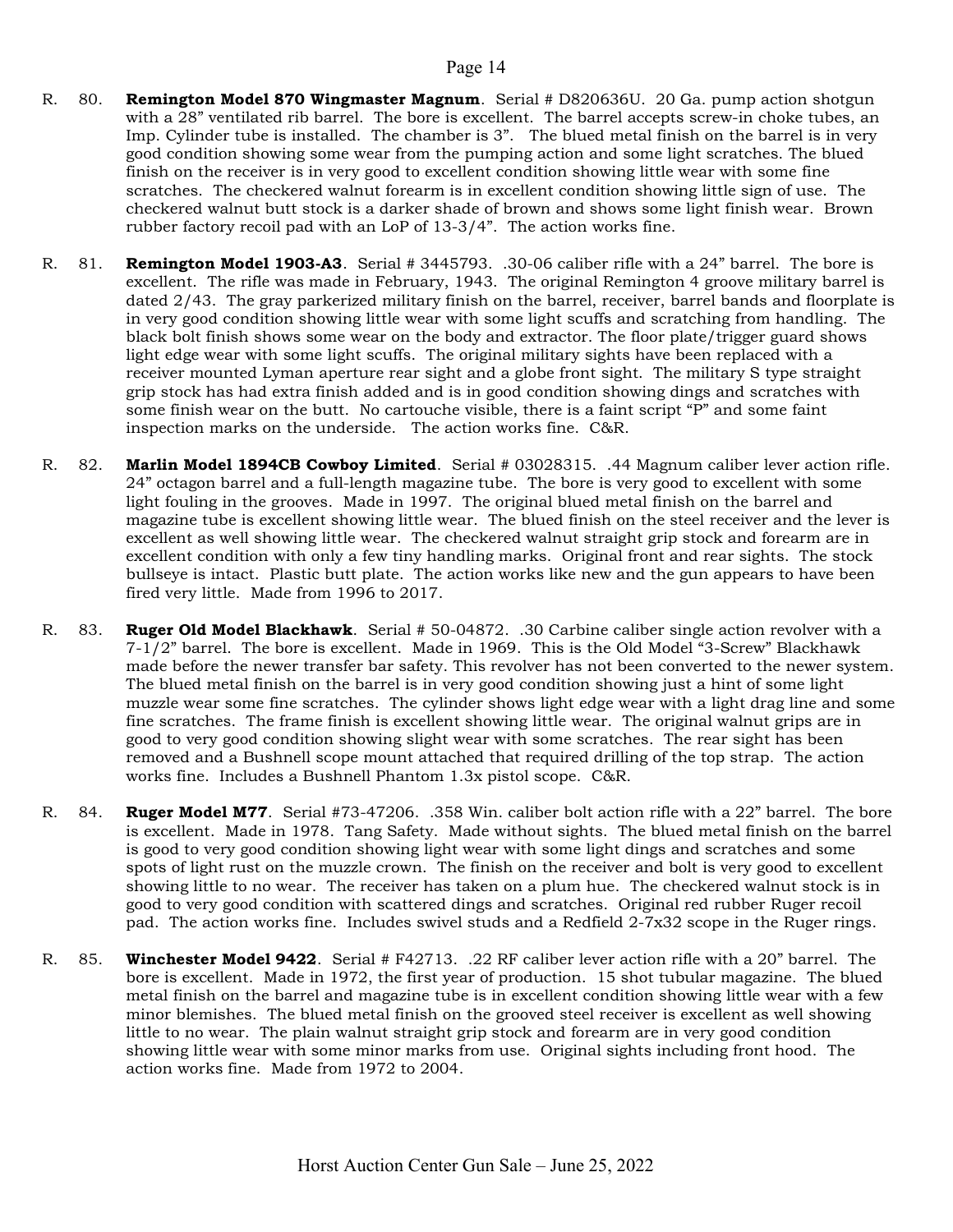- R. 86. Browning Model B-SS. Serial # 01641RT158. 12 Ga. double barreled shotgun with 30" barrels. The bores are excellent. The barrels are choked Modified  $(**)$  and Full  $(*)$ . The chambers are 3". Early model with a single non-selective trigger and automatic ejectors. Made in 1976. The blued metal finish on the barrels is in fair condition showing heavy wear with heavy scratches. The engraved receiver shows heavy wear as well with the bottom and trigger guard being close to bare metal. The checkered walnut beaver tail forearm is in good condition with scratches and finish wear. The matching checkered walnut butt stock is in good to very good condition with some minor marks from use with finish wear. Old English black rubber recoil pad. The action works fine and is tight. The BS-S was made from 1975 until 1987.
- R. 87. Freedom Arms Model 83 Field Grade. Serial # DF3018. .454 Casull caliber single action revolver with a 7-1/2" ported barrel. The bore is very good, mostly clean with some fouling in the grooves. All stainless steel construction. The matte stainless steel finish on the barrel is in very good condition showing little wear. There is some flame impingement on the front sight base from the barrel ports. The matte stainless steel finish on the cylinder shows a light drag line. The frame finish is very good to excellent showing little wear. Adjustable rear sight. The black rubber Pachmayr grips are very good to excellent showing little wear. The action works fine. Includes the box with some loading information, but no manual.
- R. 88. Weatherby Model Olympian. Serial # R000971. 20 Ga. over/under shotgun with 26" ventilated rib barrels. The bores are excellent. The barrels are both choked Imp. Mod. The chambers are 3". Single selective trigger with auto ejectors. Made in Japan. The blued metal finish on the barrels is generally very good with a small scrape on the bottom barrel near the muzzle and just a hint of some widely scattered light freckles. The blued finish on the engraved receiver shows heavy carry wear with edge wear and light scratches. The nicely figured checkered walnut forearm is fair condition with several cracks and some dings from use. The matching butt stock is in in good condition with some dings and scratches. There are fine cracks at the upper and lower tangs. Original brown rubber recoil pad. The action is tight and works fine. Made from 1972 until 1981.
- R. 89. **Marlin Model 410.** Serial #  $92031228$ . .410 Ga.  $2\frac{1}{2}$  lever action shotgun with a 22<sup>"</sup> barrel. The bore is excellent. Made in 2008. The original blued metal finish on the barrel is in excellent condition showing little wear with only some minor marks. The blued finish on the steel receiver is in very good condition with a few scratches. The checkered walnut stock and forearm are in excellent condition showing little sign of use. Fiber optic front sight. Hammer block safety. Original brown rubber recoil pad. The action works fine.
- R. 90. Smith & Wesson Model K-22 Masterpiece. Serial # K39566. .22 RF caliber double action revolver with a 6" barrel. The bore is excellent. Made in 1948. A Pre-Model 17 K frame revolver with a square butt and adjustable sights. The original blued metal finish on the barrel is in very good to excellent condition with just a hint of some light muzzle wear with some light scratches. The butt has a small slot milled into the rear with a cross pin, perhaps for a lanyard strap. The cylinder shows edge wear with a light drag line. The frame shows light edge wear with some light freckling on the trigger guard and bottom of the frame. The trigger and hammer show good case color. The checkered walnut grips are in good condition showing some damage to the checkering on the left panel. The action is tight and works fine. C&R.
- R. 91. Smith & Wesson Model SW99. Serial # SAH3518. .45 ACP caliber semi auto striker fired pistol with a 4" barrel. The bore is excellent. 9 round detachable magazine. 3 dot sights. Frame made by Walther in Germany. The matte black finish on the steel slide is in very good to excellent condition showing little wear with some very light scuffs. The black polymer frame with integral grips is in excellent condition showing little sign of use. The action works fine. Includes the original blue plastic case with a spare 9 round magazine, an extra back strap, extra front sight inserts, a gun lock and the instructions.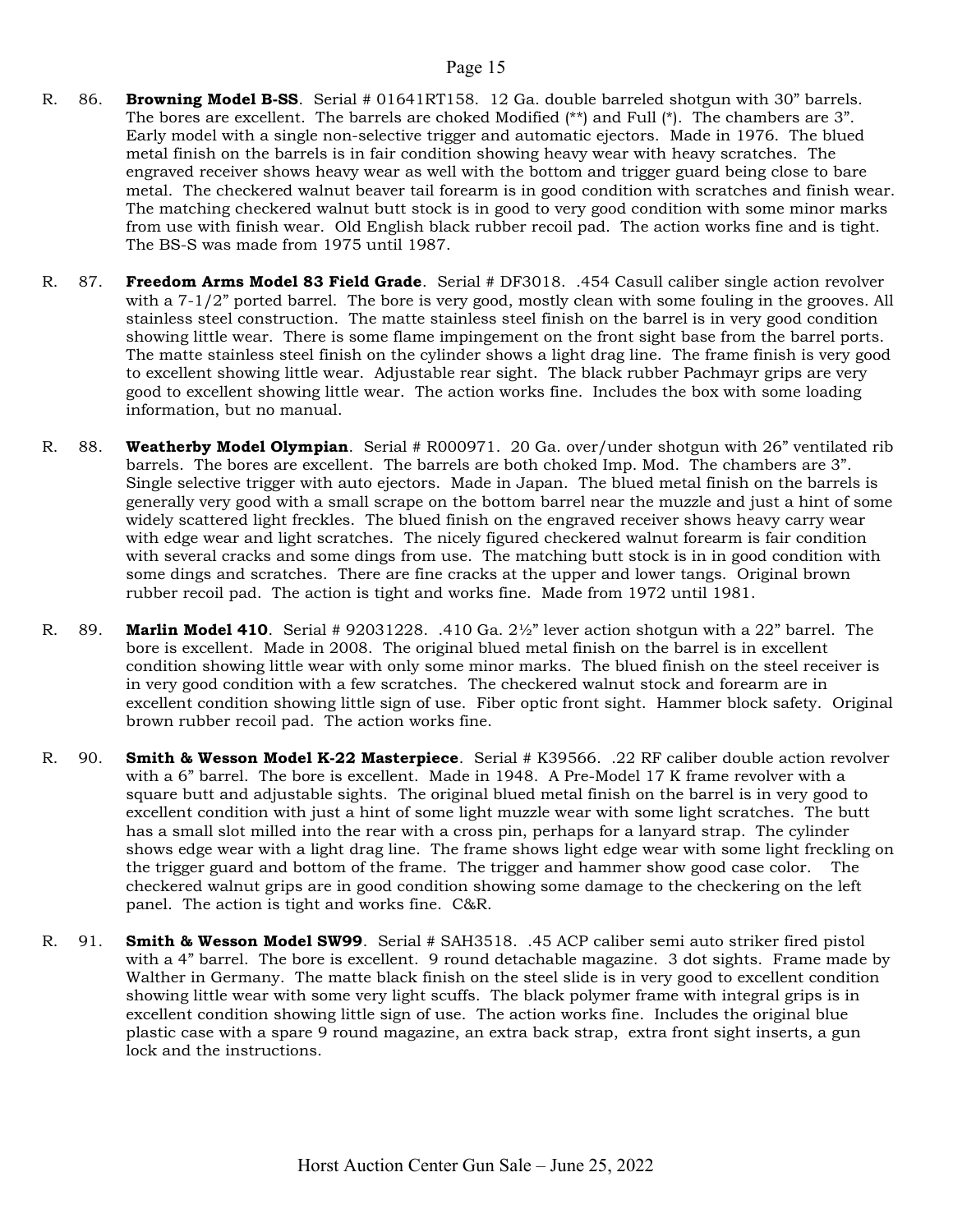- R. 92. Smith & Wesson Model 65-3. Serial # AZB3575. .357 Magnum caliber double action revolver with a 3" barrel. The bore is excellent. Made c. 1988. All stainless steel construction with fixed sights, a red ramp front sight and a round butt. The stainless steel finish on the barrel is in very good condition showing some light scuffs and scratches. The cylinder is very good showing little wear with a light drag line. The frame finish is very good to excellent showing a few scuffs on the top strap. The checkered walnut grips are in excellent condition showing little sign of wear. The action works fine.
- R. 93. **Smith & Wesson Model M&P 22.** Serial # MP010247. .22 RF caliber semi auto pistol with a 4" threaded barrel. The bore is excellent. 10 round detachable magazine. This pistol features a matte black finished slide with a black polymer frame. Made by Walther in Germany. The matte black finish on the steel slide is in excellent condition showing little to no wear. The black polymer frame with integral grips and an accessory rail is in excellent condition as well. Adjustable rear sight. The action works fine. Includes the original case with the instructions.
- R. 94. **Smith & Wesson Model 67-1**. Serial # 98K3843. .38 Sp. caliber double action revolver with a 4" barrel. The bore is excellent. Made c. 1981. All stainless steel construction with a red ramp front sight and an adjustable rear sight. The stainless steel finish on the barrel is in good condition showing scuffing and scratching. The cylinder is in good condition showing numerous fine scratches drag line. The frame finish is in good condition showing numerous fine scratches and tiny dings along the edges and on the trigger guard. The checkered black rubber finger groove grips are in good condition showing some marks from use. The action works fine.
- R. 95. **Smith & Wesson Model 53-2**. Serial # 2K93369. .22 Rem. Jet caliber double action revolver with a 6" barrel. The bore is excellent. Made in 1972. This revolver can also fire .22 WRM cartridge with special chamber inserts (Not Included). It has a selector on the hammer to go from rimfire to centerfire. The blued metal finish on the barrel is in very good to excellent condition showing little sign of wear. The blue finish on the cylinder shows a light drag line. The blued finish on the frame is excellent showing little sign of use. The hammer and trigger show good case color. The checkered walnut target grips are in very good to excellent condition showing little wear. The left panel is lighter in color than the right panel. The action works fine. Includes a blue Smith & Wesson box not original to the revolver. Made from 1960 to 1964.
- R. 96. **Smith & Wesson Model 58**. Serial # S260450. .41 Rem. Magnum caliber 6 shot double action revolver with a 4" barrel. The bore is excellent. Made c. 1966. N-Frame revolver with a pinned barrel and recessed chambers. Fixed sights. The original blue finish on the barrel is in very good condition showing some light muzzle wear with some fine scratches. The cylinder shows light edge wear with light scratches and a light drag line. The frame finish is very good to excellent and shows very light edge wear and some light scratches. The checkered walnut grips are in excellent condition showing little wear. The trigger and hammer show good case color. The action is tight and works fine. Made from 1964-1977. Includes the bottom half of a blue S&W box. C&R.
- R. 97. **Smith & Wesson Model M&P 45**. Serial # MRD0472. .45 ACP caliber semi auto pistol with a 4-1/2" barrel. The bore is excellent. 8 round detachable magazine. The matte black finish on the steel slide is in very good to excellent condition showing little wear with some tiny marks near the rear sight. The black polymer frame with integral stippled grips and accessory rail is in excellent condition as well showing little wear. 3 dot night sights. The action works fine. Includes the original black case, the instructions, extra back straps and a gun lock.
- R. 98. Winchester Model 1892. Serial # 187646. .38-40 WCF caliber lever action rifle with a 24" octagon barrel. The bore is very good to excellent, clean and shiny with strong rifling. Made in 1901. Full length magazine tube. The metal finish on the barrel is a brown patina with edge wear and scratching. The magazine tube shows light wear with some scattered freckling and scratches. The blued finish on the receiver shows moderate to heavy carry wear and edge wear with scratching, it is starting to turn brown. The lever has a decorative leather wrap. The plain walnut forearm is in good condition with light dings and scratches with finish wear. The walnut butt stock is in good condition showing minor dings, scratches and finish wear. Crescent steel butt plate. Original front and rear sights. The action works fine. Made from 1892-1932. C&R.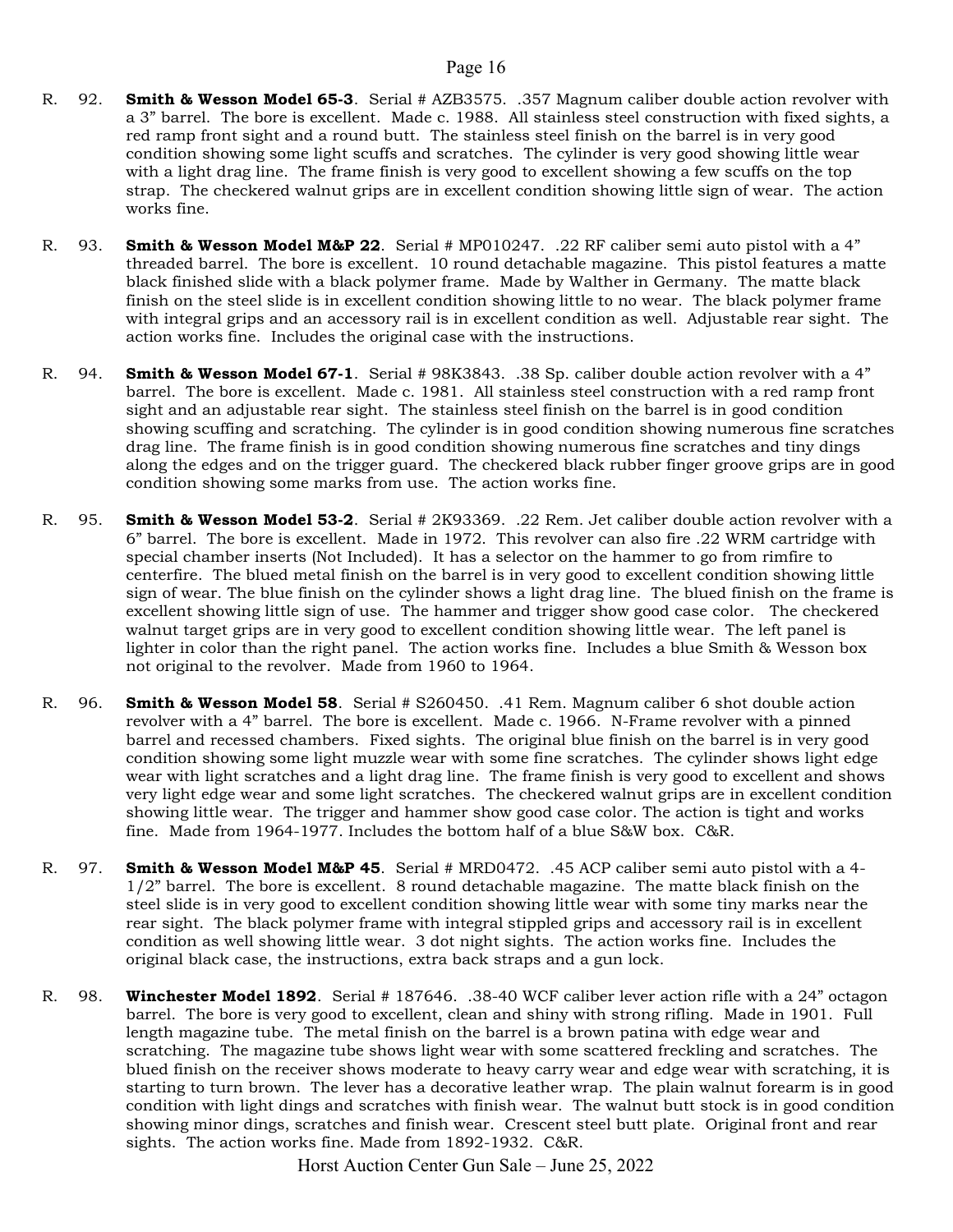- R. 99. **Springfield Armory Model M1A**. Serial # 128193. .308 Win. caliber semi auto rifle with a 22" barrel. The bore is very good, mostly clean with some light rust. 10 round detachable magazine. Civilian version of the US Military M-14. The grey Parkerized finish on the barrel and receiver is in very good condition showing some light scuffs and scratches. The flash hider has some light surface rust. The hardwood stock is an M-14 military stock with the selector switch cut-out on the right side. DoD cartouche on the left side. It is in good condition with some light scratches and finish wear. The fiberglass hand guard is in good condition with some scuffs and scratches, no cracks. Standard military front sight. The action works fine.
- R. 100. Ruger Model No. 1-S Medium Sporter. Serial # 133-98185. .45-70 Govt. caliber single shot rifle with a custom 22" barrel. The bore is excellent. The rifle features a color case hardened receiver, lever, grip cap, quarter rib and scope rings, most likely done by Turnbull Restorations. The blued metal finish on the barrel is in good to very good condition showing little wear with some scattered spots of light surface rust. The case hardened finish on the receiver, lever, rings and quarter rib is excellent showing strong case color. The checkered walnut stock and forearm are in excellent condition with a few small marks on the forearm. Original black rubber recoil pad. The action works fine. Includes a Millet 1.5-6x44 scope in Ruger rings.
- R. 101. Winchester Model 1892. Serial # 904155. .32-20 WCF caliber lever action rifle with a 24" round barrel. The bore is very good to excellent, clean and shiny with strong rifling. Made in 1920. Full length magazine tube. The blued metal finish on the barrel and magazine tube is in good to very good condition showing muzzle wear, light scratches and some scattered spots of light surface rust. The blued finish on the receiver shows moderate to heavy carry wear and edge wear with scratching, it is starting to turn brown. The lever shows a worn brownish gray patina. The plain walnut forearm is in very good condition showing minor marks and scratches with light finish wear. The walnut butt stock is in good to very good condition showing minor dings, scratches and finish wear. There is one larger ding near the heel. Swivel stud in the butt. The crescent steel butt plate is a worn brownish gray patina. Original front and rear sights. The action works fine. Made from 1892- 1932. C&R.
- R. 102. Browning Model 1885 High Wall. Serial # 08740PV247. .45-70 Govt. caliber single shot rifle with a 28" octagon barrel. The bore is excellent. The blued metal finish on the barrel is in excellent condition showing little to no wear with some fine scuffs. The blued finish on the receiver and lever is in very good to excellent condition showing little wear with some fine scratches and minor blemishes. The satin finished checkered walnut Schnabel forearm is in very good to excellent condition with some minor marks. The matching checkered walnut straight grip butt stock is very good to excellent with some minor dings along the bottom edge. Factory sling swivels. The action works fine. Original sights. Includes a Swarovski 4x32 scope.
- R. 103. Marlin Model 336CB. Serial # 01042499. .38-55 Win. caliber lever action rifle with a 24" octagon barrel. The bore is excellent. 8 round tubular magazine. The blued metal finish on the barrel and magazine tube is in very good to excellent condition showing little wear with some scratches on the rear portion of the barrel. The blued finish on the receiver and lever is very good to excellent as well with some fine scratches. The oil finished checkered walnut stock and forearm are in excellent condition showing little sign of use. The stock bullseye is intact. Plastic butt plate. The original sights have been removed and the rear sight dovetail filled with a blank. A Lyman aperture rear sight and globe front sight have been added. The action works fine.
- R. 104. Springfield Armory Model M1 Garand. Serial # 3651337. .30-06 caliber semi auto rifle with a 24" barrel. The bore is very good, it has strong rifling with some dull spots at mid-bore. The receiver was made in Feb. 1945. The SA barrel is dated 7-63. The bolt, hammer, safety, stamped trigger housing are all SA marked, the op rod is marked NM and RA. The dark gray parkerized finish on the barrel, bolt and gas cylinder is in very good condition showing light edge wear and light scratching and scuffing. The walnut stock and hand guards are in very good condition with some dings, scratches and finish wear. There is a RRAD stamped on the left side of the butt and P proof on the pistol grip. The action works fine. Includes a green canvas web sling. C&R.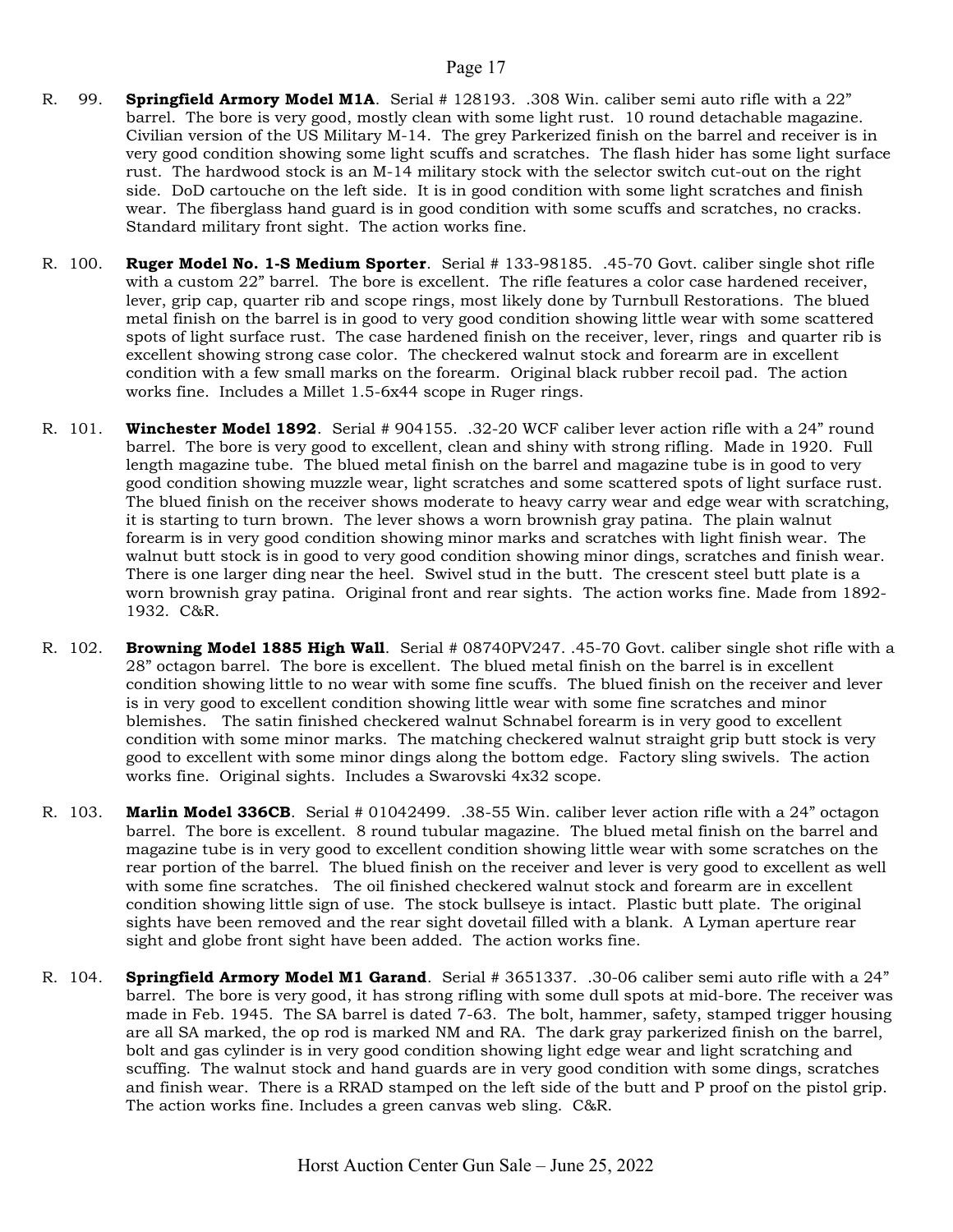- R. 105. Winchester Model 94. Serial # 1387036 .30 WCF (.30-30 Win.) caliber lever action rifle with a 20" barrel. The bore is excellent. Full length tubular magazine. Made c. 1946. The blued metal finish on the barrel and magazine tube is in very good to excellent condition showing little wear with some fine scratches. The blued finish on the receiver is in good to very good condition showing some edge wear with some light scratches and small patches of older cleaned light surface rust. The plain walnut forearm is in very good condition showing some light scratches. The plain walnut butt stock is in good to very good condition showing some dings and scratches with light finish wear. Original front sight including the hood. The rear sight has been removed and the dovetail filled with a blank. and rear sights including the front sight hood. A Lyman receiver mounted peep sight has been added. Grooved steel butt plate. The action works fine. C&R.
- R. 106. Swedish Carl Gustafs CAI Model 1896 Mauser. Serial # 9716. 6.5x55mm Swedish Mauser caliber bolt action rifle with a 29" barrel. The bore is very good, clean with strong rifling. Made in Sweden in 1899. The rifle is import stamped and all matching. The original arsenal finish on the barrel, bands and receiver is in good to very good condition with slight thinning, light edge wear and some scratches. The walnut stock and hand guard are in very good condition with some dings and scratches. The stock disc is intact as well as a bullet drop chart taped to the butt. The front sight has a higher replacement blade. Original military rear sight. The action works fine. Includes the cleaning rod and a green canvas web sling. C&R.
- R. 107. **Remington Model 1100 Classic Field**. Serial # R245757W. 16 Ga. semi auto shotgun with a 28" ventilated rib barrel. The bore is excellent. The barrel accepts screw in choke tubes; an Imp. Cyl. tube is installed. The chamber is 2-3/4". The blued metal finish on the barrel is in very good to excellent condition showing little wear with some light scratches and a few tiny spots of light surface rust at the receiver junction. The blued finish on the receiver is in very good condition with some light scratches on the top and sides with some spots of cleaned light surface rust at the barrel junction. The checkered walnut forearm is in very good to excellent condition showing some minor marks and scratches. The matching checkered walnut butt stock is in good to very good condition with some minor marks and scratches with some finish wear. Plastic butt plate. The action works fine.
- R. 108. Smith & Wesson Model 65-5. Serial # BSH0998. .357 Magnum caliber double action revolver with a 3" barrel. The bore is excellent. Made c. 1995. All stainless steel construction with fixed sights and a round butt. The stainless steel finish on the barrel is in very good condition showing some light scuffs and scratches. The cylinder is very good showing little wear with some light scuffs and a light drag line. The frame finish is very good to excellent showing a few scuffs on the top strap and trigger guard. The black rubber Pachmayr grips are in very good condition showing light wear. The action works fine.
- R. 109. Smith & Wesson Model K-22 Outdoorsman. Serial # 638860. .22 RF caliber double action revolver with a 6" barrel. The bore is excellent. Made c. 1931-1932. Adjustable rear sight. The blued metal finish on the barrel is very good showing little wear with some scratches and some spots of older cleaned surface rust around the front sight. The cylinder shows little wear with a light drag line. The frame shows little wear with some fine scratches. The side plate finish does not match and looks like it was buffed with some remnant pitting. The hammer and trigger show good case colors. The diamond checkered grips are in very good to excellent condition showing little wear. The action is tight and works fine. Made from 1931 to 1940. C&R.
- R. 110. **Smith & Wesson Model 17-3**. Serial # 10K9188. .22 RF caliber double action revolver with a 6" barrel. The bore is excellent. Made in 1977. Red ramp front sight with white outline adjustable rear sight. The blued metal finish on the barrel is very good showing little wear with some light scratches. The cylinder shows little wear with just a hint of a light drag line. The frame shows little wear with some fine scratches. The target hammer and target trigger show strong case colors. The smooth cocobolo target grips are in very good condition showing some light scratches and a patch of flaking finish. The action is tight and works fine.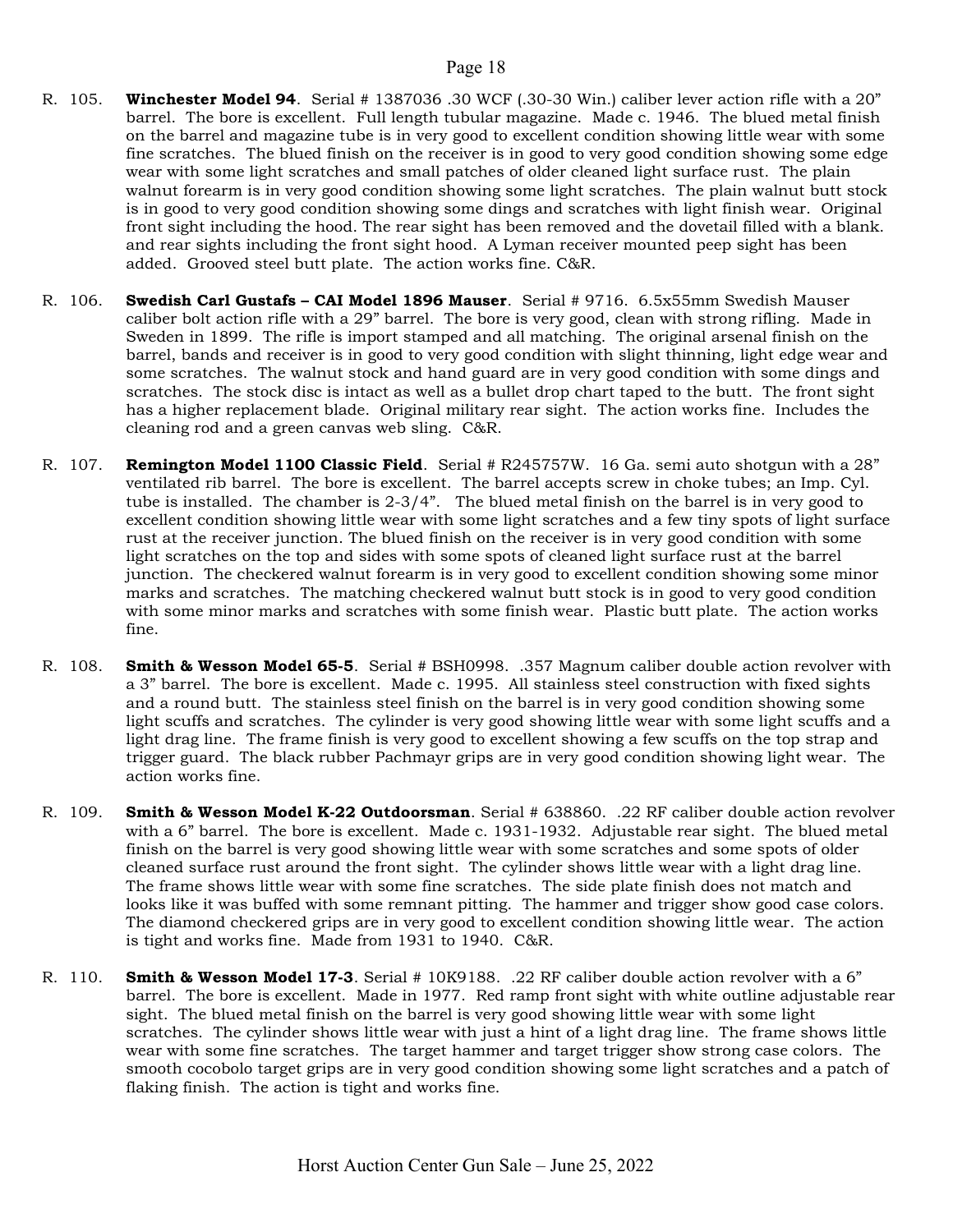- R. 111. Smith & Wesson Model 66. Serial # 9K11303. .357 Magnum caliber double action revolver with a 4" barrel. The bore is excellent. Made in 1975. All stainless steel construction with red ramp front sight, adjustable rear sight and a square butt. The stainless steel finish on the barrel is in very good condition showing some scuffs and scratches. The cylinder is very good showing little wear with some light scuffs and a light drag line. The frame finish is very good to excellent showing a few light scratches on the trigger guard. The checkered walnut grips are in very good condition showing light marks along the bottom edge. The action works fine.
- R. 112. Smith & Wesson Model 53. Serial # K450921. .22 Rem. Jet caliber double action revolver with an 8-3/8" barrel. The bore is excellent. Made in 1961. This revolver can also fire .22 WRM cartridge with special chamber inserts (Not Included). It has a selector on the hammer to go from rimfire to centerfire. The blued metal finish on the barrel is in very good to excellent condition showing little sign of wear. The blue finish on the cylinder is excellent showing just a hint of a light drag line. The blued finish on the frame is excellent showing little sign of use. The target hammer and target trigger show good case color. The checkered walnut target grips are in very good to excellent condition showing little wear. Red ramp front sight. The rear sight has been removed for a scope mount. The action works fine. Includes a Leupold M8 2x pistol scope in a Buehler mount that required drilling. Made from 1960 to 1964. C&R.
- R. 113. **Smith & Wesson Model M&P 40**. Serial # DTF7736. .40 S&W caliber semi auto pistol with a 4-1/4" barrel. The bore is excellent. 15 round detachable magazine. Made without a safety. The matte black finish on the steel slide is in very good to excellent condition showing little wear with some light scuffs. The black polymer frame with integral stippled grips and accessory rail is in excellent condition as well showing little wear. 3 dot sights. The action works fine. Includes the original black case, the instructions, extra back straps and a spare magazine.
- R. 114. **Smith & Wesson Model 65-3**. Serial # AYU0068. .357 Magnum caliber double action revolver with a 3" barrel. The bore is excellent. Made in 1987. All stainless steel construction with fixed sights, a red ramp front sight and a round butt. The stainless steel finish on the barrel is in very good condition showing some light scuffs and scratches. The cylinder is very good showing little wear with some light scuffs and a light drag line. The frame finish is very good to excellent showing a few scratches on the top strap and trigger guard. The checkered walnut grips are in very good to excellent condition showing little wear. The action works fine.
	- 115. **Jukar Model Flintlock Rifle**. Serial #183942. .45 caliber flintlock rifle with a 33-1/2" octagon barrel. The bore is excellent, clean with strong rifling with no rust visible. Made in Spain. The browned finish on the barrel is in very good condition showing little wear with some minor marks from use. The lock plate shows good case color. The two-piece hardwood stock is in very good condition showing little wear with some minor marks and light paint streaks on the butt. The brass butt plate, side plate, trigger guard, ferrules and nose cap are dull and should polish up fine. The action works fine. Includes the wood ramrod. Includes a round ball mold, a ball starter, a pan primer flask and patches.
	- 116. Winchester Model 1873. Serial # 132276A. .32 W.C.F. (.32-20 Win.) caliber lever action rifle with a 24" octagon barrel. The bore is good, clean with some rough spots. Made in 1883. Full length tubular magazine. The finish on the barrel and magazine tube is a bare gray patina with dings and scratches. The finish on the receiver and lever is a bare gray also with older cleaned surface rust and scratches. The dust cover is missing. The brass lifter is worn with dings, the caliber marking is not visible. The walnut stock and forearm are in very good condition showing only minor marks. The rear sight is a newer replacement. The steel crescent butt plate is worn to bare gray. The action does not work 100%, it is sluggish and the hammer fully cocks only if the lever is held tight against the lower tang and the hammer thumb cocked. Includes a factory letter.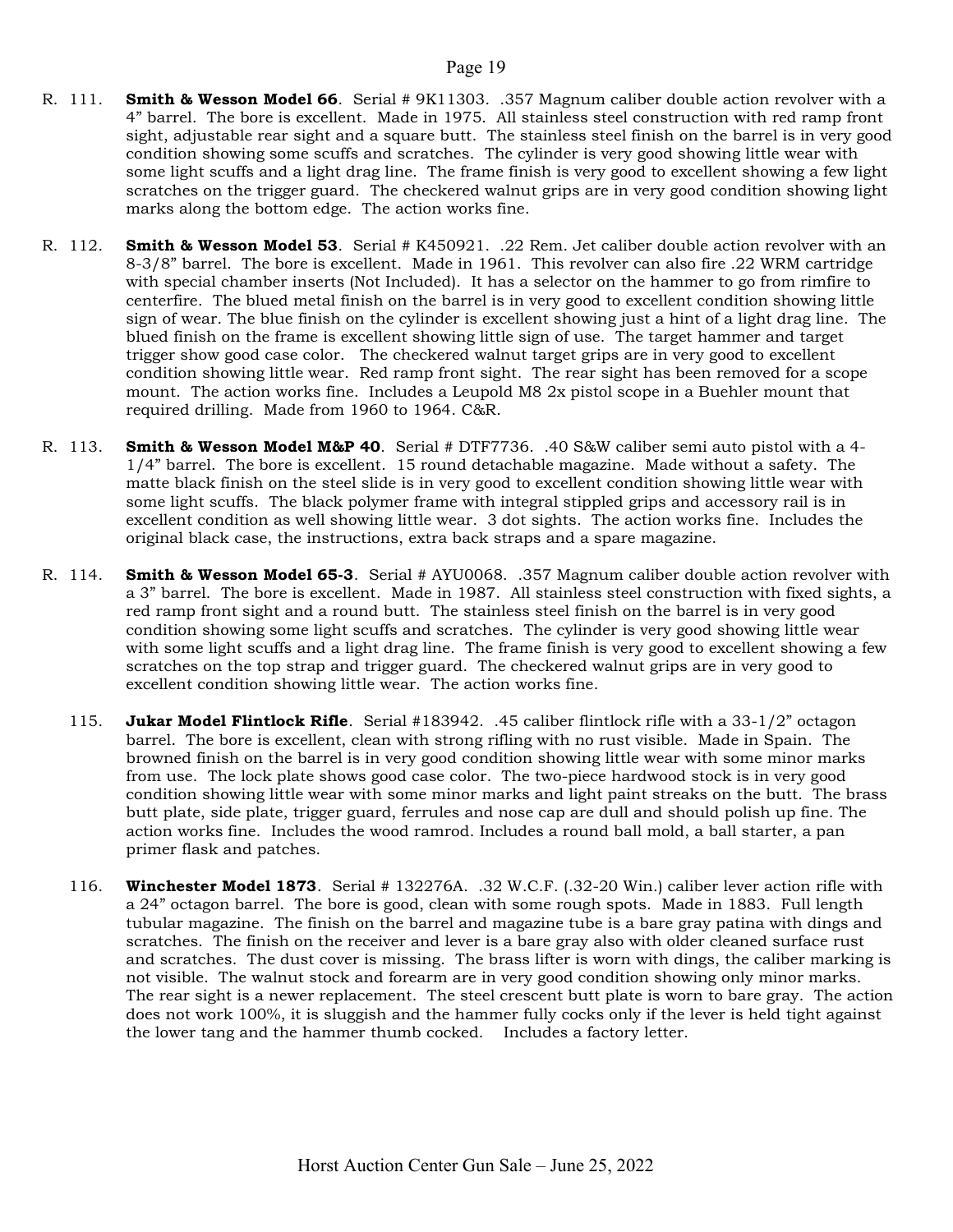- R. 117. Colt Model Anaconda. Serial # MM40439. .44 Magnum caliber double action 6 shot revolver with an 8" ventilated rib barrel. The bore is excellent. Made in 1993. The stainless steel finish on the barrel and frame is very good with some fine scratches. The cylinder shows a light drag line with some fine scratches. The black rubber Colt logo Pachmayr grips are in excellent condition showing little wear. Red ramp front sight, adjustable rear sight. The action is tight and works fine. Includes the original blue case with the instructions and the outer box which is in fair condition.
- R. 118a. First of a lot of 2: Remington Model 514. Serial # NSN. .22 RF single shot bolt action rifle with a 19-1/2" barrel. The bore is good, mostly clean with slightly worn but good rifling. It has been counter-bored approx. 4" in from the muzzle. The rifle is missing many parts. The matte blued finish on the barrel and receiver shows light surface rust with scuffs and scratches. The plain walnut stock has been refinished is in very good condition showing little wear. The butt plate is missing. The action does not work due to missing parts, the bolt will not stay in the action. C&R.
- R. 118b. Second of a lot of 2: Winchester Model 69A. Serial # NSN. .22 RF caliber bolt action rifle with a 25" barrel. The bore is good, clean with worn rifling. Detachable magazine NOT included. The rifle is missing many parts. The metal finish on the barrel and receiver has been refinished and is in is in good condition showing light surface rust with thinning and scratches. It is beginning to turn brown. There are 4 holes drilled into the side of the receiver. The plain walnut stock has been refinished is in good condition with some minor dings and scratches. Swivel stud holes in the butt and forearm. Original front and rear sights. Plastic butt plate. The action does not work, the bolt and other parts are missing. Made from 1935 to 1963. C&R.
- R. 119a. First of a lot of 2: Iver Johnson Model Champion. Serial # GRTC. .410 Ga. single shot shotgun with a 26" barrel. The bore is very good, mostly clean. The barrel is choked Full. The blued metal finish on the barrel is fair, it is a worn grayish brown patina with surface rust. The frame is a worn dark gray patina with edge wear and surface rust. The plain walnut forearm has been cut and it taped onto the barrel. The plain walnut butt stock is in fair to good condition with some marks from use with finish wear. There are small repaired cracks at the upper and lower tang. The butt plate is missing. The action seems to works OK. C&R.
- R. 119b. Second of a lot of 2: Palmetto Arms Model 11. Serial # RT666. 12 Ga. single shot shotgun with a 27" barrel. The bore is very good, clean and shiny. The barrel is fitted with a Savage adjustable choke and seems like a later Savage barrel that is not correct for this gun as it will not lock closed. The blued metal finish on the barrel is in good condition with some scattered light surface rust. The receiver shows faded case color with scratches and light surface rust. The plain walnut stock and forearm are in fair condition with cracks, finish wear and marks from use. Plastic butt plate. The action works, but as noted the barrel will not lock closed. Made by Savage Stevens. Palmetto Arms Co. was a trade name used by the Tryon Hardware Company in Philadelphia. C&R.
- R. 120a. First of a lot of 2: Sears Model 42 DL. Serial # NSN. .22 RF caliber bolt action rifle with a 22" barrel. The bore that should clean up OK. This gun was made for Sears by Marlin and is the same as their Model 80. This gun uses a detachable magazine which is NOT included. The blued finish on the barrel has been aggressively cleaned to bare metal. The blued finish on the grooved receiver is in very good condition showing some light scratches. The bolt and trigger guard are chromed. The plain stock is in fair to good condition showing some dings, scratches and paint streaks with finish wear. Plastic butt plate. The action works fine. There may be additional parts missing in the magazine well.
- R. 120b. Second of a lot of 2: Winchester Model 67. Serial # NSN. .22 RF caliber bolt action single shot barreled action only with a 25" barrel. The bore is excellent. The blued finish on the barrel and receiver is in fair to good condition showing a light haze of surface rust. It is starting to turn brown. The chrome bolt shows some light surface rust. Original front and rear sights. C&R.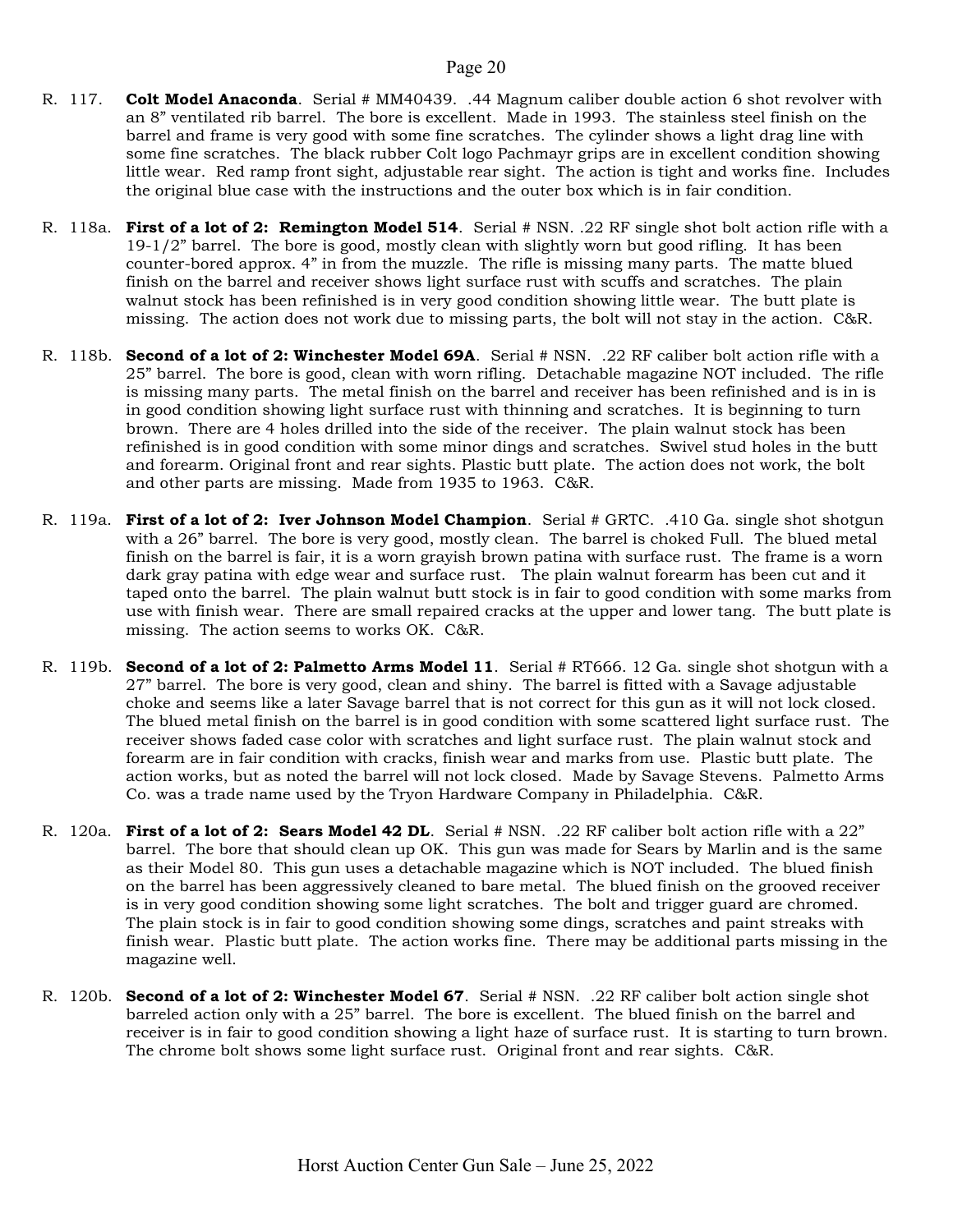- R. 121a. First of a lot of 2: Winchester Model 37. Serial # NSN. .410 Ga. single shot shotgun barreled action only with a 26" barrel. The bore is very good, mostly clean, no pitting. The barrel is choked Full. The metal finish on the barrel is a blotchy brown/black with wear and scratches, the breech area is worn to bare metal. The receiver has been cleaned to bare metal with remnant surface rust. The action seems to works OK. C&R.
- R. 121b. Second of a lot of 2: Harrington & Richardson Model 162 Topper Buck. Serial # AL207728. .30-30 Win. Caliber single shot rifle barreled action with a 22" barrel. The bore is very good, clean with strong rifling. The blued metal finish on the barrel is in good condition with some scattered light surface rust. The receiver shows faded case color with scratches and light surface rust. Plastic trigger guard. There is a stub of a black painted forearm that has been cut down. The action works fine.
- R. 122. Savage Arms Model 64. Serial # 0694792. .22 RF caliber semi auto rifle with a 2" barrel. The bore is excellent, clean with strong rifling. Detachable magazine NOT included. No sights. The blued metal finish on the barrel is in very good to excellent condition showing little wear with some fine scratches. The blued finish on the grooved receiver is in very good condition showing little wear with some scratches, mostly on the scope rail. The laminated hardwood stock is in very good condition showing little wear with some minor marks from use. The action works fine, there is some light rust on the bolt. Includes a Simmons 8-Point 3-9x40 scope mounted to the grooved receiver rail.
- R. 123. Winchester Model 68. Serial # NSN. .22 RF caliber manually cocked bolt action single shot rifle with a 27" barrel. The bore is excellent, clean with good rifling. Target version of the Model 67. The blued metal finish on the barrel and receiver has been aggressively cleaned to bare metal with remnant surface rust. The chrome bolt knob shows scratches and light surface rust. The trigger guard shows edge wear and is slightly brown. The plain walnut stock has been refinished and is in very good condition with some minor marks. Plastic butt plate. Original rear aperture sight. The original front sight has been removed and a blade installed backwards. The action works fine. Manufactured from 1934 to 1946. C&R.
- R. 124. Winchester Model 67. Serial # NSN. .22 RF caliber bolt action manually cocked single shot rifle with a 27" barrel. The bore is very good, mostly clean with strong rifling. The blued metal finish on the barrel and receiver is in fair condition showing a haze of light surface rust with scratches, bar spots and paint streaks. The chrome on the bolt is in fair condition showing scratches and spots of light rust. The trigger guard shows edge wear and is turning brown. The plain walnut stock has been refinished and is in good condition showing some minor marks. Plastic butt plate. Original sights. The action works fine. Made from 1934-1963. C&R.
- R. 125. Heritage Model Rough Rider Combo. Serial # HR59164. .22 LR/.22 Mag caliber dual cylinder single action revolver with a 4-3/4" barrel. The bore is excellent. Made in the USA. 6 shot cylinder. The nickel finish on the barrel is excellent showing little to no wear. The nickel finish on the frame and cylinder is excellent as well showing little to no wear. The hardwood grips are in excellent condition showing no wear. Fixed sights. The action works fine. The revolver looks like new. Includes the original box, spare cylinder and the instructions.
- R. 126. A. Uberti American Arms Inc. Model Regulator. Serial # 130080. .45 Colt caliber single action revolver with a 5-1/2" barrel. The bore is excellent. Made in Italy. Modern reproduction of the Colt Single Action Army revolver. The blued metal finish on the barrel and cylinder is very good to excellent showing little wear with some light scratches. The faux case hardened frame is very good showing strong case color. The brass trigger guard and grip frame are in very good condition showing some fine scratches. The plain hardwood grips are in very good condition with some minor marks from use. The action works fine. Includes the original box, no instructions.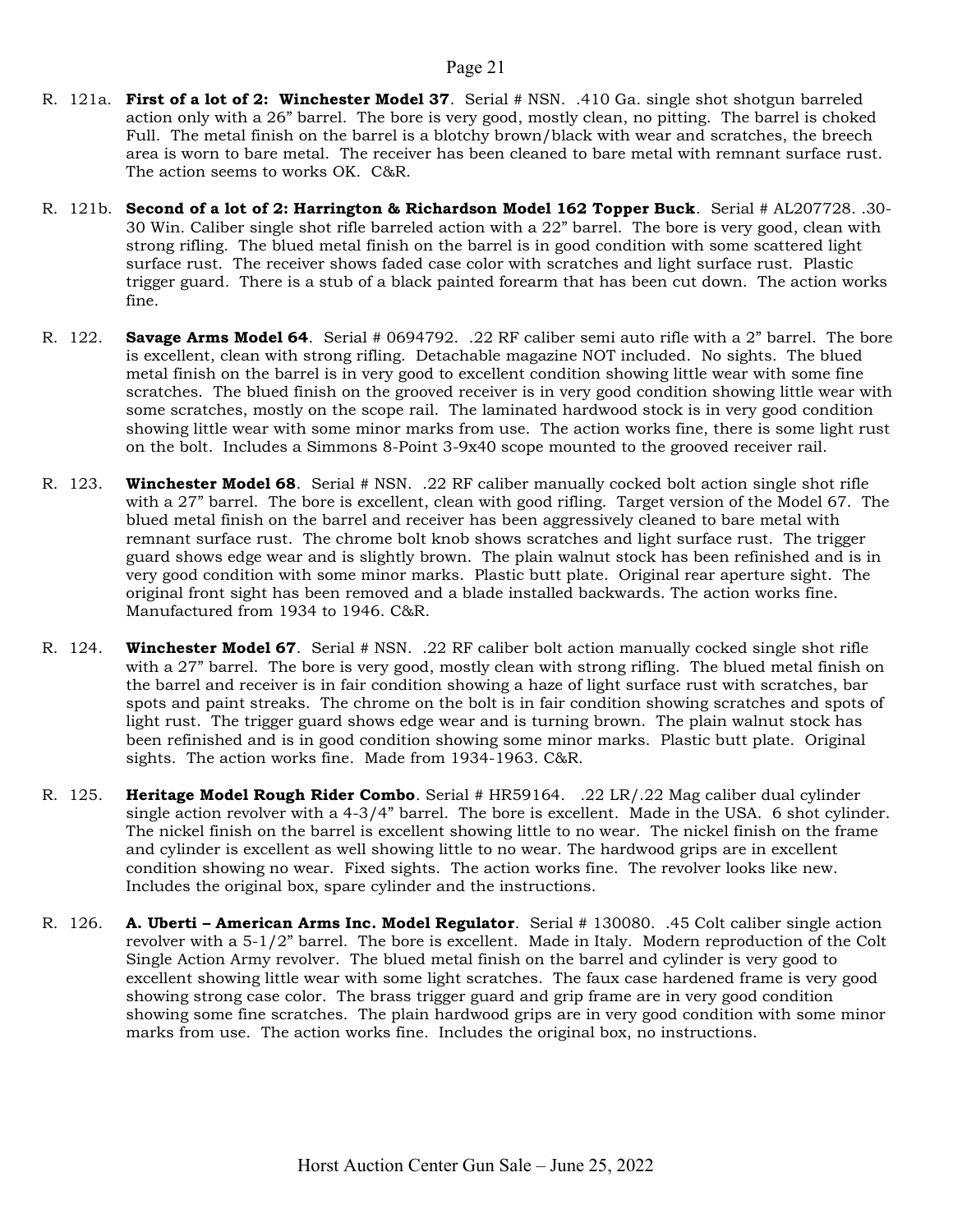- R. 127. Ruger Model Vaquero. Serial # 56-19942. .45 Colt caliber single action revolver with a 4-5/8" barrel. The bore is excellent. Made in 1996. The blued metal finish on the barrel and cylinder is very good to excellent showing little wear with some light scratches. The faux case hardened frame is very good showing good case color with some small patches of missing finish. The blued steel trigger guard and grip frame are in very good condition showing some fine scratches. The plain hardwood grips are in very good to excellent condition showing little sign of use. The action works fine. Includes the original gray plastic box, no instructions.
	- 128. Mendi Model Percussion Pistol. Serial # 4333. Approx. 40 caliber percussion fired pistol with a 4-1/2" octagon barrel. The smooth bore is good with light rust. Made in Spain. The blued finish on the barrel is in good condition with some light freckling. The case colored breech and lock plate show good case color. The hardwood stock with checkered grip is good to very good showing some minor marks from use. The action works. Includes the ramrod.
- R. 129. Savage Model 24V. Serial # E013192. .30-30 Win. over 20 Ga combination gun with 24" barrels. The bores are excellent. The shotgun barrel has a 3" chamber and is choked Modified. The blued metal finish on the barrels is in good condition showing some light scuffs and scratches with some scattered spots of light surface rust. The case hardened receiver shows good case color. The checkered walnut forearm is in very good condition showing little wear with some minor marks from use. The matching checkered walnut butt stock is in good condition showing some marks and scratches with finish wear. Original flip down rear sight with fixed front ramp sight. Original butt plate is very good. The action works fine.
- R. 130. Winchester Model 90. Serial # 397210. .22 Short caliber pump action rifle with a 24" octagon barrel. The bore is very good, clean with strong rifling. Made in 1910. 2/3 length magazine tube. The metal finish on the barrel, magazine tube and receiver is a brown patina with light to moderate surface rust. Original sights. The plain walnut stock and grooved walnut forearm are in good to very good condition with a few minor marks and finish wear, no cracks. The steel crescent butt plate is a brown patina with surface rust. The action works OK. Includes a tang mounted peep sight. Made from 1890 to 1932. C&R.
- R. 131. German BYF (Mauser) Model K98. Serial # 1440L. 8mm Mauser bolt action rifle with a 23-1/2" barrel. The bore is good, mostly clean with strong rifling and slightly dark, frosted grooves. Receiver dated 1942. The rifle is not import marked. The bolt and floor plate are mis-matched. The metal finish on the barrel and receiver is mostly a worn bare gray patina with scratching and older cleaned surface rust. The floor plate and trigger guard are worn to gray with some light surface rust. The laminated wood military stock and hand guard is in good condition with some dings and dents, there is a faint German eagle on the right side of the butt. The front sight hood and the cleaning rod are missing. The action works fine. C&R.
- R. 132. **Beretta Model A390 ST Sport**. Serial # U382314E. 12 Ga. semi auto shotgun with a 28" ported ventilated rib barrel. The bore is excellent. The barrel accepts screw-in choke tubes, a Modified tube is installed. Made in Italy. The satin blue metal finish on the barrel is in very good condition showing light edge wear on the rib with some marks near the porting. The blued finish on the lightly engraved alloy receiver is in good to very good condition showing light edge wear with some fine scratches. The checkered synthetic forearm and butt stock have an orange and black tiger stripe pattern and are in very good condition with some minor chips in the finish. The butt is fitted with a black rubber recoil pad with an LoP of 14-1/2". The action works fine.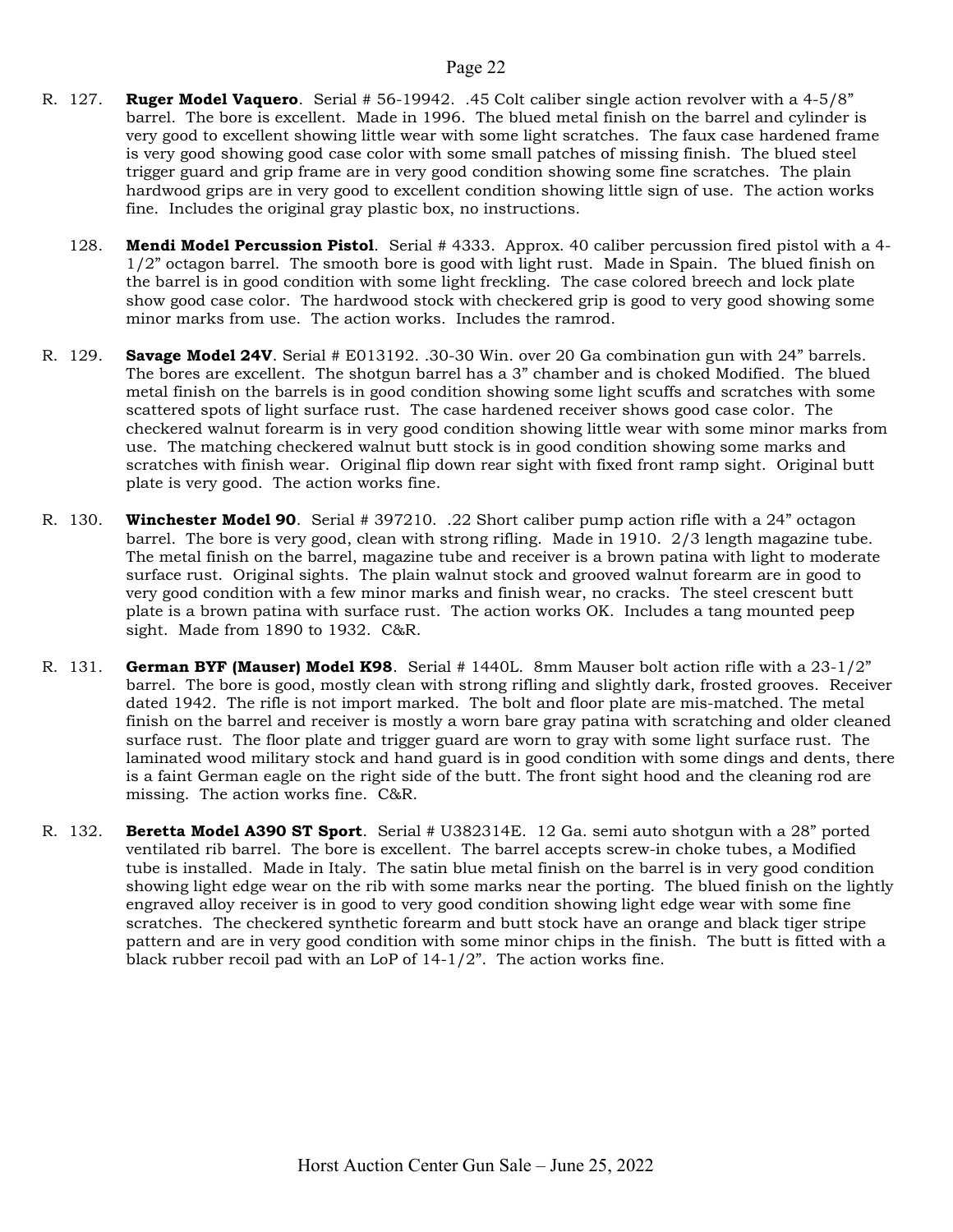- R. 133. Swedish Oberndorf CAI Model 1896 Mauser. Serial # 37122. 6.5x55mm Swedish Mauser caliber bolt action rifle with a 29" barrel. The bore is very good, mostly clean with strong rifling. Made in Germany in 1900. Production of M1896 rifles at Mauser Oberndorf in Germany supplemented Swedish production during 1899-1900 until production at Carl Gustafs was fully up and running. The rifle does not appear to be import stamped. It is all matching except for the rear sight. The original arsenal finish on the barrel, bands and receiver is in good military condition with thinning, edge wear and some scratches. The receiver has several holes drilled into the left side for a side scope mount. The walnut stock and hand guard are in very good condition with some dings and scratches. The stock has had some wood removed at the receiver to accommodate a side scope mount. The stock disc is intact as well as a bullet drop chart tacked to the butt. The rear sight is a "Vasteras" target sight which was not original to M1896 rifles. The action works fine. Includes a bayonet and scabbard, the cleaning rod and a vintage leather sling. C&R.
- R. 134. Finnish C.A.I. Model 1939 Short Rifle. Serial # 226687. 7.62x54Rmm caliber bolt action rifle with a 27" barrel. The bore is very good, mostly clean with strong rifling and some light fouling in the grooves. Built on a Mosin-Nagant action made by SAKO in 1942. The bolt and floor plate are matched to the receiver. The blued metal finish on the barrel and receiver worn to near bare gray with some scuffs and scratches. The hardwood 2 piece stock and handguard are in very good condition with some larger dings and scratches. Very nice Sako cartouche on the right side of the butt. The action works fine. Includes a bayonet with a scabbard and the cleaning rod. C&R.
- R. 135. **Remington Model 660**. Serial # 6251353. .350 Rem. Mag. caliber bolt action rifle with a 20" barrel. The bore is excellent. Dog leg bolt handle. This appears to be a transitional model which has the features of a Model 600 Magnum (no rib) but is marked 660. The rifle was made in 1969. The blued metal finish on the barrel is in good condition showing muzzle wear along with some dings and scratches. The receiver finish is very good to excellent showing edge wear, mostly at the rear, with some light scratches. Original sights. The checkered walnut/beech laminated stock is in very good to excellent condition showing only a few minor marks. Original black rubber recoil pad. The black plastic trigger guard is not warped. Action works fine. Made from 1968 to 1971. Includes a Leupold Vari-X III 1.75-6x32 compact scope in Redfield mounts and a black nylon sling in quick detach swivels. C&R.
- R. 136. Smith & Wesson Model 10-11. Serial # CEY2449. .38 Spl. caliber double action revolver with a 4" heavy barrel. The bore is excellent. The -11 was introduced in 1997. This is a K frame revolver with a 6 shot cylinder and a round butt grip frame. The blued metal finish on the barrel is in very good condition with showing light muzzle wear with some scattered fine scratches. The frame and cylinder are in very good to excellent condition showing little wear with some fine scratches and a light cylinder line. The hammer and trigger show faded case color. The black rubber finger groove grips are in excellent condition showing little sign of wear. Fixed sights. The action works fine.
- R. 137. Ruger Old Model Single Six Convertible. Serial # 20-04733. .22 LR/.22 Magnum caliber dual cylinder single action revolver with a  $6\frac{1}{2}$ " barrel. The bore is excellent. This is a 3-screw revolver that has not been converted to the new transfer bar ignition. Made in 1969. The blued metal finish on the barrel is in good condition showing holster wear and some light scratches. The cylinder is in very good to excellent condition showing little wear with a faint drag line and is numbered to the gun. The frame is in good to very good condition showing little wear with some scratches on the recoil shield and the trigger guard. The plain walnut grips are in very good condition with some minor marks from use. Fixed sights. The action works fine. Includes the spare cylinder, which is also numbered to the gun, with the red felt bag. C&R.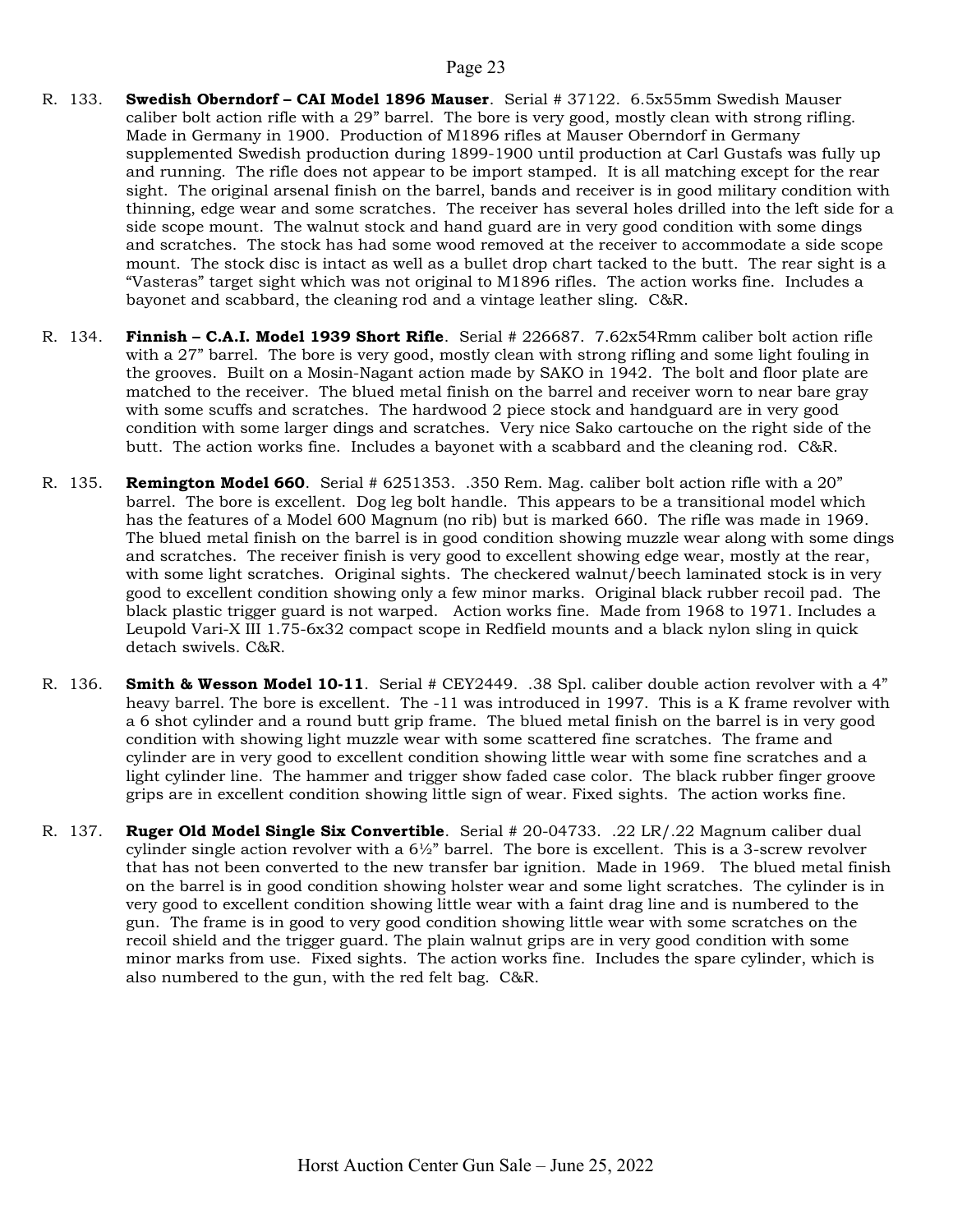- R. 138. Persian Samco Model 98/29 Mauser. Serial # C01690. 8mm Mauser caliber bolt action rifle with a 29-1/2" barrel. The bore is very good to excellent, clean with strong rifling. Made by Brno in Czechoslovakia for Persia (Iran) in 1931. 180,000 rifles were ordered, but the contract was cut short due to the outbreak of WWII. Rifle appears to be all matching. Discreetly import marked. The blued metal finish on the barrel, receiver and hardware is in very good condition showing little wear with just a hint of a light haze of surface rust. The receiver bears the mark of Mohammad Reza Shah Pahlavi, the Shah of Iran from 1925 until 1941. The walnut stock and hand guard are in good to very good condition showing some dents and dings. There is an "E.S.A/6" stamp in the wrist indicating that it saw service with the British following WWII. The action works fine. The rifle appears complete including the cleaning rod. Includes a bayonet and scabbard. C&R.
- R. 139. **Smith & Wesson Model 58**. Serial # S296803. .41 Rem. Magnum caliber 6 shot double action revolver with a 4" barrel. The bore is excellent. Made c. 1967. N-Frame revolver with a pinned barrel and recessed chambers. Fixed sights. The original blue finish on the barrel is in very good condition showing just a hint of some light muzzle wear with some fine scratches. The cylinder shows light edge wear with light scratches and a light drag line. The frame finish is very good showing some wear at the bottom of the trigger guard and on the rear grip strap. The checkered walnut grips are in very good condition showing little wear; there is a small repair at the bottom of the right panel. The trigger and hammer show good case color. The action is tight and works fine. The hammer has been bobbed. Made from 1964-1977. C&R.
- R. 140. **Smith & Wesson Model 25-5**. Serial # N804139. .45 Colt caliber 6 shot double action revolver with a 6" barrel. The bore is excellent. Made c. 1980-1981. The original blue finish on the barrel is in very good to excellent condition showing little sign of wear with some fine scratches. The cylinder shows little sign of wear with a light drag line. The frame shows some very light edge wear with some light scratches on the trigger guard. The checkered black rubber Pachmayr finger groove grips are in excellent condition showing little to no wear. The target trigger and target hammer show good case color. Red ramp front, white outline rear sights. The action is tight and works fine.
- R. 141. **Romarm Cugir– C.A.I. Model WASR 10/63**. Serial # 1983NM6048. 7.62x39mm caliber semi auto rifle with a 16-1/2" barrel. The bore is excellent. It is a Romanian made AK-47 variant in military configuration with a scope rail on the left side of the receiver. Detachable magazine NOT included. The arsenal type matte black parkerized finish on the barrel, receiver, top cover and gas tube is in good to very good condition with some light scuffs and scratches. The laminated wood butt stock, forearm, and handguard are in very good condition with a few small marks and some finish wear on the forearm. Slant brake attached to the threaded muzzle. The action works fine. Includes the cleaning rod, a bayonet with scabbard and a Russian red dot sight mounted to the side rail.
- R. 142. Japanese Model Arisaka Type 30 Rifle. Serial # 374101. 6.5x50mm caliber bolt action rifle with a 31" barrel. The bore is very good, mostly clean with some light frosting in the grooves. Made at the Koishikawa Arsenal from approx. 1897 until 1905 when it was replaced by the Type 38 rifle. Hook safety on left side of bolt. The blued metal finish on the barrel and receiver is in very good condition showing light wear with some minor dings, scratches and some scattered light freckling. The mum and receiver markings have not been altered. The plain walnut stock and handguard are in good military condition with some dings, scrapes and scratches, no major damage or repairs. Original military sights. The front band and bolt are mis-matched to the receiver. The action works OK. C&R.
- R. 143. **Beretta Model 1201FP**. Serial # A14130L. 12 Ga. semi auto riot shotgun with a 20" barrel. The bore will clean to excellent. The barrel is choked Imp. Cyl. The chamber is 3". Made in Italy. The matte black finish on the barrel and extended magazine tube is in good to very good condition showing some light scugs and scratches. The black finish on the alloy receiver is in good to very good condition showing some light scuffs. The black synthetic forearm and pistol grip stock are in good condition showing some scuffs and scratches from use. Black rubber recoil pad. Adjustable rifle sights. The action works fine. Includes a black nylon sling. Made from 1991-2004.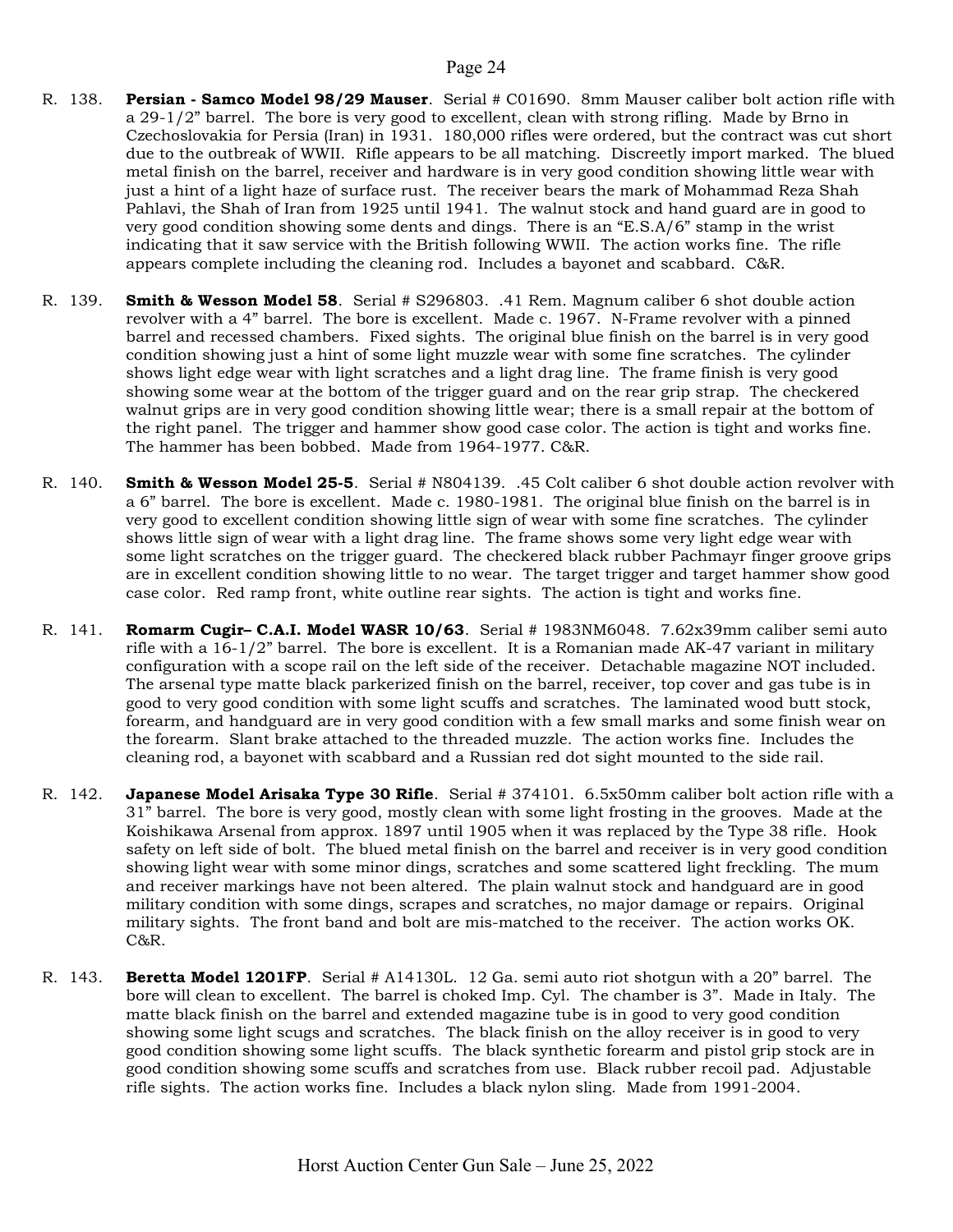- R. 144. Molot Oruzhie Model Vepr-12. Serial # 13-V-7C-4615. Piston-operated semi-automatic AK-47 style 12-gauge shotgun with an 18-1/2" barrel. The bore is excellent. Large compensator/muzzle brake attached to the barrel. The chamber is 3". Detachable 8 round magazine. Adjustable rear sight. Hinged top cover with an accessory rail. The black finish on the barrel, receiver and top cover is in very good condition with some light edge wear and light scratches. The black synthetic forearm/hand guard with accessory rail is in very good condition with some light scuffs and scratches. The butt stock is a folding type and is in good condition with some light scuffs. The black synthetic pistol grip is excellent showing little wear. The action functions fine. Includes a folding foregrip attached to the lower accessory rail.
- R. 145. British-I.O. Model No. 5 Mark 1 "Jungle Carbine". Serial AA6319. .303 British caliber bolt action rifle with an 18-½" barrel. The bore is excellent, clean with strong rifling. Detachable magazine. Appears to be a real Jungle Carbine made in 1947. The arsenal black stoving finish on the metal is worn almost completely on the exposed surfaces. The remaining finish shows edge wear and scratching. The original forearm, butt stock and handguard are in good military condition with dings, scrapes and scratches; no major damage or repairs. Correct 800 yard rear sight. The bolt and forearm match the receiver. Import marked. The action works fine. Includes a canvas web sling dated 1943 and a bayonet with scabbard. C&R.
- R. 146. **Russian K.B.I. Model SKS-45.** Serial # RL011318. 7.62x39mm caliber semi auto rifle with a 20" barrel. The bore is excellent, clean with strong rifling. Made at the Tula Arsenal in 1950, generally noted to be one of the best of the various manufactured SKS's. The receiver, bolt carrier, trigger guard, magazine, stock and top cover are numbers matching. The black arsenal finish on the barrel, receiver and top cover is in very good condition showing some wear and scratches around the front sight and some minor scuffs on the top cover. The laminated stock and forearm are in very good condition with some min or marks and scratches. Folding blade bayonet which is a little loose and will not stow completely. The cleaning rod is present. The action works fine. The cleaning kit is missing from the butt trap. C&R.
- R. 147. **DWM Model P-08 Artillery Luger**. Serial # 5941. 9MM caliber semi auto pistol with an 8" barrel. The bore is good, mostly clean with strong rifling; there is some frosting/fouling in the grooves. The receiver is dated 1917. Detachable magazine. All visible numbers match except for the sear bar. The blued metal finish is a complete re-blue, including the straw colored parts. The metal has been polished and some of the markings are weak. The re-blue shows little to no wear with some scattered scratches. The checkered walnut grips appear to be newer replacements and are in very good condition. The magazine is a plastic bottomed replacement with no markings. Ladder type rear sight, the slide is frozen. The action works, but is a little sluggish. Includes a wood plank shoulder stock in a leather holster rig that contains a wood handles cleaning rod and a take-down tool. No extra mags. C&R.
- R. 148. Colt Model New Frontier .22. Serial # G21395. .22 RF/.22 WMR caliber single action revolver with a 6" barrel. The bore is excellent. Made in 1971. Adjustable sights. The blued metal finish on the barrel and ejector rod housing shows some light holster wear with some fine scratches. The grip frame and cylinder are in very good condition showing light edge wear with some light scratches and a faint drag line on the cylinder. The case colors on the frame are faded with older cleaned light surface rust. The original black plastic grips are excellent showing little wear. The action works fine Includes the extra cylinder in its original box and a leather holster rig. C&R.
- R. 149. Winchester Model 94 Trapper Carbine. Serial # 4937015. .30-30 Win. caliber lever action rifle with a 16" barrel. The bore is excellent. Full length tubular magazine. Made in 1981. No cross-bolt safety. Saddle ring attached to the receiver. The original blued metal finish on the barrel and magazine tube is in very good to excellent condition showing little wear with some fine scratches. The finish on the receiver is very good to excellent as well showing little wear with only a few light scuffs. The plain walnut stock and forearm are in very good condition showing some min or marks and scratches with some light finish wear. The rear sight has been removed and the slot filled with a blank. A Williams receiver mounted peep sight has been added. Plastic butt plate. The action works fine. Includes a black nylon web sling in quick detach swivels.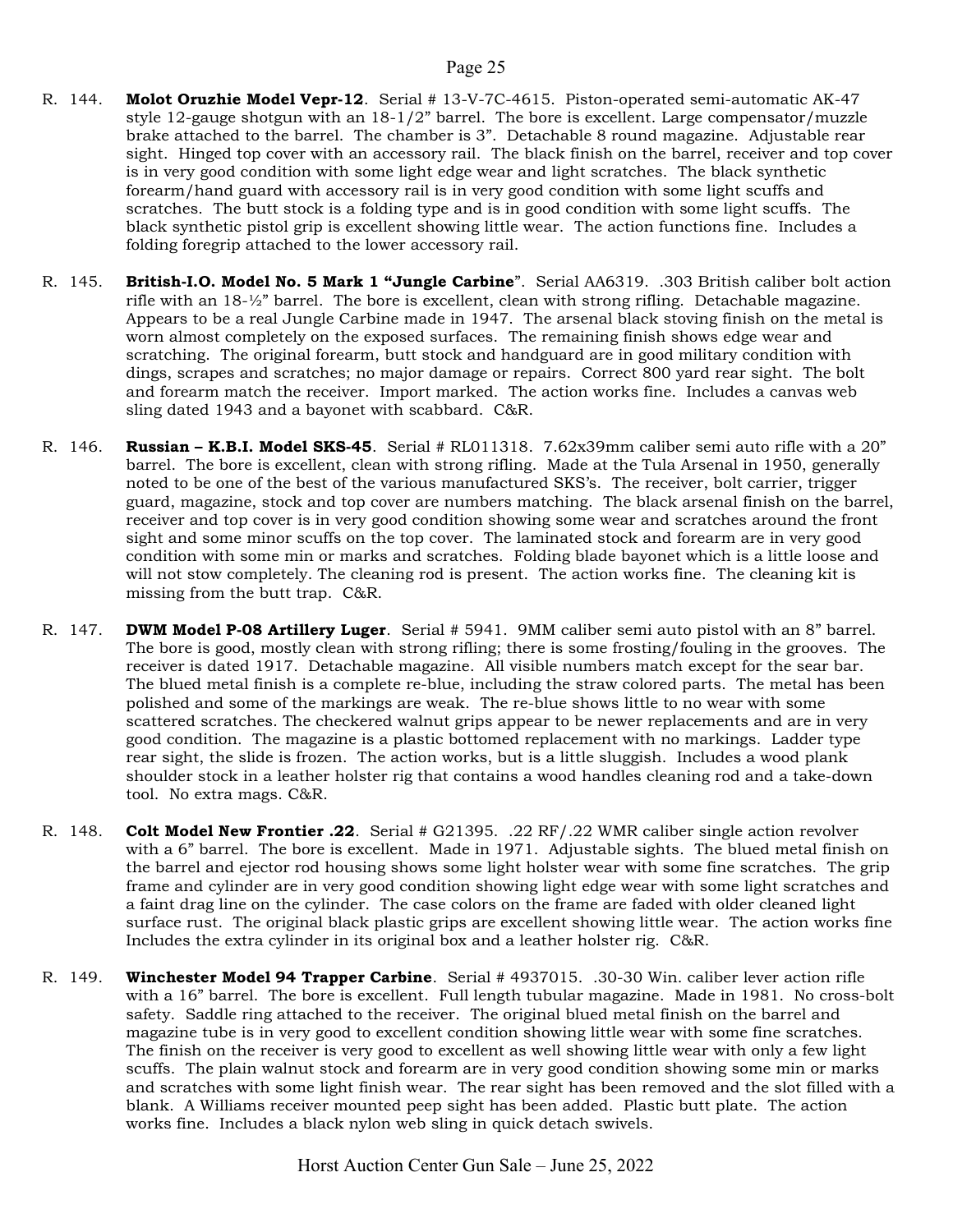- 150. Harrington & Richardson Model Premier. Serial # 091372. .32 S&W caliber double action revolver with a 3" barrel. The bore is fair, mostly clean with moderate pitting. 5 shot cylinder. Auto ejecting. This is a Third Variation made from 1897 to 1898. The original nickel finish on the barrel and cylinder is in good condition showing wear with spotty surface rust and scratching. The nickel finish on the frame is good to very good showing little wear with scratching and some tiny spots of surface rust. The original checkered black plastic grips are in good condition showing wear at the bottom, no cracks or chips. The hammer and trigger show remnant case color with light surface rust. The action works OK, but the cylinder latch spring is a bit weak.
- R. 151. Mossberg Model 352. Serial # NSN. .22 RF caliber semi auto rifle with an 18" barrel. The bore is excellent. Detachable magazine. The blued metal finish on the barrel and receiver is in good to very good condition showing light muzzle and light edge wear with some light scratches. The plain walnut stock with a black plastic folding forearm is in very good condition with some min or marks and scratches from use. Original front sight, the rear sight and rear aperture sight are missing. Grooved receiver. Plastic trigger guard is not warped. Side mounted sling swivels. The action works OK. Includes a BSA3-7x20 scope mounted to the top rail. Made from 1957 to 1959. C&R.
- R. 152. Savage Arms Model Mark II. Serial # 393413. .22 RF caliber bolt action rifle with a 21" barrel. The bore is excellent. Detachable magazine. Made in Canada. The blued metal finish on the barrel and receiver is in excellent condition showing little to no wear with some fine scratches. The checkered hardwood stock is in excellent condition showing little sign of use. Original sights. The action works fine. Includes a BSA laser sight mounted to the top rail.
- R. 153. Remington Model 700 ADL Synthetic. Serial # E6465626. .30-06 caliber bolt action rifle with a 22" barrel. The bore is excellent. Made in 2004. The original matte black finish on the barrel and receiver is in excellent condition showing little wear with only a few minor scuffs on the barrel. The checkered black fiberglass reinforced synthetic stock is in excellent condition showing little to no wear. Black rubber recoil pad. Blind magazine. Original sights. The action works fine. Includes a Bushnell Buckhorn 3-9x40 scope in see-through rings and a leather sling in quick-detach swivels. Made from 1996 to 2005.
- R. 154. Ithaca SKB Model 300. Serial # S71002887. 12 Ga semi auto shotgun with a 28" ventilated rib barrel. The bore is excellent. The barrel is choked Modified. The chamber is 2-3/4". Made by SKB for Ithaca in Japan. The blued metal finish on the barrel is good condition, it has turned a plum color and shows light muzzle wear, light edge wear along the rib and some scuffs and scratches. The black finish on the alloy frame is in very good to excellent condition showing little wear with some fine scratches. The gloss finished checkered hardwood forearm and matching checkered butt stock are in good to very good showing small marks and scratches from use. The original plastic butt plate is very good. The action works fine. Made from 1968-1972.
- R. 155. **Raven Arms Model MP-25**. Serial # 1782396. .25 ACP caliber semi auto striker fired pistol with a  $2\frac{1}{2}$ " barrel. The bore is excellent. This is a subcompact semi auto pistol made with a die-cast frame and slide. 6 shot detachable magazine. The nickel finish on the steel slide is in fair to good condition, it has dulled with some dings and scratches. The nickel finish on the alloy frame I sin good condition, it has dulled somewhat with some light scratches. The plain walnut grips are in very good condition with some minor marks. The action works fine. Over 2 million of these small guns were manufactured before it was discontinued in 1992. Includes the original box with the instructions.
- R. 156. **Davis Industries Model P-380**. Serial # AP069164. .380 ACP caliber semi auto pistol with a  $2\frac{3}{4}$ " barrel. The bore is excellent. 5 round detachable magazine. The bright chrome finish on the steel slide and alloy frame is in very good to excellent condition showing little wear with some light scuffs and fine scratches. The black plastic grips are very good to excellent as well showing some minor scuffs. The action works fine. Includes the original box with a spare magazine and the instructions. Manufactured 1989 to 2001.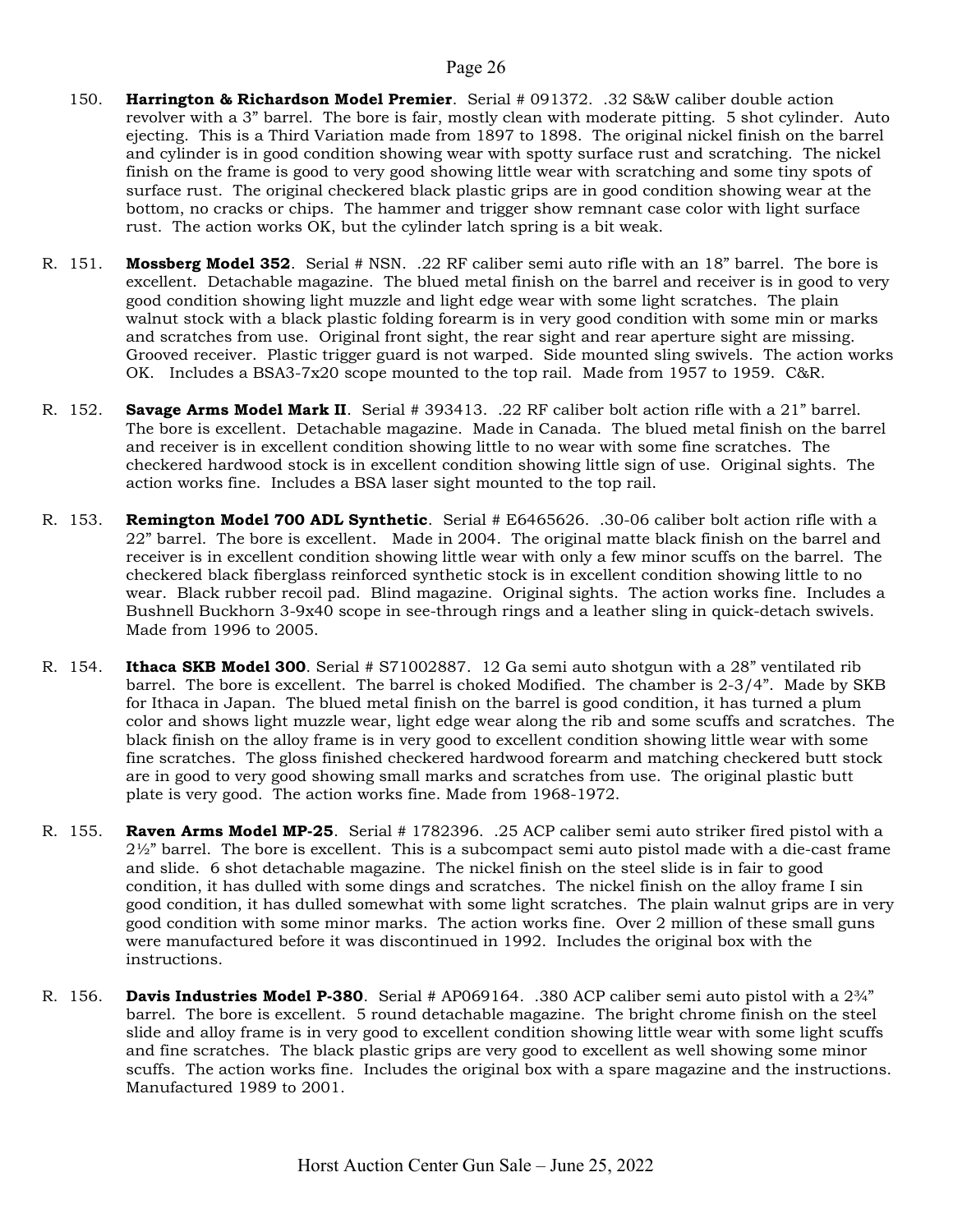- R. 157. Harrington & Richardson Model 929 Side Kick. Serial # W859. .22 RF caliber double action revolver with a 6" slab sided barrel. The bore is excellent. Made in 1960. 9 shot swing out cylinder. The original blued metal finish on the barrel is in very good condition showing light edge wear with some light scratches. The blued finish on the frame and cylinder is in very good to excellent condition showing little wear with no evidence of a cylinder line. The plain walnut grips are in very good to excellent condition showing little wear. The action works fine. First Model made from 1956 to 1973. Includes the original box and the instructions. C&R.
- R. 158a. First of a lot of 3: Western Auto Model 120. Serial # 72223359. .22 RF semi auto rifle with a 22" barrel. The bore is poor, it is plugged with rust. Made by Marlin for Western Auto, it is similar to the Model 60. The blued finish on the barrel is poor showing heavy rust. The black fin ish on the alloy receiver is fair showing heavy wear. The checkered hardwood stock is in poor condition showing cracks in the wrist, heavy tape residue on the fore end and general dirt and wear. The action works, but it is sluggish.
- R. 158b. Second of a lot of 3: Savage Arms Model 63M. Serial # NSN. .22 WRM caliber single shot bolt action rifle with an 18" barrel. The bore will clean to excellent. The blued metal finish on the barrel is very good to excellent showing little wear. The black finish on the grooved alloy receiver is in good condition showing scratching along the scope rails. The full length Mannlicher style plain hardwood stock is in good condition with dings and scratches. Original front and rear sights. Original swivels. Plastic butt plate. The action works fine. Made from 1964 to 1969. C&R.
- R. 158c. Third of a lot of 3: Belgian Model Improved New Century. Serial # NSN. .22 RF single shot bolt action rifle with an 18" barrel. The bore is poor with heavy pitting. The bolt is missing. The finish on the barrel and receiver is a brown patina with edge wear and scratching along with light surface rust. The plain walnut stock has some minor cracks and chips around the receiver along with some dings, scratches and finish wear. There is a nice maker's cartouche on the left side. Made without a butt plate. The action does not work due to the missing bolt. C&R.
- R. 159. U.S. Springfield Armory Model 1898 Krag. Serial # 430527. .30-40 Krag caliber barreled action with a 30" barrel. The bore is fair, somewhat dirty with strong rifling and some light rust near the muzzle. Made in 1903. The blued metal finish on the barrel and receiver is in poor condition showing wear and thinning with moderate to heavy surface rust. The rear sight is missing. The bolt shows surface rust. The action seems to works OK. C&R.
- R. 160. **Zhong Zhou C.A.I. Model Ultra 87**. Serial # U8706343. 12 Ga. pump action shotgun with a 19" barrel. The bore is excellent. The barrel is choked Cylinder. The chamber is 3". Made in China. This gun is very similar to a Remington 870. The matte dark green finish on the barrel and receiver is in good to very good condition with some scattered light scuffs and scratches. There is a patch of some sort on the barrel that was finished over. The checkered black synthetic stock and forearm are in very good condition with some minor scuffs and scratches. Black rubber recoil pad. Sling Swivels. The action works fine.
- R. 161. Star Model PS. Serial # 1259183. .45 ACP caliber single action semi auto pistol with a 5" barrel. The bore is excellent. Made in Spain. Detachable 7 round magazine. Basically the same as the Model P but with a magazine safety (Added in 1957). Made in 1973. The gray arsenal finish on the slide and frame is in very good condition showing little wear with some light scuffs and scratches. The trigger and hammer show faded case color. The checkered walnut grips are in good to very good condition showing light wear. Fixed sights. The action works fine. The Model PS was made from 1957 until 1975.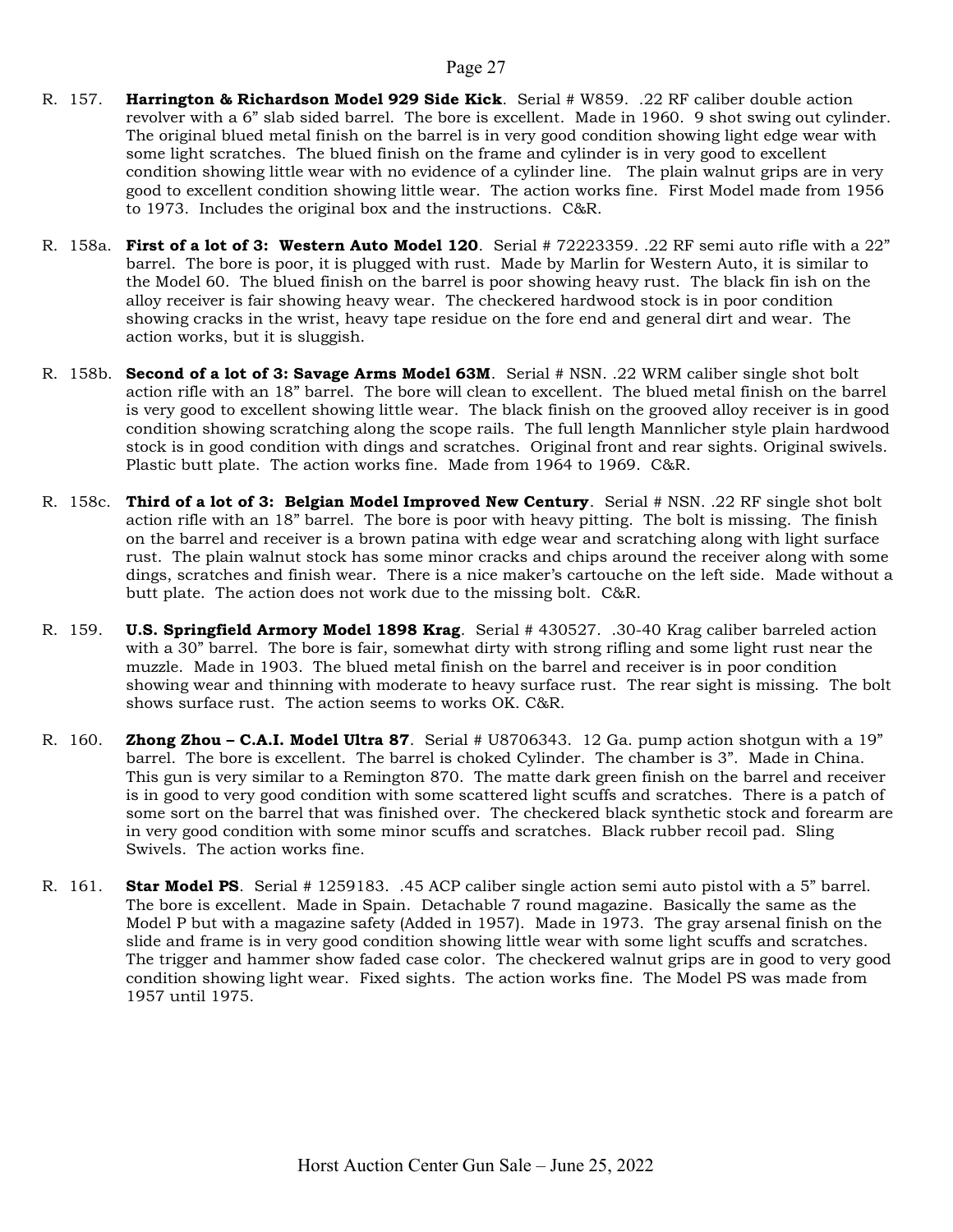- R. 162. **Imez K.B.I. Model IJ70-17HS Makarov**. Serial # RU04378. .380 ACP caliber semi auto pistol with a 3-5/8" barrel. The bore is excellent. Made in Russia. 10 round detachable magazine. Adjustable rear sight. Hammer drop slide mounted safety. The blued metal finish on the steel slide is in good to very good condition showing light edge wear with some light scratches. The matte gray finish on the steel frame is in very good condition showing little wear with some fine scratches. The black plastic grips are in good condition showing some dull spots in the finish. The action works fine. Includes the original box with a spare magazine, a cleaning rod, the takedown tool and the instructions.
- R. 163. Ruger Model SR9e. Serial # 337-42410. 9mm Luger caliber semi auto striker fired pistol with a 4 1/8" barrel. The bore is excellent. 17 shot detachable magazine. Made in 2016. The SR9e was an economy version of the base SR9. 3 dot fixed night sights and a loaded chamber indicator. Picatinny accessory rail on frame. Ambidextrous safety. The matte gray/black finish on the slide is in good condition with thinning and some older cleaned light surface rust. The black polymer frame with integral finely checkered grips is in excellent condition showing little sign of use. The action works fine. Includes the original box, instructions and a gun lock. Made from 2007 until 2019.
- R. 164. Star Model Super B. Serial # 44686. 9mm Luger caliber semi auto pistol with a 5" barrel. The bore is excellent. 8 round detachable magazine. Made in Spain. Based on the Colt 1911 design. Similar to the Model B but with a loaded chamber indicator. The blued finish on the steel slide is in good condition showing edge wear and scratches. The finish on the steel frame is in good to very good condition showing edge wear and scratches. The brown plastic checkered grips are in very good condition showing light wear. Fixed sights. The action works OK. Made from 1934 until 1975. Includes the box with the instructions, a test target and spare magazine. C&R.
- R. 165. **J. Stevens Model Crackshot No. 26**. Serial # NSN. .32 RF single shot lever action falling block rifle with an 18" round barrel. The bore is good to very good, clean with strong rifling with slight roughness. Fixed sights. The blued metal finish on the barrel shows muzzle wear and edge wear with thinning and scratching along with some scattered light surface rust. The receiver is a brownish gray patina with scuffs and scratches. The plain walnut forearm and matching plain butt stock are in good condition shows some dings and scratches with finish wear, no cracks. The butt stock is loose. The steel butt plate is a worn brownish patina with some light surface rust. Action seems to work OK. C&R.
- R. 166. Page-Lewis Arms Co. Model A Target. Serial # 13802. .22 RF caliber single shot boy's rifle with a 20" round barrel. The bore is good, mostly clean with strong rifling and light roughness. Irwin Page and George S. Lewis were officers of the J. Stevens Arms Company who left when Savage took over Stevens. They promptly founded the Page-Lewis Arms Co. in Chicopee, MA in 1921. The company operated until Page died unexpectedly in 1924. The company was sold to Savage soon after. The blued metal finish on the barrel is in good condition, it looks like an old cold blue with a blotchy brown/black patina with wear with dings and fine rust. The finish on the receiver and lever is also a blotchy brown/black patina. The walnut stock and forearm are in good to very good condition with some small dings and scratches. The butt stock has fine cracks at the upper and lower tangs with a wood dowel through the butt and forearm, perhaps to plug a makeshift sling hole Original sights, the front sight is loose. The Action works OK. C&R.
- R. 167. Winchester Model 94 Trapper. Serial # 4928933. .30-30 Win caliber lever action carbine with a 16" barrel. The bore is excellent. This is an top eject rifle made in 1981, 2 years before the angle eject was introduced. Full length magazine tube. Saddle ring on the left side of the receiver. The original blued metal finish on the barrel and magazine tube is in excellent condition showing little wear with a few fine scratches. The black finish on the receiver is in good condition with edge wear and moderate light rust freckling. The walnut stock and forearm are in excellent condition showing little wear. Swivel studs added. Original sights. The action works fine. Includes a Redfield Tracker fixed power scope in a Kwiksite side mount that did not require extra holes.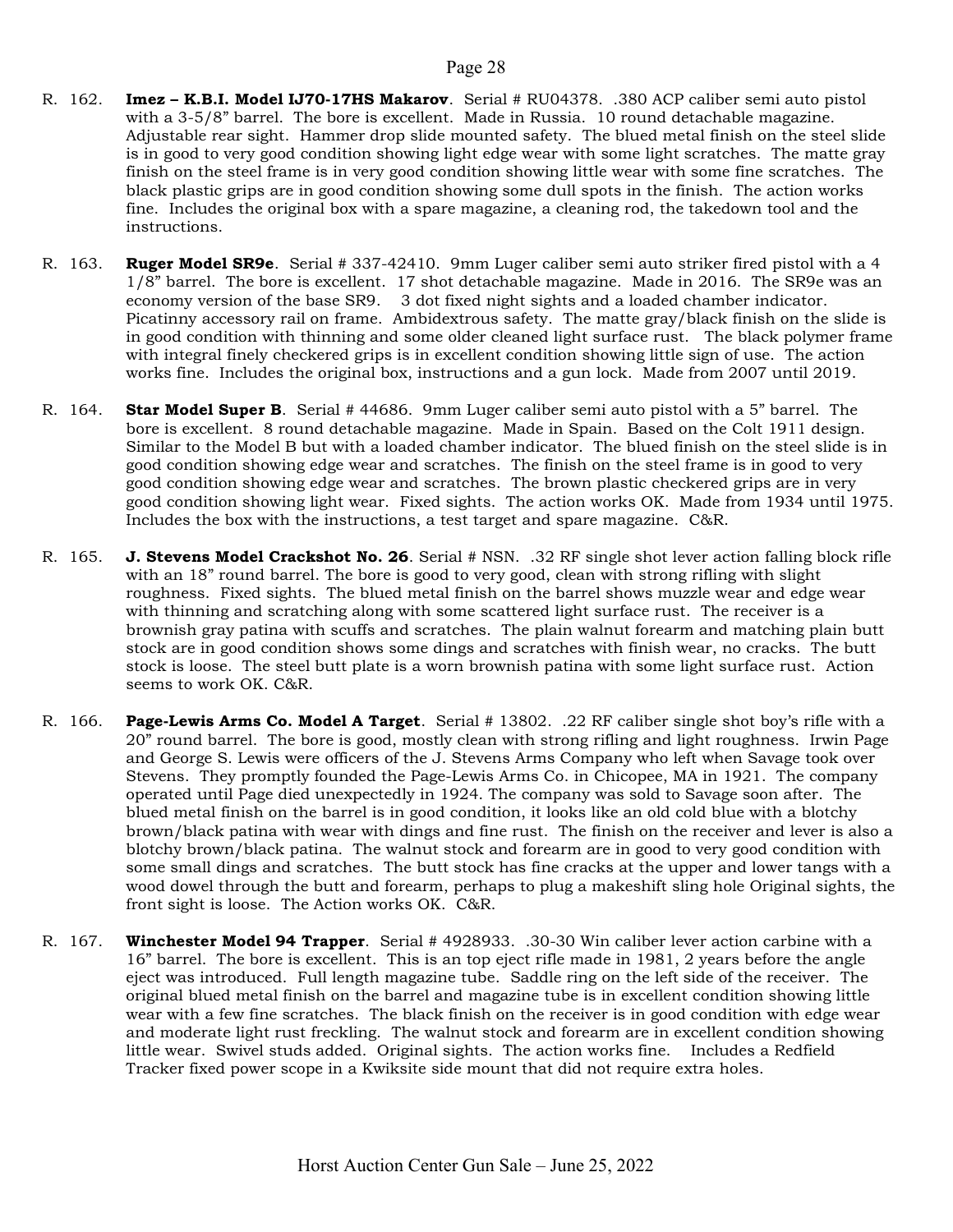- R. 168. **Remington Model 870 Wingmaster**. Serial # V073400V. 12 Ga. pump action shotgun with a 25-1/2" ventilated rib barrel. The bore is excellent. 2-3/4" chamber. The barrel is choked Imp. Cyl. The blued metal finish on the barrel is in very good condition showing little wear with some light scratches. The blued finish on the receiver is in good to very good condition showing just a hint of some light edge wear with some heavier scratches on the left side and some scattered light freckling. The checkered gloss finished walnut forearm and matching butt stock are in good condition showing some scuffs and scratches. Original brown rubber recoil pad. Swivel stud in the butt. The action works fine. Includes a spare 30" VR barrel with an excellent bore.
	- 169a. First of a lot of 2: Keystone Model No. 1 Spur Trigger Revolver. Serial # 869. .22 RF caliber antique spur trigger revolver with a 2-3/8" barrel. The bore is poor with rust visible. The cylinder pin is broken off at the frame, so the bore could not be inspected. The nickel finish on the barrel, frame and cylinder is in fair condition, it is worn with dings, scratches and cleaned surface rust. The plain walnut grips are in good condition with finish wear. The action seems to works OK. C&R.
	- 169b. Second of a lot of 2: Unknown Maker Model Derringer Pistol. Serial # 372. .22 RF caliber single shot Derringer type pistol with a  $2\frac{1}{2}$ " swing-out barrel. The bore is poor, rusty with little rifling visible. The nickel finish on the barrel and frame is in fair condition with heavy wear on the rigt side and numerous dings and scratches else wear. The plain walnut grips are in fair to good condition with dings and wear, they are held on with a wood screw. Action seems to work OK.
- R. 170. Meriden Firearms Co. Model 10. Serial # NSN. .22 RF caliber single shot boys' rifle with a 22" barrel. The bore is poor with heavy rust. The metal finish of the barrel is a brown patina with wear and light to moderate surface rust. The receiver finish is a dark gray patina with edge wear and numerous dings around the action pins. The plain walnut forearm and plank style butt stock are in fair condition with some dings, scratches and older heavy mildew spots. If there was a butt plate, it is missing. Original fixed sights. The action does not work properly, the trigger return spring is broken. Meriden Firearms was owned by Sears and made guns from 1905 to 1918. C&R.
- R. 171. **Iver Johnson Model Champion**. Serial # 97411. .410 Ga. single shot shotgun with a 26" barrel. The bore is fair to good, mostly clean with roughness in the first half. The barrel is choked Cylinder. The metal finish on the barrel and receiver has been cleaned to bare metal with remnant surface rust. The plain walnut forearm butt stock are in good condition with marks from use and finish wear. The original plastic butt plate has a chip missing with a corresponding crack at the top. The action works OK. C&R.
- R. 172. Savage Model Stevens 940E. Serial # NSN. 20 Ga single shot shotgun with a 26" barrel. The bore is excellent. The barrel is choked Modified and the chamber is 3". The blued metal finish on the barrel is in fair to good condition showing light to moderate patches of cleaned surface rust that have left a blotchy appearance. The black finish on the alloy receiver is good to very good showing light edge wear and light scratches. The plain hardwood forearm and butt stock are in good to very good condition with some minor dings and scratches. Red rubber recoil pad. Side opening lever. The action works fine. Made from 1961-1970. C&R.
- R. 173. Yugoslavian K.B.I. Model 59/66 SKS. Serial #  $C$ -723660. 7.62x39mm caliber semi-auto rifle with a 20" barrel. The bore is excellent, clean with strong rifling. Equipped with a grenade launcher, night sights, and a folding bayonet. The rifle is all matching and appears to be un-issued and not fired. The black arsenal finish on the barrel, receiver and top cover is in excellent condition showing no wear with a few light scratches. The blond hardwood stock and handguard are in excellent military condition showing no use. Includes the original 10 round fixed magazine. The action functions fine. Includes a hard case with an oiler in a leather pouch, a leather ammunition pouch and a canvas web sling, all in un-issued condition as well as a box with several stripper clips. C&R.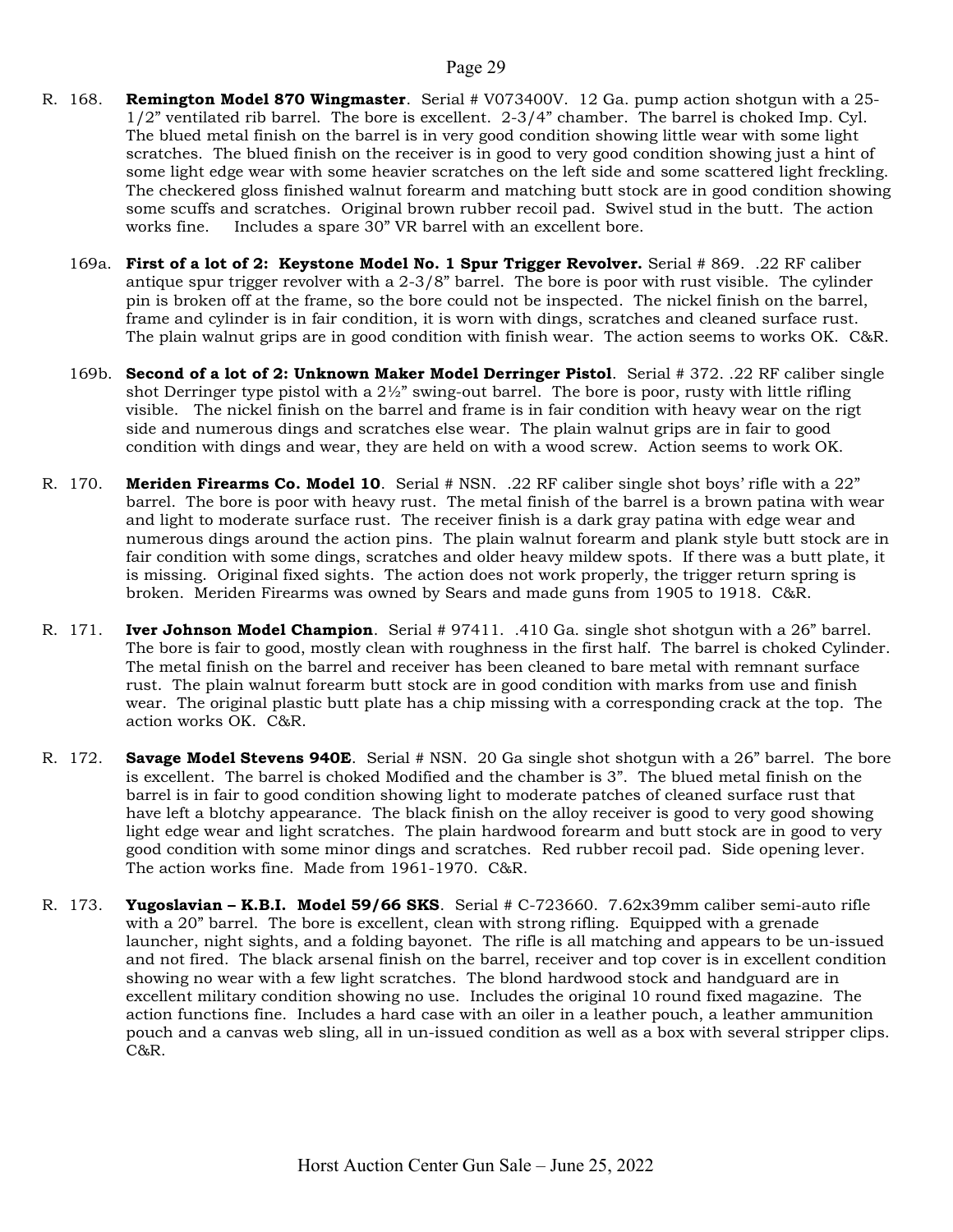- R. 174. Taurus-C.A.I. Model 82. Serial # PG418581. .38 Spl. caliber double action revolver with a 4" barrel. The bore is excellent. This is an ex-police 6 shot revolver with a square butt grip frame and a lanyard loop. The blued metal finish on the barrel is in fair condition showing holster wear with numerous scratches. The frame and cylinder are in fair to good condition showing edge wear with numerous scratches. There is a round spot where police markings were milled off on the right side of the frame. The checkered walnut service grips are in fair condition showing dings and marks from use. Fixed sights. The action works fine. Includes a leather holster.
- R. 175. Yugoslavian PW Arms Model M57 Tokarev. Serial # 34961. 7.62x25mm Tokarev caliber semiauto pistol with a 4-½" barrel. The bore is excellent, clean with strong rifling. This is a Yugoslavian copy of the Soviet TT-33 Tokarev pistol. A safety has been added in order for these to be imported into the US. Detachable magazine with lanyard loop. The blue finish on the slide and frame is in very good to excellent condition with only very slight wear and light scratching. The black plastic grips are in very good condition with minimal wear. The action works, but is sluggish. The slide moves into battery slowly, most likely from heavy cosmoline, but the main spring may need replaced as well. Includes a leather holster with a cleaning rod and a spare magazine. C&R.
	- 176. Imman Meffert Model Cape Gun. Serial # NSN. 11mm/16 Ga. double barreled hammer fired rifle/shotgun combination gun with 27-1/2" Damascus barrels. The shotgun bore is smooth and is choked Imp. Cyl. The bore is fair with light to moderate pitting. The rifle caliber may be  $11x60R$ Mauser, but should be checked. The rifle bore is good, mostly clean with strong rifling with some light pitting. Made in Germany. Lefaucheaux type under-lever action. The barrel rib is marked "Imman Meffert in Suhl." Imman Meffert was a German gunmaker who began making guns in Suhl in 1839 and continued through 4 generations until the outbreak of WWII when they were forced to shut down. The gun bears German proof marks indicating it was made prior to 1891. The metal finish on the Damascus barrels is a brown patina with Damascus pattern showing with some dings, scratches and patches of surface rust. The finely engraved side plates, receiver and upper tang are a gray patina. The engraving is sharp and depict game animals. The checkered walnut forearm is in fair condition and shows some light marks and finish wear from use with some slivers of wood missing. The checkered walnut butt stock with a cheek rest is in fair to good condition with dings, scratches and finish wear from use. There is a repair to the tip of the raised comb. The opening lever is bone or horn and is in good condition with some minor chips. The engraved steel trigger guard has an ornate bone or horn grip. The steel butt plate is rusty. European style sling swivels. Fixed front and rear sights. The action is tight and hammers work fine.
- R. 177. Meriden Firearms Co. Model Single shot. Serial # 898. 12 Ga. single shot shotgun with a 29" barrel. The bore is fair, mostly clean with some light pitting. The barrel is choked Modified. The finish on the barrel is a thin gray patina with some areas cleaned to bare metal with remnant surface rust. The finish on the receiver is a gray patina with edge wear, scratching and scattered spots of older cleaned surface rust. The checkered walnut stock and forearm are in poot condition with dings, scratches, finish wear with chunks of wood missing from both. The action does not work properly. C&R.
- R. 178. Marlin Glenfield Model 30. Serial # AC27587. .30-30 Win. caliber lever action rifle with a 20" barrel. The bore is excellent. Economy model of the Marlin 336. Half-length magazine tube. Made in 1967. The blued metal finish on the barrel and magazine tube is in very good to excellent condition showing little wear with some fine scratches. The blued finish on the receiver and lever is in very good to excellent condition as well showing little wear with some fine scratches and just a hint of some fine freckling on the lever. The plain hardwood forearm is in very good condition showing some minor scuffs from use. The matching hardwood butt stock is in good condition showing numerous scuffs and scratches with finish wear, mostly on the left side. Original front and rear sights. The action works fine. Includes a Glenfield 4x32 scope and a hammer thumb extension. C&R.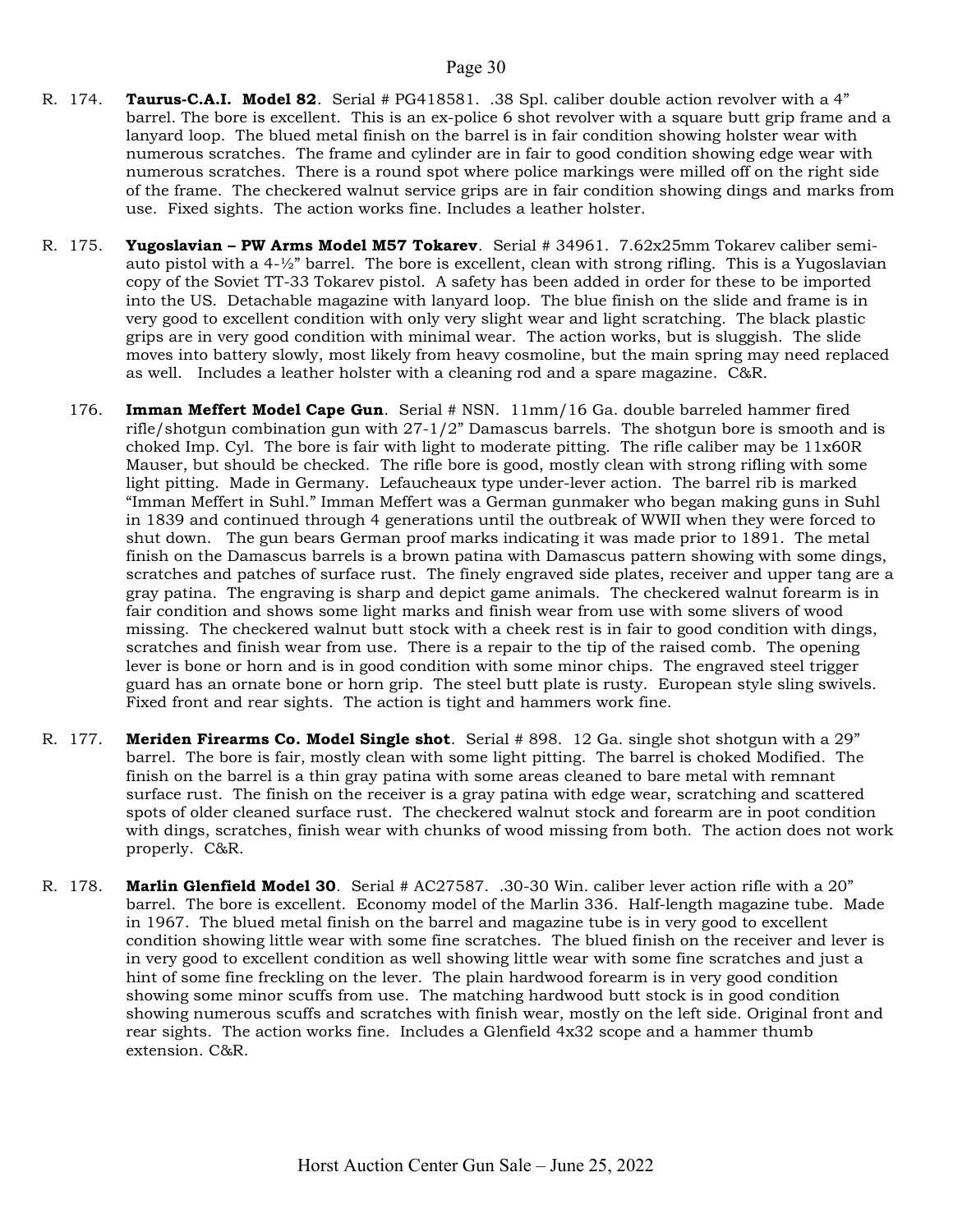- R. 179. Savage Arms Model Springfield 944. Serial # P368121. 20 Ga single shot shotgun with a 28" barrel. The bore is excellent. The barrel is choked Full and the chamber is 3". The blued metal finish on the barrel is in very good condition showing little wear with some light scratches and some scattered light surface rust. The black finish on the alloy receiver is very good showing light edge wear and light scratches. The plain hardwood forearm and butt stock are in fair to good condition showing dings and scratches. Plastic butt plate. Side opening lever. The action works fine. Made from 1961-1970. C&R.
- R. 180. E. R. Amantino Stoeger Model Condor I. Serial # 100087-01. 12 Ga over/under shotgun with 28" ventilated rib barrels. The bores are excellent. The barrels accept screw in choke tubes, Modified and Imp. Mod. Tubes are installed. The chambers are 3". Made in Brazil. Single trigger with extractors only. The blued metal finish on the barrels is in very good condition with some nasty scratches on the bottom barrel. The blued finish on the lightly engraved receiver is very good to excellent showing little wear with some fine scratches. The checkered hardwood stock and forearm are in very good to excellent condition with just a few small dings on the right side of the butt. Black rubber recoil pad with an LOP of 14-1/4". The action works fine. Includes the box and instructions.
- R. 181. Thompson-Center Arms Model Contender Carbine. Serial # 342410. .357 Magnum caliber single shot rifle with a 21" Custom Shop barrel. The bore is excellent. The matte blue finish on the barrel is in good to very good condition showing little wear with a few fine scratches some scattered spots of light surface rust. The engraved receiver is in good condition with edge wear and scratches. The plain hardwood thumbhole stock and forearm are in good to very good condition with some dings and scratches. Thin black rubber recoil pad. The forearm is a b it loose even though the screws are tight. The barrel was made without sights. The action works fine. Includes a Charles Daly 6x fixed power scope in weaver rings as well as a thumb extension on the hammer.
- R. 182. **Interarms Astra Model A-80.** Serial # J9813. .45 ACP caliber semi auto double action pistol with a 3-3/4" barrel. The bore is excellent. Made in Spain. 9 round detachable magazine. Frame mounted de-cocker. The matte chromed steel finish on the steel slide is polished on the sides and is in very good to excellent condition showing little wear. The matte chromed steel frame is also polished on the sides and shows little wear with some fine scratches. The checkered black plastic grips are in good to very good condition with slight wear and a crack in the right panel. Adjustable rear sight. Action works fine. Imported from 1982 until 1989.
- R. 183. Sig Arms Hammerli Model SP20 Match Pistol. Serial # 00028. .22 RF caliber semi-auto match pistol with a 4-1/2" barrel. The bore is excellent. World class competition match pistol made in Switzerland. 6 round detachable magazine. Adjustable match trigger. The gold anodized finish on the barrel housing is excellent showing little wear. The black finish on the frame and action are excellent as well. The custom plastic target grip has been modified for fit. The action functions fine. Includes an Sig Sauer Romeo 3 red dot sight.
- R. 184. East German C.A.I. Model SSG 82. Serial  $\#$  0788. 5.45x39 caliber bolt action rifle with a 23-1/2" hammer forged barrel. The bore is very good to excellent. Detachable magazine. Details on these rifles are scarce, but it is generally accepted that there were about 2000 produced with 600 being imported into the US around the year 2000. It is speculated that they were made by Ernst Thallman for a government requirement for a "sharp shooter" rifle. The sharp shooter role has not been determined, but again, it is generally accepted that it was not for a military sniper role. The blued metal finish on the barrel and receiver is in very good to excellent condition showing little wear with some fine scratches. The hardwood target stock with stippled gripping surfaces is fairly crude in construction, but is in very good condition with some dings and scratches. Black rubber recoil pad. Made without sights. The action works fine. Includes a Zeiss Jena 4x32 scope that is numbered to the rifle and 3 spare magazines.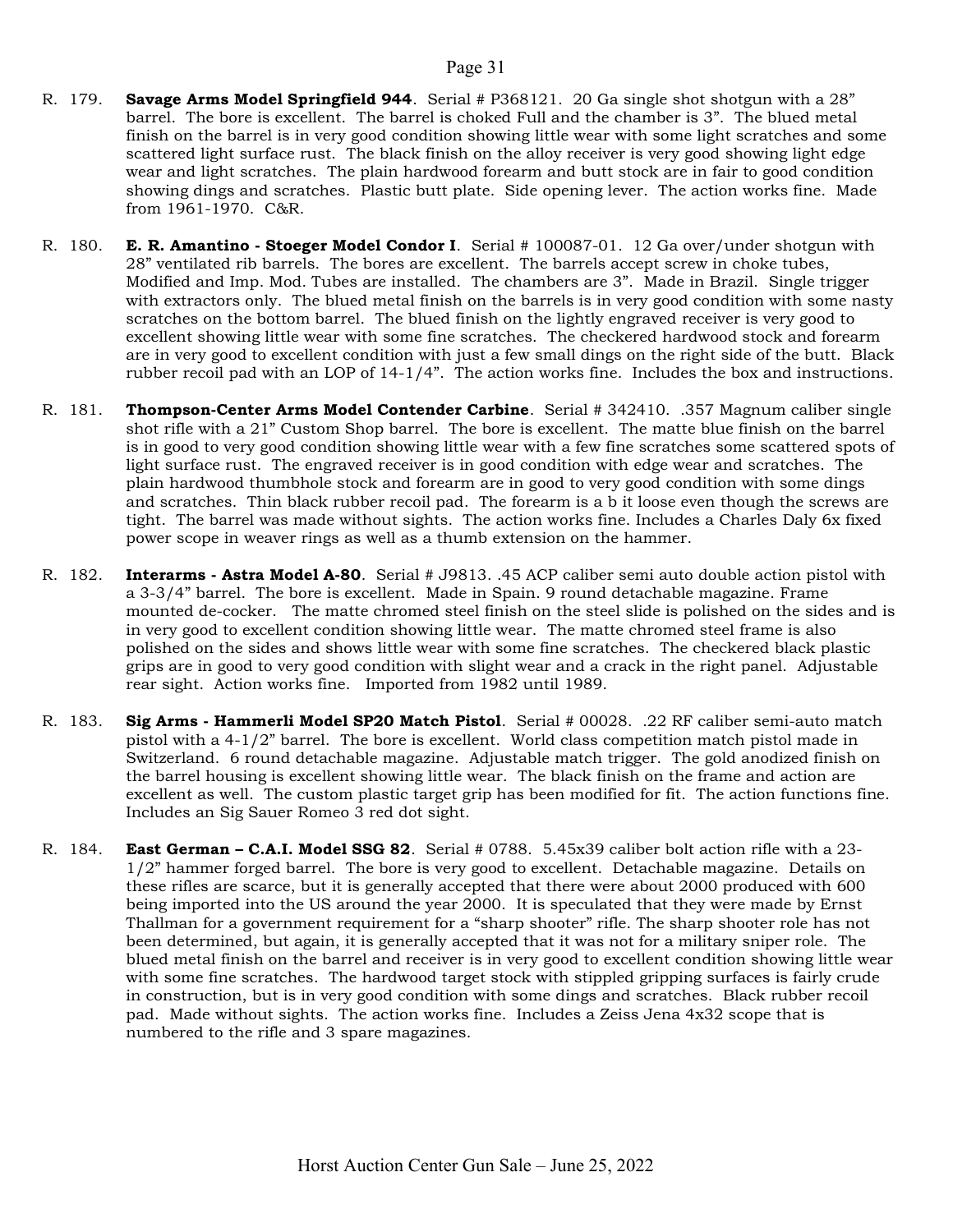- R. 185. Czech Model VZ-24 Custom Mauser. Serial # 8184S1. .219 Donaldson Wasp caliber bolt action rifle with a 24-1/2" heavy barrel. The bore is excellent. Custom rifle built on a WWII era Mauser action. The rifle features a heavy barrel, a polished bolt with the handle turned down and a modern safety added and a custom target stock. The caliber is not marked on the barrel, so it should be verified before firing. The blued metal finish on the barrel is in very good condition to excellent condition showing little wear with some fine scratches. The receiver retains its military markings, it has been re-blued and shows some remnant marks and some small patches of finish loss. The floor plate and trigger guard have been re-blued show little wear with some fine scratches. The nicely figured custom walnut stock with a contrasting nose piece and pistol grip cap has a wide, flat fore end and a large raised cheek piece. It is in good to very good condition with some dings and scratches. Black rubber recoil pad. Made without sights, the barrel is drilled and tapped for a rear sight or a scope block. The action works fine. Includes a Leupold Vari-X III 4.5-14x40 Long Range scope and a folding bipod. C&R.
- R. 186. Winchester Model 70 Classic Featherweight All Terrain. Serial # G2099423. .30-06 caliber bolt action rifle with a 24" barrel. The bore is excellent. This rifle features all stainless steel construction, a push feed bolt, the BOSS muzzle brake attachment, and a black synthetic stock. The satin finish on the stainless steel barrel is in very good condition with scattered scratches and small scuffs. The receiver finish is excellent. The floor plate has some light scuffing. The checkered black synthetic stock is in very good to excellent condition with some light scuffs and scratches. Black rubber Winchester recoil pad. The action works fine. Includes a silver toned Simmons Whitetail Classic 3.5-10x40 scope in Burris mounts.
- R. 187. Savage Arms Model 11. Serial #G017012. .308 Win. caliber bolt action rifle with a 22" barrel. The bore is excellent. Made without sights. Blind magazine. The blued metal finish on the barrel is very good to showing little wear with some light scuffs. The receiver finish is very good to excellent showing little wear with some fine scratches. The checkered black synthetic stock is in very good condition showing some light scuffs. Black rubber recoil pad. The action functions fine. Includes a Simmons 8-Point 3-9x40 scope and the warranty card.
- R. 188. Savage Arms Model 116. Serial # F265369. 7mm Rem. Mag. caliber bolt action rifle with a 22" barrel with an integral muzzle brake. The bore is excellent. Made without sights. Blind magazine. The stainless finish on the barrel is very good to showing little wear with some light scratches. The receiver finish is very good to excellent as well showing little wear with some fine scuffs. The gray laminated wood stock is in good condition showing numerous dings and scratches with some more significant scrapes on the butt. Black rubber recoil pad. The action functions fine. Includes a silver toned Burris Signature 2-8x32 scope in Savage rings and a green nylon web sling.
	- 189. Thompson Center Model Hawken Rifle. Serial # K77522. .50 caliber flintlock black powder rifle with a 29" octagon barrel. The bore is very good, clean with strong rifling, no rust visible. Made from a kit. Double set triggers. The barrel finish is a thin grayish brown and is in in good condition showing edge wear and scratches with some scattered spots of light surface rust. The lock plate and hammer show good case colors. The half-length walnut stock is in good condition with some light dings and scratches and finish wear. The brass butt plate, trigger guard, patch box, ferrules, and nose cap are dull with some tarnish, but should clean up OK. Original sights. The action works fine. Includes the wood ramrod.
	- 190. F. LliPietta Navy Arms Model Hammer Double. Serial # 7060. 12 Ga. black powder percussion fired double barrel SxS shotgun with 28" barrels. The bores are very good, clean with no rust. Made in Italy. The blued metal finish on the barrels is in very good condition showing little wear with some moderate surface rust at the muzzle and some scattered light scratches. The case hardened breech block shows faded case colors with light surface rust. The engraved lock plates and hammers are in the white and are in good to very good condition with some very light surface rust. The checkered walnut half stock is in very good to excellent condition showing little wear. The blued butt plate shows fine scratches. The action works fine. Includes the ramrod.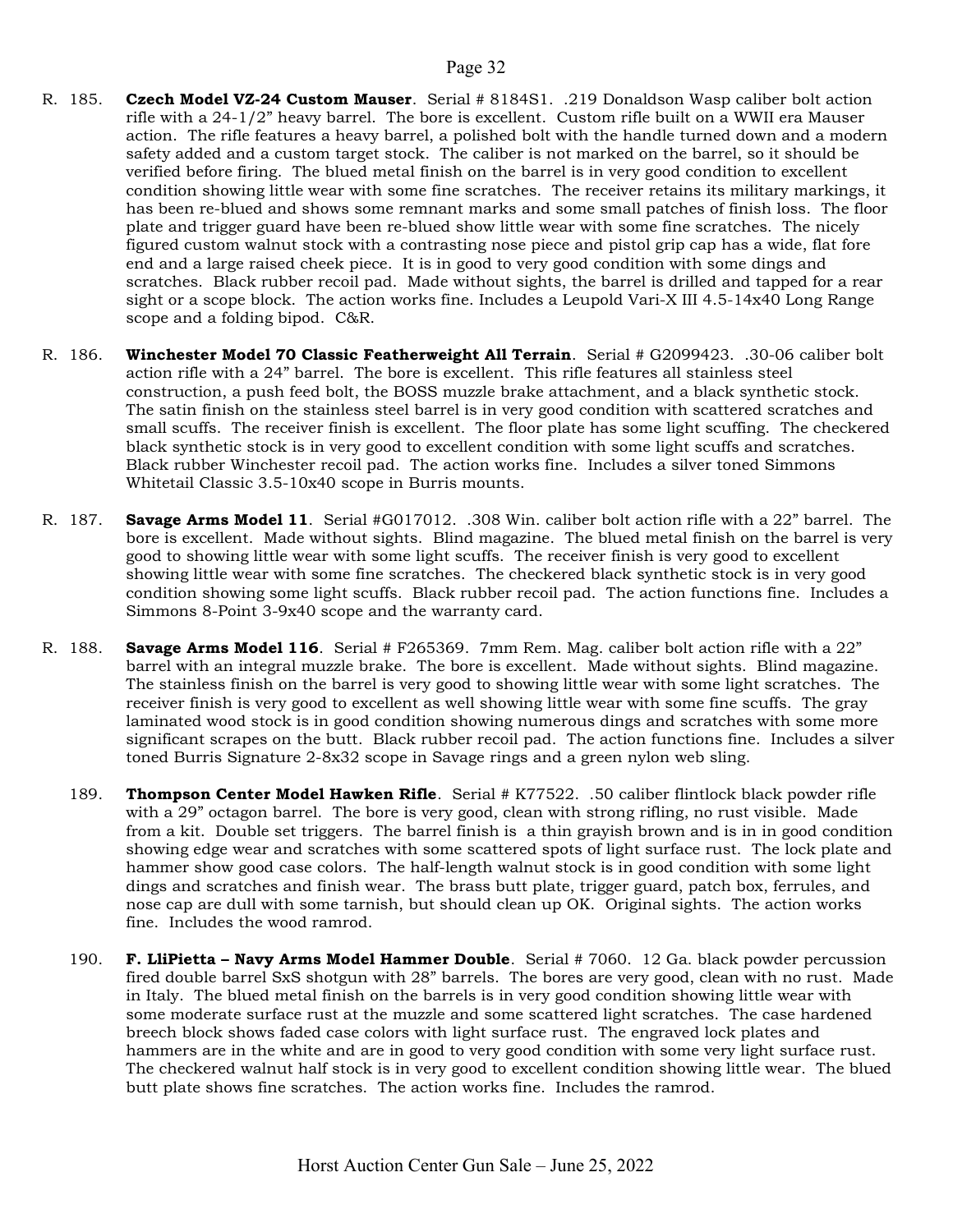- R. 191. **Smith & Wesson Model 629-2.** Serial # BBJ5613. .44 Magnum caliber double action revolver with a 6" barrel. The bore is excellent. Made c. 1988. This is an all stainless steel constructed 6 shot N Frame revolver with an un-fluted cylinder. The stainless steel finish on the barrel is in very good condition with some fine scuffs and scratches. The cylinder shows some fine scratches and a light cylinder line. The stainless steel finish on the frame is in very good to excellent condition showing little wear with some fine scratches. The stippled black rubber finger groove grips are in very good to excellent condition showing little wear. White outline adjustable rear sight. The action is tight and works fine. Includes 3 Speed Loaders.
- R. 192. J. Stevens Arms Model Tip-Up No. 41. Serial # 7585. .22 RF caliber single shot tip up pistol with a 3½" part round/part octagon barrel. The bore is poor, rusted with no rifling visible. The finish on the barrel is a bare grey metal that has been aggressively cleaned and shows remnant pitting. There is some remnant nickel finish on the frame, but the right side is like the barrel, aggressively cleaned to bare metal with pitting. The plain grips are in good condition with some minor dings and finish wear. The barrel release button has been replaced with a larger button. The action works OK. Made from c. 1903 to 1916. C&R.
- R. 193. Herter's Model Western Derringer. Serial # 25549. .22 RF caliber over/under derringer with 3" steel sleeved barrels. The bores are excellent. The chrome finish on the barrels is very good showing some light scratching. The chrome finish on the alloy frame is very good to excellent showing little wear with some fine scratches. The black plastic checkered grip panels are in excellent condition with no wear. The action is tight and works OK. Includes a metal tin can for storage.
- R. 194. **Winchester Model 1300**. Serial #L2609106. 12-gauge pump shotgun with a 28" ventilated rib barrel. The bore excellent. The barrel accepts screw-in Winchoke tubes, a Modified tube is installed. The blued metal finish on the barrel is excellent showing little sign of use. The black finish on the alloy receiver is very good to excellent showing little wear with some minor blemished and one nasty ding on the right side. The checkered walnut stock and forearm are in very good to excellent condition showing little wear with some minor scuffs and scratches. Original black rubber recoil pad with an LoP of 13-3/4". The action works fine. Includes 2 extra choke tubes.
- R. 195. Mossberg Model 835 Ulti-Mag. Serial # UM344179. 12 Ga pump action shotgun with a 24" ported ventilated rib barrel. The bore has heavy fouling that needs a good chemical cleaning, but should clean to very good +. The barrel accepts screw-in Accu-Chokes, a Bansner's Full compensated turkey choke tube is installed. The chamber is 3-1/2". The factory camo finish on the barrel, receiver and magazine tube is in very good condition with some light scuffs and scratches. The camo synthetic forearm and matching butt stock are in very good condition as well with some light scuffing from the sling rubbing. Factory recoil pad. Top of receiver drilled and tapped for scope mounting. Fiber optic front and rear sights. The action functions fine. Includes a camo nylon web sling with swivels.
- R. 196. Smith & Wesson Model 29-2. Serial # N343742. .44 Rem. Magnum caliber 6 shot double action revolver with a 8-3/8" barrel. The bore is excellent. Made c. 1976. N-Frame revolver with a pinned barrel and recessed chambers. The original blue finish on the barrel is in very good to excellent condition showing just a hint of some light muzzle wear with some fine scratches. The cylinder shows little wear with a very light drag line. The frame finish is excellent and shows little wear. The checkered cocobolo S&W target grips are in fair to good condition, the left panel shows finish wear out of proportion to the right panel and the rest of the gun. The target trigger and target hammer show good case color. Red ramp front sight with white outline adjustable rear sight. The action is tight and works fine. Includes a Bianchi X15 extra large leather holster.
- R. 197. Winchester Model 94 Centennial Rifle. Serial # 29534. .30-30 Win. caliber lever action rifle with a 26" octagon barrel and a full length magazine tube. The bore is excellent. This commemorative rifle features a gold toned receiver with a saddle ring and was issued in 1966 for the 100th anniversary of Winchester. The blued metal finish on the barrel and magazine tube is in excellent condition showing little wear with some fine scratches. The gold toned receiver is in good condition with scratches and discoloration from cleaning chemicals. The plain hardwood stock and forearm are in excellent condition showing little wear. The action works fine. C&R.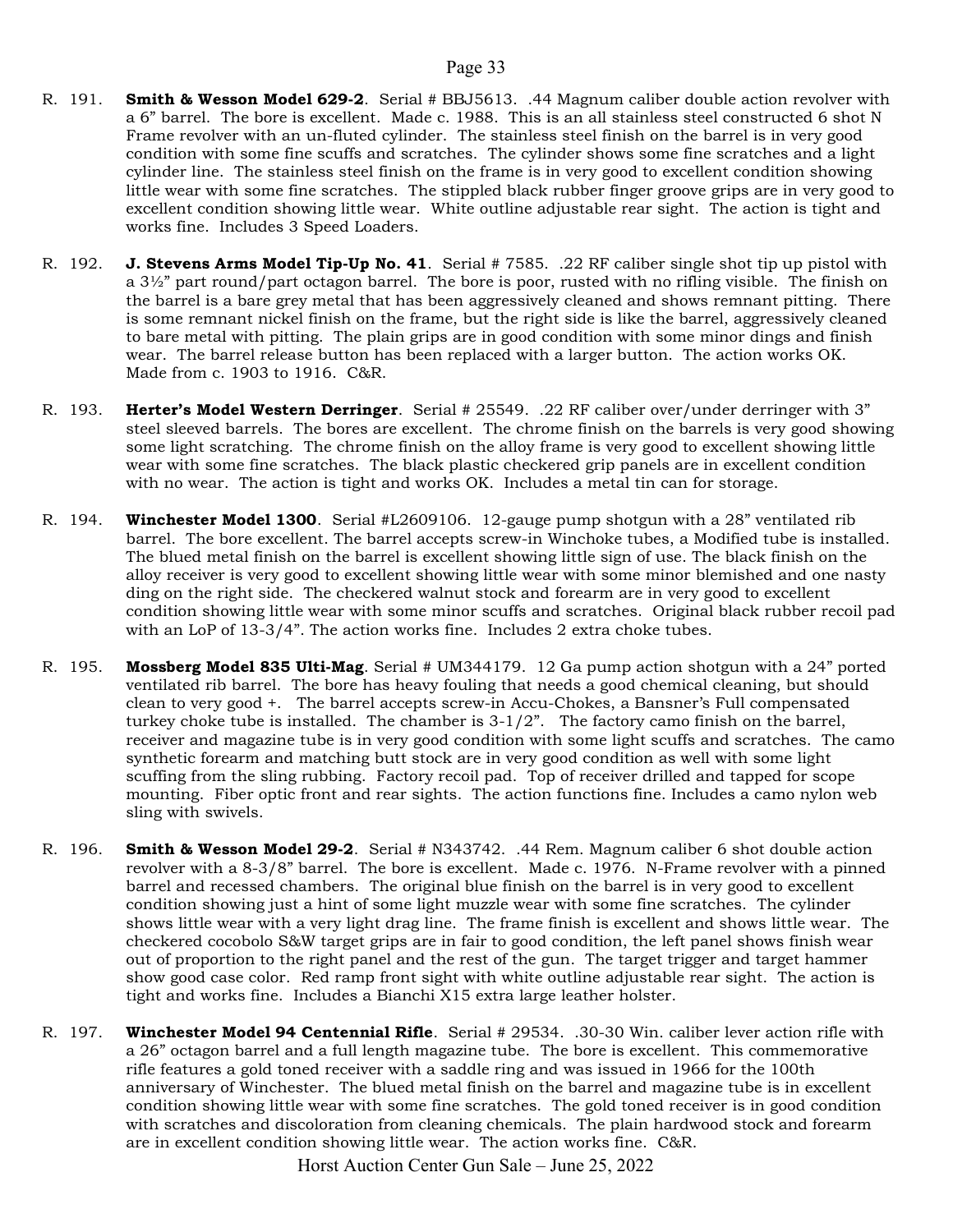- R. 198. Winchester Model 70 Varmint. Serial # 371058. .243 Win. caliber bolt action rifle with a 26" heavy barrel. The bore is excellent. Made in 1956. The satin blued metal finish on the barrel is in very good to excellent condition showing little wear with some light blemished and scratches. A barrel tensioner has been added. The matte black receiver finish is very good showing light edge wear and some light scuffs. The floorplate and trigger guard have been blued and shows patches of olde cleaned surface rust. The checkered walnut stock has had a few modifications, the barrel tensioner required a relief cut in the barrel channel and amounting hole on the underside. There is an additional hole on the forearm. The cheek piece on the butt stock has been shaved down. Overall, it is in good condition showing some minor marks and finish wear. Original sling swivels and checkered steel butt plate. The bolt is numbered to the receiver. The action works fine. Includes a Unertl Ultra Varmint 15x externally adjusted scope with the programable parallax head. The Varmint variation was made from 1956 until 1963. C&R.
- R. 199. **Thompson-Center Model Encore**. Serial #  $6721$ . 7mm-08 caliber single shot pistol with a  $16-1/2$ " compensated barrel. The bore is excellent. The blued metal finish on the barrel is in very good condition showing little wear with a few scratches. The blued steel finish on the receiver is in very good to excellent condition showing little wear with some light scratches. The plain walnut forearm and finger groove grip are in very good to excellent condition showing only a few minor marks. The action functions fine. Includes a Thompson Center 2.5-7x handgun scope on a Leupold mount and a custom made wood transit case with the instructions.
- R. 200. Taurus Model 454 Raging Bull. Serial # RK702577. .454 Casull caliber double action revolver with a  $6-1/2$ " ported ventilated rib barrel. The bore is excellent. Made in Brazil. This is a heavy duty stainless steel revolver with a 5 shot cylinder and dual cylinder latches. The brushed stainless steel finish on the barrel, frame and cylinder is in very good to excellent condition showing some light scuffs and scratches with a very light drag line on the cylinder. The original black rubber stippled grips are in very good to excellent condition showing little wear. Adjustable rear sight. The action works fine. Includes a Tasco Pro Point red dot scope mounted to a no-drill scope rail clamped to the barrel and a soft case with the instructions.

#### Gun Registration Information

All guns with an "R" before the number must be registered. Licensed dealers must have a **current copy of their FFL signed in ink** in our files. No modern long guns sold to anyone under the age of 18, nor modern hand guns to anyone under 21. No hand guns sold to out of state residents who are not dealers. Residents of states requiring a purchase permit to buy long guns (I.E. New Jersey, etc.) must furnish this permit. Persons of Curio & Relic License (except New Jersey) may only purchase firearms listed as such by the B.A.T.F. and must provide a signed copy of that license. The purchaser pays any and all registration fees.

Your interpretation of "excellent", "very good", "good", etc. may be very different than ours, when it comes to the description of the guns. You are the final judge of condition before you buy. Please examine any item you are interested in very carefully and decide, before you bid, if it is as you expected. Always have a gunsmith check a gun you purchased for possible defects. We **do not** warrant any gun to be in firing condition. If you see any glaring mistakes in the catalog description of the guns, please inform us of the error prior to the start of the sale. This will allow us to let other buyers know of the correction before any items are sold.

Federal law requires any firearm, made after 1898, to be registered. Even though the gun looks like an antique, we need proof it was made before 1898 before we can give it to you without registration. Since documentation of guns made by many obscure manufacturers is difficult and time consuming, we may, sometimes, incorrectly register a gun that may be an antique. We regret this error but in the case of a Federally licensed dealer, it's better safe than sorry.

Thanks for your consideration and enjoy the auction!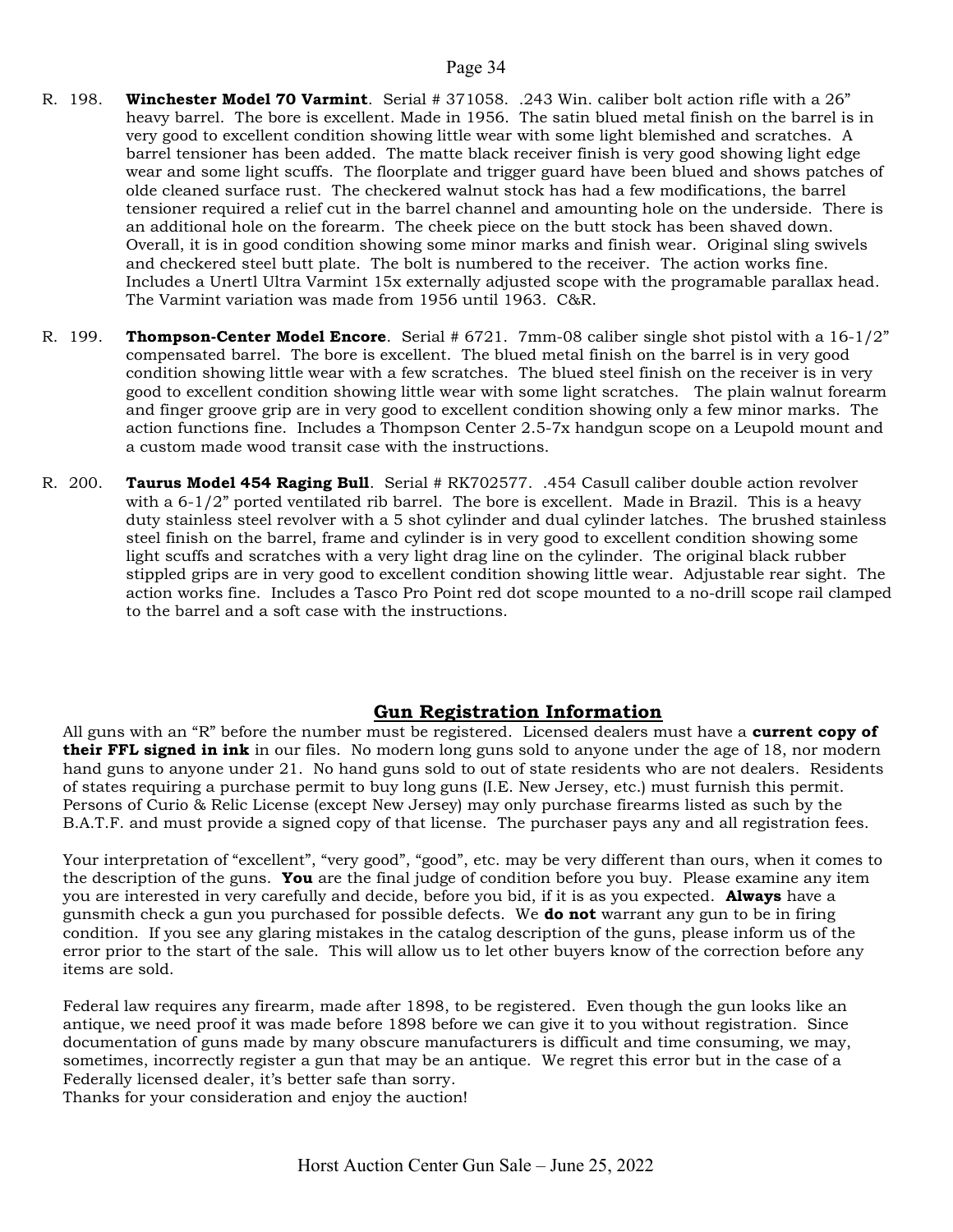### ACCESSORIES

#### Authenticity of any the following collectibles and ammunition is unverified. They are believed to be correct but please be sure you are satisfied before you bid. Caveat Emptor!

- 300. (8lb. Can) WC-872 slow burning smokeless ball powder for the .50 BMG.
- 301. (300) .50 BMG AP Incendiary bullets
- 302. Military ammo can containing (200) .50 BMG Spotter Tracer bullets- marks impact with a bright flash and/or gives off white smoke.
- 303. (Bag of 500) Primed 7.62x39mm brass.
- 304. (8lb. Can) WC-872 slow burning smokeless ball powder for the .50 BMG.
- 305. (Bag of 1000) .223 Tracer bullets that have been collet pulled- no marks.
- 306. Military ammo can containing (110) fired .50 BMG brass.
- 307. (300 Rounds) Serbian 7.62x25mm Tokarev 85gr. fmj ammunition.
- 308. (Bag of 700) Primed 7.62x39mm brass.
- 309. (8lb. Can) WC-872 slow burning smokeless ball powder for the .50 BMG.
- 310. (200 Rounds) PMC .38 Special +P 150gr. jacketed hp ammunition.
- 311. Military ammo can containing (100 rounds) linked .50 BMG AP Incendiary and Tracer cartridges.
- 312. (Bag of 1000) .223 Tracer bullets that have been collet pulled- no marks.
- 313. (200 Rounds) Loose .30-06 Tracer cartridges.
- 314. (Bag of 500) Primed 7.62x39mm brass.
- 315. (8lb. Can) WC-872 slow burning smokeless ball powder for the .50 BMG.
- 316. Military ammo can containing (250 rounds) liked .30-06 ammunition in sequence of Ball – AP – Ball – AP – Tracer cartridges.
- 317. (200 Rounds) PMC .38 Special +P 125gr. jacketed hp ammunition.
- 318. (Bag of 1000) .223 Tracer bullets that have been collet pulled- no marks.
- 319. (8lb. Can) WC-872 slow burning smokeless ball powder for the .50 BMG.
- 320. Military ammo can containing (1080 rounds) .30 M1 Carbine ball ammunition in 10 round clips with bandoleers.
- 321. (135 Rounds) PMC .38 Special +P 125gr. jacketed hp ammunition.
- 322. (750+) Machine gun links for .50 BMG cartridges.
- 323. (120 Rounds) Japanese 7.7 Jap ammunition in four type 92 machine gun ammo strips.
- 324. (80) Assorted .50 BMG bullets in mostly AP Incendiary and Ball, lot includes one Spotter Tracer.
- 325. (50 Rounds) WWII era .30-06 ball ammunition including a bag of 245 8x57 stripper clips and an empty military ammo crate. (175 clips are clean, 70 are rusted)
- 326. Military ammo can containing (100 rounds) linked .50 BMG AP Incendiary and Tracer cartridges.
- 327. (210 Rounds) Assorted .45 Auto ammunition including a (bag of 280) assorted loose .224" bullets.
- 328. (1400 Rounds) Turkish 8x57 Mauser ammunition in 5 round clips with bandoleers in a wooden military ammo crate.
- 329. (40 Rounds) Browning BXR 6.5 Creedmor 129gr. rapid expansion ammunition.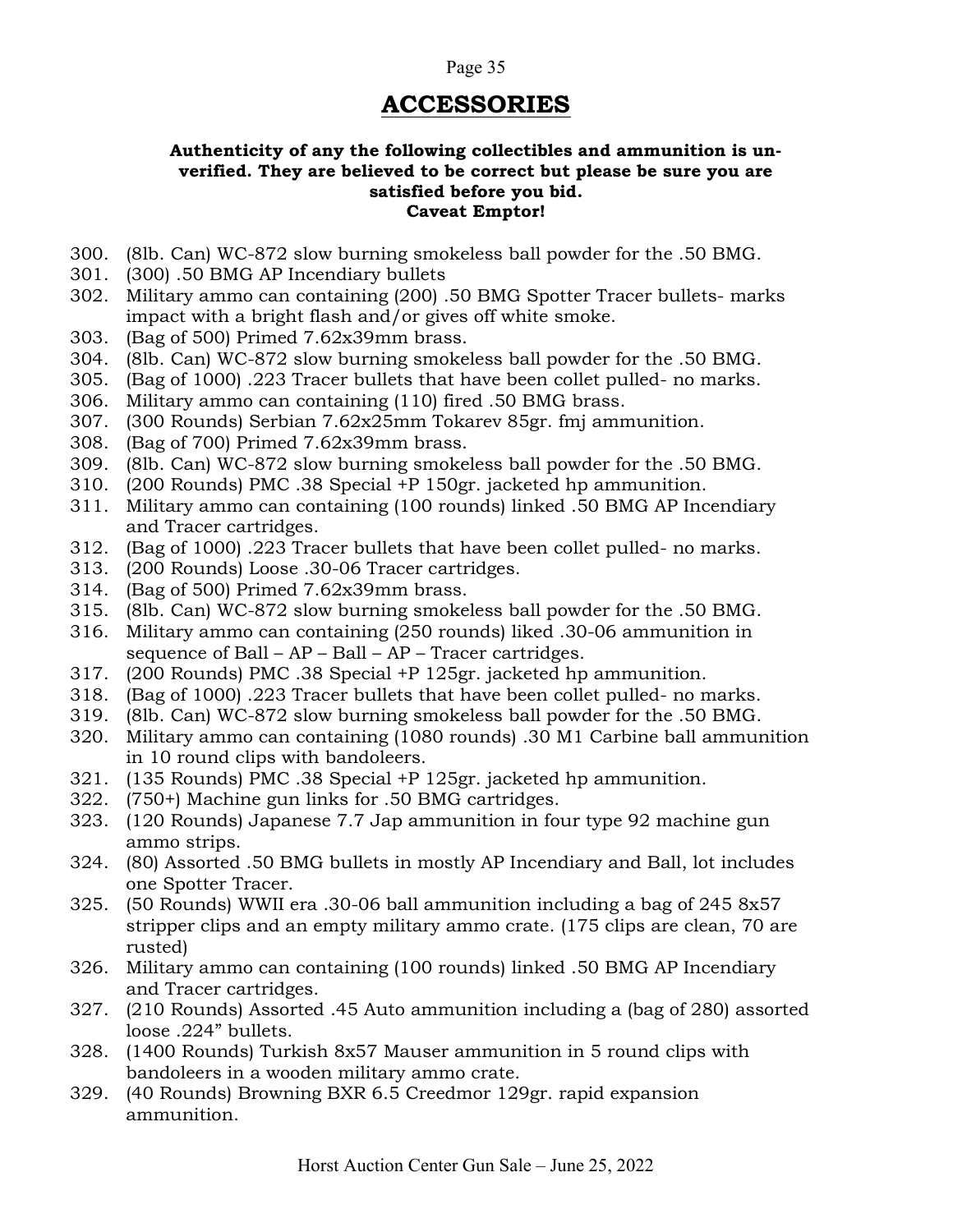- 330. (7) Vintage rifle scopes Weaver K10 60-B, Weaver Marksman 3-9x, Tasco 3- 9x40, Valor 4x32, Weaver Marksman 4x, Weaver KV, and a Bushnell Sportview 3-9x32.
- 331. (40 Rounds) Barnes Vor-tx 6.5 Creedmor 120gr. TTSX ballistic tip ammunition. One box is unopened.
- 332. (2) Reloading die sets RCBS die set for a .221 Remington Fire Ball including a Redding deluxe die set for a 300/221 Remington. RCBS set is unopened.
- 333. (40 Rounds) Norma 6.5 Creedmor 156gr. Large Game ammunition. One box is unopened.
- 334. (8) Vintage rifle scopes Bushnell Banner 6x32, Weaver G6 with a mound for a Winchester 43, Weaver G4, Weaver B4, Weaver B6, Pan-Tech Jr, Bushnell Sportview 4x32, and a Bushnell Banner 3-9x.
- 335. (40 Rounds) Hornady Varmint Express 6.5 Creedmor 95gr. V-Max ammunition.
- 336. (600 Rounds) CCI and Blazer .22 long rifle 40gr. ammunition.
- 337. (3) Vintage rifle scopes with their original boxes- Mossberg No. 8A 2.5x telescope sight with mounts, Monoscope no. 4420 4x32, and a Bushnell 1.3x Phantom handgun scope.
- 338. (40 Rounds) Winchester 6.5 Creedmor 125gr. Target open-tip range and Deer Season XP ammunition.
- 339. (150 Rounds) PPU 7.63 Mauser 85gr. fmj ammunition.
- 340. (600 Rounds) American Eagle, CCI, and Winchester .22 long rifle ammunition.
- 341. (74 Rounds) Remington and Hornady .308 Winchester ammunition- 40 rounds 150gr. core-lokt psp including 34 rounds of Reduced Recoil 125gr. SST.
- 342. Assorted ammunition (40 rounds) Winchester Supe-X .22-250 Rem. 55gr. jsp, (20 rounds) Serbian 8mm Mauser 196gr. sp, and (50 rounds) AE .40 S&W 180gr. fmj.
- 343. Hard sided long gun case measuring 52" in length. Does have a small crack to a corner.
- 344. Three boxes of fired bass in .30-30 Win, .357 Mag, and .44 Rem. Mag.
- 345. Contemporary Native American longbow including a Browning model Safari right handed compound bow- serial number S1B 0733. Spots of finish loss to the grip, missing a washer for the bolt holding on a limb, used condition. Lot also includes two quivers and 16 wooden arrows.
- 346. Otis universal gun cleaning kit (like new), Galco rh holster for modern large frame autos, and recoil springs for a 1911 Colt Commander .45 ACP.
- 347. Golden Eagle model Carbine Hawk right handed compound bow 38" from limb to limb, good clean condition. Lot includes a large grouping of Easton and other arrows, quiver, stabilizer, sight, release, Turkey target face, and a hard sided bow case.
- 348. (3 Boxes) Vintage Peters High Velocity .410ga. 3" smokeless shotgun shells.
- 349. Good assortment of vintage Lyman choke tubes, Poly-Chokes, adapters, and various choke tube wrenches.
- 350. (18 Boxes) Vintage 22 cal. ammunition in both long rifle and short- 14 boxes are full, 4 boxes partial.
- 351. Bullet molds, supplies, and reloading dies Lee .45 Long Colt 255gr. mold in its original box, Lee .452 225gr. mold, grouping of four Lyman handles, and Lyman .300 Savage dies.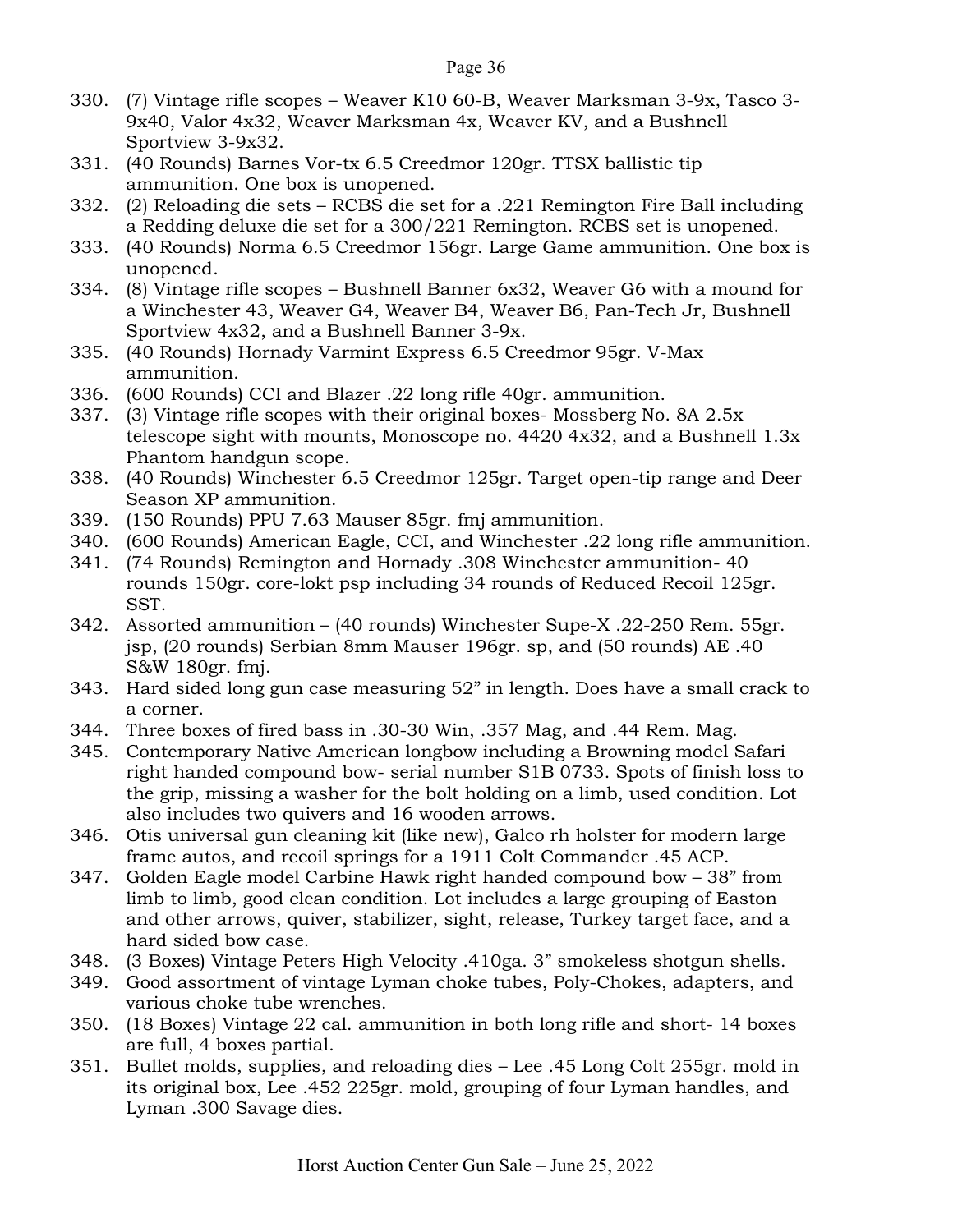- 352. Ammunition and sporting goods 7 boxes of Winchester and Brenneke 12ga. 2 ¾" sabot slugs, Selsi 7x35 binoculars, Allen cartridge belt, cutlery knife, throwing knives, glasses case, and wallet. (Boxes contain mostly Brenneke slugs)
- 353. Assorted gun parts (3) Mossberg 12ga. choke tubes, wrench, Ruger 10/22 10 shot rifle magazine, Marlin MAR-917 .17/.22 rim trigger, Arisaka dust cover, and a Safariland .38 Special speedloader. Accu-Mag chokes in Xtra-Full, Mod-2 & BB steel, and Full-2 & BB steel.
- 354. (7 Boxes) Assorted .410ga. ammunition three boxes of Winchester 2  $\frac{1}{2}$  and  $3"$  6 shot, Estate  $2\frac{1}{2}"$  8 shot, Federal  $2\frac{1}{2}"$  000 buck, and two boxes of Gamebore 2 ½" traditional hunting.
- 355. Ammunition, gun cleaning supplies, and 30 modern handgun magazines- full box of Steyr 8x56mm Mannlicher rimmed, mostly full box of assorted .38 Special, 2oz. oil can, and a Winchester .17 cal. rifle cleaning kit.
- 356. (2) Knives WW2 Imperial MK1 fighting knife including a modern Jaguar fixed blade sheath knife with a serrated back and gut hook.
- 357. (2) WWII 105mm M14 artillery shell casings dated 1944 and 1945.
- 358. (100 Rounds) PPU .25-06 Remington 90gr. hp ammunition.
- 359. Safariland authentic civil war reproduction cartridge pouch including a collection of bullets, blanks and cartridges in .30-06, .30 Carbine, 5.56mm, .44 Mag, and others.
- 360. Shotgun ammunition in mostly 12ga. including eleven empty boxes- (6) Full boxes of both 12ga. and 16ga. shells, (4) mostly full and partials. Each box contains mixed shotgun shells. Lot does include a wooden National Powder Co. shipping crate.
- 361. Vintage PA hunting and fishing licenses including a PA State Forest Boundary tin marker- (13) hunting licenses 1951-1961, (5) fishing licenses from 1951 – 1959, and Ohio hunting tags in the 1950's.
- 362. (20) Vintage Victor leg traps (8) no. 1 long spring traps, (6) no. 1  $\frac{1}{2}$  double coil spring traps, and (6) more long spring traps.
- 363. Large grouping of assorted scope rings, bases, lens caps, and a rear sight for Winchester and Marlin lever actions.
- 364. Various sporting goods Lynch's World Champion box style turkey call, vintage J.C. Higgins gun cleaning kit (partial), 5pc. Girl Scout and 3pc. tin camping sets, and two trolling minnow buckets.
- 365. X-Vision digital night vision binoculars- model XANB25, up to 6x zoom, new in its original box.
- 366. Predation waterfowl electronic mini caller including Rage X-treme 125gr. 2 blade broadheads- both new in in their packages.
- 367. Good assortment of (11) choke tubes, wrenches, recoil pads, butt plate, swivels, and Williams short ramps and hammer extensions.
- 368. Assorted ammunition, fired brass, and empty cartridge boxes- 15 rounds loaded 7mm Mauser, 3 rounds loaded .264 Win. Mag, 5 full and 1 partial box of .22 long rifle, 5 rounds of .410ga. 000 buck, full box of .38 Special, and remaining in empty boxes.
- 369. Framed limited edition print, "Backwater Pintails" by Gerald Putt. Frame measures 36" x 21" with some separation to bottom corners.
- 370. Pair of Swenson Bearpaw snowshoes (29"x13") including two homemade 3 place hanging gun racks.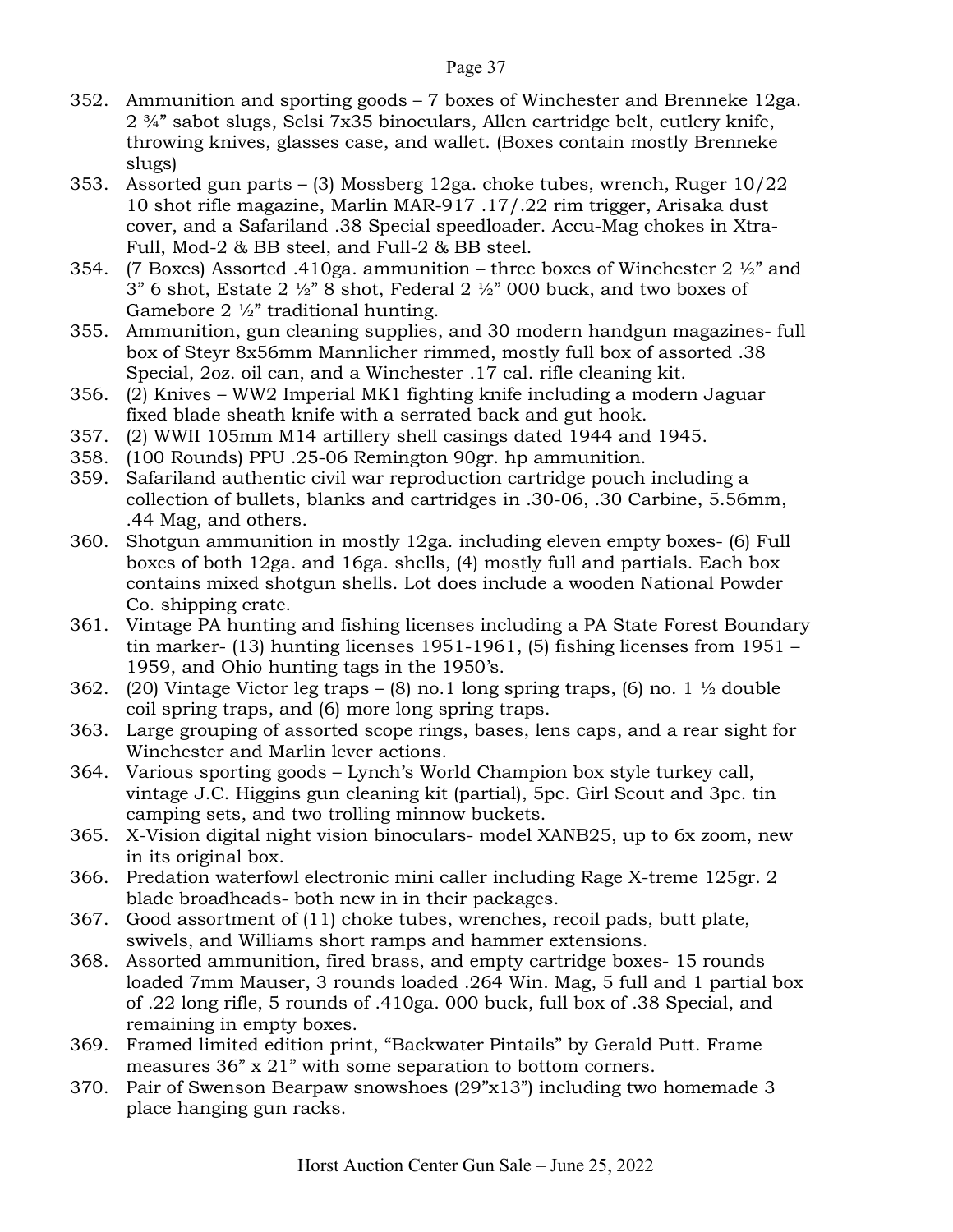- 371. Framed limited edition print, "The Hot Spot" by Robert Hautman. Frame measures 39" x 28".
- 372. Leupold VX-2 6-18x40mm matte finish rifle scope- adj. obj, LRV duplex reticle, good clean condition in its original box. Serial # 381783AD.
- 373. Pillar Lock hard sided double long gun case including a Primos Gen 3 trigger stick and a Thompson Center range rod. Gun case is missing two of six clips.
- 374. Leupold VX-3i 4.5-14x40 matte finish rifle scope- 30mm, side focus Mark Thompson, good clean condition in its original box. Serial #299984AF, scope is currently set up for a 30-378 Weatherby.
- 375. RCBS reloading die set for a 30-378 Weatherby Magnum including (30 rounds) loaded 30-378 Weatherby Magnum psp cartridges and fired brass in two MTM Case Guard cartridge boxes.
- 376. Pinty 3-9x40EG matte finish rangefinder reticle rifle scope with flip up lens caps. Lot includes a two scope rings, extra lens caps, and a tactical flashlight.
- 377. Reloading supplies mostly full can of Hodgdon US869 smokeless rifle powder (weighs 1.06 oz. with can), full or mostly full box of Lightning 22 cal. 55gr. fmj-bt with cannelure bullets, and a box of 16 fired .300 Win. Mag. brass.
- 378. Hunting accessories Altus bluetooth game call speaker, Tactacam hunting camera, bipods, RealTree EZ-hangers, and others.
- 379. Barska 15-40x50mm compact spotting scope includes a tripod, soft case, and original box. Good clean condition.
- 380. Assorted ammunition (40 rounds) Winchester and Remington .30-06 Springfield 180gr. psp, (5 rounds) Remington 12ga. 00 buck, cartridge belt full of 12ga. shells, empty cartridge belt, and 3 loose 12ga. shells.
- 381. Plano ammo box containing a DC Engineering 30 round and a fixed 5 round SKS magazines.
- 382. WWII German model K98 Mauser bayonet by Clemen & Jung- marked 39 on the spine, Waffenamt proofs on pommel. Includes a scabbard and leather frog, numbers on bayonet and scabbard are not matching. Good original condition.
- 383. WWII US model M1 helmet includes its original liner, leather retainer, shrimp netting cover, and chin strap. Good original condition.
- 384. US model 1892/98 Krag rifle bayonet dated 1900- includes an original scabbard and belt hook. Good original condition with light surface rust mainly to belt hook.
- 385. WWI model Doughboy helmet with painted Red Keystone bloody bucket (PA 28th Division) insignia on its side. Missing inner liner and strap is broken.
- 386. WWII German model K98 Mauser bayonet marked cqh on its ricasso and marked 40 on its spine with Waffenamt proofs on pommel. Includes a scabbard and leather frog, un matching numbers. Good original condition.
- 387. WWII US M4 Imperial bayonet for an M1 Carbine- includes an M8A1 scabbard. Good original condition.
- 388. US model 1911 brown leather flap holster marked Goods Co, 1917 G.W.S. Good original condition with some wear to the barrel end of holster.
- 389. WWII US M4 Camillus bayonet for an M1 Carbine- includes an M8 scabbard. Good original condition.
- 390. Remington stock components- two butt stocks, three forearms, two butt plates, and rear stock screws.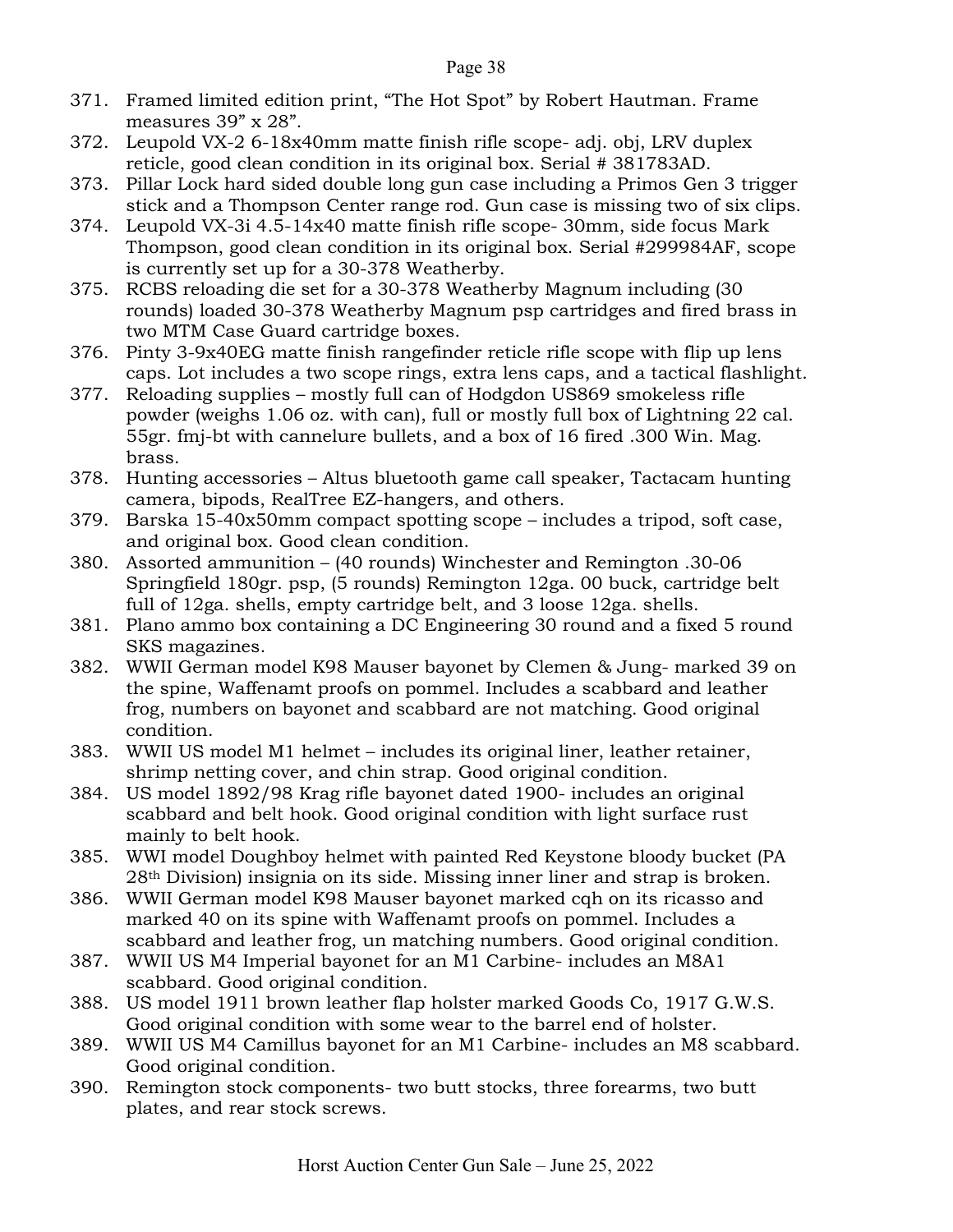- 391. WWII German model K98 Mauser bayonet marked cof 44 on its ricasso. Pommel contains Waffenamt proofs. Includes a scabbard and leather frog, unmatching numbers. Good original condition.
- 392. (2) USGI "pup" tents complete. Includes stakes, lines, and pole sections.
- 393. US model 1917 "Trench Gun" rifle bayonet marked Remington 1918 with ordinance flaming bomb on its ricasso. Includes a leather and metal scabbard. Good original condition.
- 394. Post WWII US M4 Bren-Dan bayonet for an M1 Carbine- includes a painted scabbard.
- 395. (2) German K98 Mauser cartridge pouches dated 1939 and 1942. Good original condition.
- 396. German model 1871/84 Mauser rifle bayonet and scabbard- only can make out Suhl on its ricasso. Includes a scabbard and leather frog.
- 397. (3) Original duck hunting oil paintings on canvas- artistic impressions by H. Hargrove. Largest measures 24" x 20"
- 398. Assorted cartridges, 30 cal. machine gun links, and a powder measurepractice artillery shells marked 1918 with an anchor, fired 50 cal. brass, projectiles, partial box of 7.65, full box of .25 Auto 50gr fmj, and others.
- 399. Post WWII US M4 Bren-Dan bayonet for an M1 Carbine, includes an M8A1 scabbard and original opened plastic wrap.
- 400. Framed 1990 Pennsylvania Duck stamp poster- 26" x 19.5".
- 401. Russian Mosin Nagant M-91/30 large wooden shipping crate- base has four caster wheels, interior contains felt padded storage slats. Lid is cracked across, original green paint, measures 46" x 26" x17".
- 402. (3 Cases) White Flyer AA orange top clay targets- 135 in each case, unopened.
- 403. (190 Rounds) Hornady and Winchester .357 Sig 147gr. XTP and 125gr. FMJ ammunition.
- 404. (3 Cases) White Flyer AA orange top clay targets- 135 in each case, unopened.
- 405. Assorted ammunition (40 rounds) American Eagle .45 GAP 185gr. TMJ, (50 rounds) Herters 9mm Luger 115gr. FMJ, and (10 rounds) Hornady Custom Lite .308 Win. reduced recoil 125gr. SST.
- 406. (4 Cases) White Flyer AA orange top clay targets- 135 in each case, unopened.
- 407. (7) Assorted holsters including (5) Pearce Grip extension for Glock models 26/27/33/39. Holsters include a leather Bianchi #9R .38/.357 S&W, canvas holsters for Glock, Sigs, and others.
- 408. (2) Ruger model Mini-14 20 round and 30 round magazines- 20 rounder marked Ruger on the bottom plate, other 30 rounder is unmarked. With their boxes.
- 409. (116 Rounds) Loaded .25-06 Rem. 117gr. spitzer boat tail and 120gr. hp ammunition.
- 410. (4) Ruger model Mini-14 20 round stainless magazines by Precision Mag- new.
- 411. Tactical lot Z-Bolt green laser system (BTMK-2S) with its original box, BSA RD30 multi purpose red dot sight, and a Perfect Point throwing knife.
- 412. (5) Ruger model Mini-14 20 round magazines- all made by Ruger, stamped on their bottom plates. Magazines have some light surface rust spots.
- 413. (2) AR-15 Center Industries 30 round magazines including a Mad Dog tactical vest (approx. size large).
- 414. (5) Ruger model Mini-14 20 round and 5 round magazines- two made by Ruger, two by Precision Mag, and one just stamped Mini-14 on bottom plate.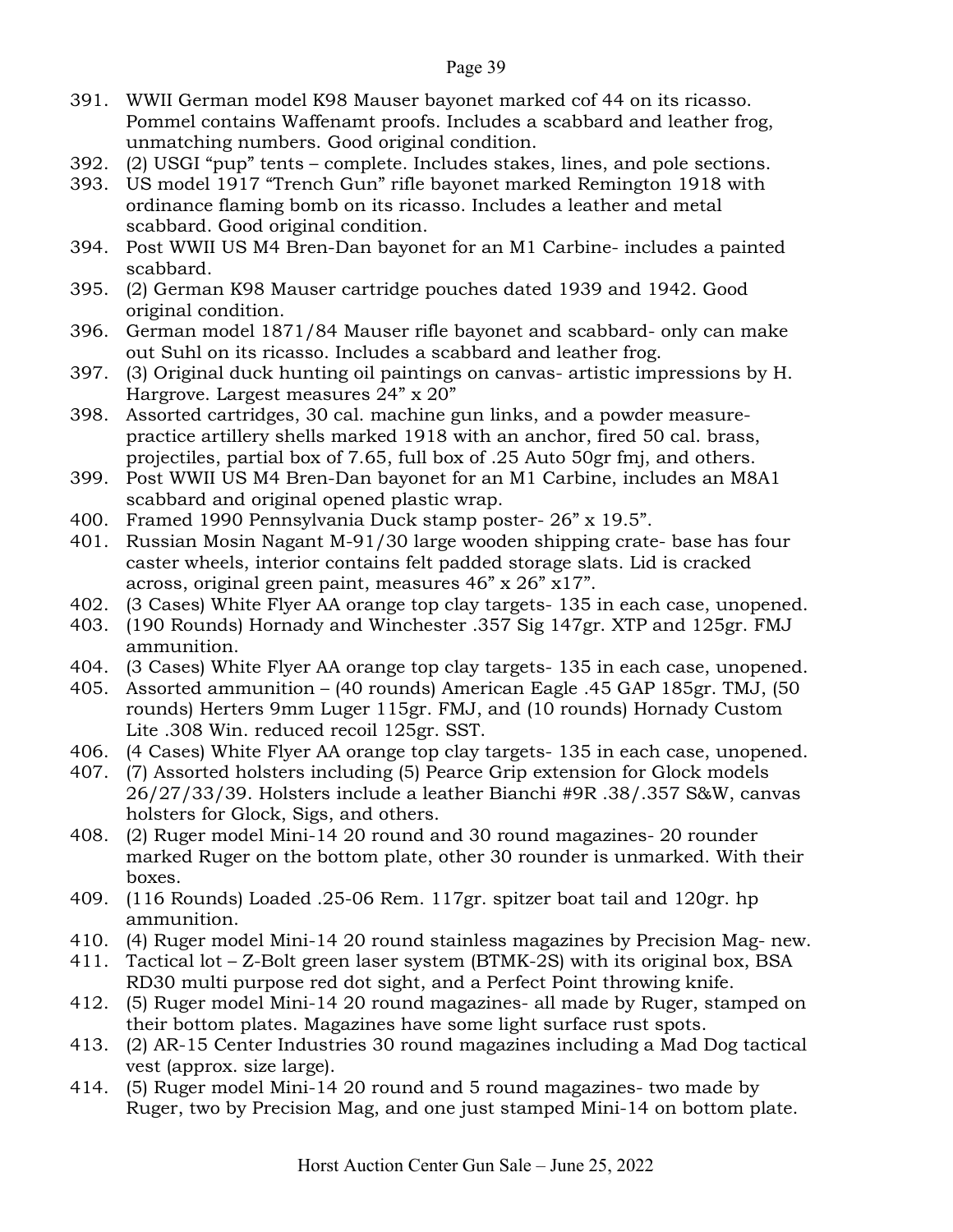- 415. Framed limited edition print, "Spring Excursion" by Ray Thorley. Frame measures 34" x 24".
- 416. (2) Unframed limited edition prints by Carl Brenders, "Take Five- Canada Lynx" and "Broken Silence- Fawns". Each matted with certificates and print folders on back. Prints measure 22" x 37".
- 417. Framed limited edition print of the "Wolf Pack" by Cynthie Fisher. Frame measures 39" x 26".
- 418. Framed limited edition 1983 PA Waterfowl Management Stamp print by Ned Smith of the Wood Ducks in flight. Frame measures  $16$ " x  $14$ ".
- 419. Framed limited edition print, "Permission From The Wind" by Hayden Lambson. Frame measures 34" x 26".
- 420. Hornady Pro-Jector progressive reloading press with an attached Hornady powder measure and primer tube housing. Lot includes (10) assorted shell plates and an auto powder drop.
- 421. Mossberg model SSi-ONE Varmint 24" rifle barrel chambered in a .223 Remington, includes its original box. Spots of surface near the chamber end and muzzle of the barrel, bore is clean.
- 422. Inert WWII Navy practice bomb including an antique Remington Express trap thrower.
- 423. Reloading equipment and handbooks- RCBS JR2 single stage press, Lee single stage press, Lyman Acculine powder measure, RCBS hand priming tool, modern and vintage reloading handbooks.
- 424. (45 Lbs.) Pure copper jackets for making your own jacketed bullets- (3000) 22 cal, (2600) 30 cal, (1000) 7mm, (1900) 6mm, (1650 half jacket) .357, and (2000 half jacket) for .44.
- 425. Vintage reloading equipment Redding Master powder and bullet #2 scale, Redding standard powder measure, Lee powder measure kit, and two Lyman Ideal powder measures.
- 426. Pact model no. 1 chronograph including vintage hunting and firearm related references and magazines.
- 427. Framed print, "Heading For Cover" by Jack Paluh. Frame measures 34" x 26".
- 428. Framed print, "Valley Quail" by Ned Smith. Frame measures  $21 \frac{1}{2}$ " x  $28$ ".
- 429. Framed limited edition 1982 American Sporting Dog Heritage stamp print of the Labrador Retriever. Frame measures 23 ½" x 22".
- 430. Framed limited edition artist proof of the Bald Eagle by Bruce Miller. Frame measures 34" x 26".
- 431. Framed print, "Chukar Partridge" by Ned Smith. Frame measures 19" x 25".
- 432. Assorted ammunition (40 rounds) Remington .270 Win. 100gr. psp, (16 rounds) .257 Roberts psp and boxes include primed and fired cases, (150 rounds) .22 WRF Remington Special, and (approx. 150 rounds) .22 long rifle.
- 433. (11 Boxes) Vintage 12ga. shotgun shells 4 boxes are mostly full, 3 boxes around half full, and 4 boxes are mostly empty. Several good collectible boxes.
- 434. Assorted ammunition (40 rounds) .303 Savage 190gr. expanding silvertips, (60 rounds) .30-06 Sprg. 150gr. sp, 180gr. silvertip, and 180gr. nosler partrition, and (19 rounds) .222 Remington Mag. psp.
- 435. (10 Boxes) Vintage .410ga. 2  $\frac{1}{2}$  and 3" shotgun shells-4 boxes are full/mostly full, 3 boxes approx. half full, and 3 boxes mostly empty. Several good collectible boxes.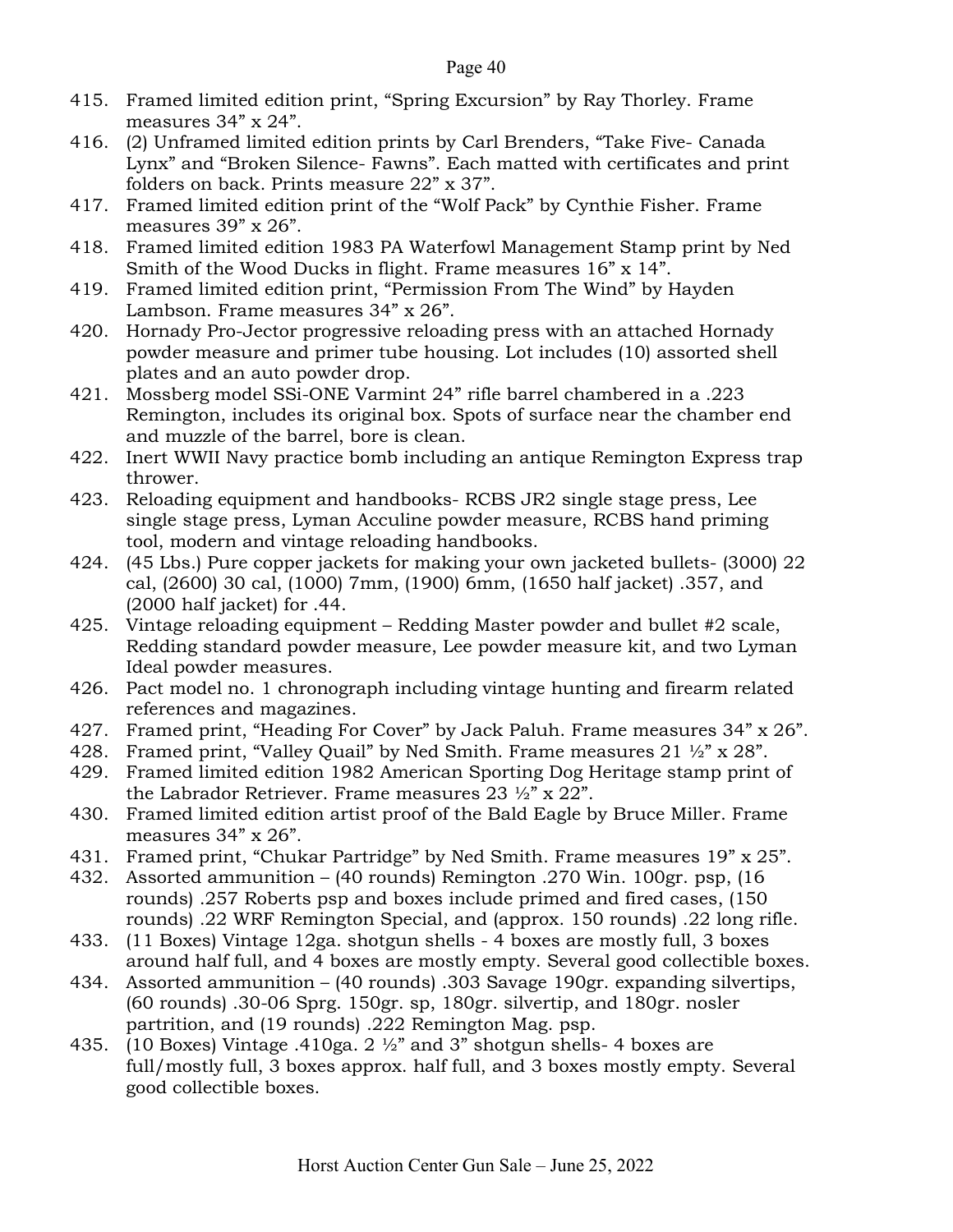- 436. Vintage rifle scopes, rings, bases, and a Thomlinson gun cleaning 20ga. tip. Lot includes a Browning 4x German reticle and a Lyman All-American 6x crosshair reticle rifle scopes.
- 437. (10 Boxes) Vintage 20ga. shotgun shells 3 boxes are full/mostly full, 2 boxes are approx. half full, and 5 boxes are mostly empty. Several good collectible boxes.
- 438. Reloading dies, cartridges, bullets, and unprimed brass in .348 Winchester-RCBS reloading die set, mostly full box of .348 200gr. flat point bullets, (91 rounds) assorted ammunition in which forty rounds are 200gr. silvertips, remaining in unprimed brass.
- 439. Vintage Remington Shur Shot case containing (7 boxes) assorted 28ga. shotgun shells- 3 boxes are mostly full, 2 boxes approx. half full, and two boxes mostly empty.
- 440. Large grouping of assorted shotgun ammunition in mostly 12ga. and 16ga. Lot includes a half full box of Winchester Western cardboard 12ga. wadsseveral boxes with mixed shells, full, mostly full, and partial boxes.
- 441. Framed limited edition 1992 PA Waterfowl Management stamp print of the Canadian Geese by Bob Sopchick. Frame measures 18" x 17".
- 442. Framed limited edition print of the Rabbit by Ned Smith. Frame measures 17"  $x 14$ ".
- 443. (2) Framed limited edition prints of the Labrador and Doe with Fawn by M. Watson and Don Bashore. Largest frame measures 23" x 17  $\frac{1}{2}$ ".
- 444. (4) Unframed 1975 PA Game Commission prints by Ned Smith of the Groundhog, Deer, Dove, and Woodcock.
- 445. Framed limited edition print, "Chickadees on White Pine" by Rob Stine. Frame measures  $21$ " x  $17 \frac{1}{2}$ ".
- 446. (3) Homemade wooden fishing rod racks- two floor models and one hanging. Sixteen place, eighteen place, and ten place racks.
- 447. G. Loomis model GLX FR10810 2pc. 9' #10 line fly rod in good clean condition. Includes a soft rod sleeve and hard case.
- 448. Large Flambeau tackle box full of contents- Fisherman's Solution fillet knife, Titan fillet knife custom made, CRKT Surf 'N Turf folding knife, Leatherman, good assortment of modern lures, jig heads, bait, hooks, sinkers, and other tackle.
- 449. Orvis Green Mountain Series 2pc. 9' for 9wt. line graphite fly rod in good clean condition. Includes a soft rod sleeve and hard case that was written on with marker.
- 450. (2) Daisy Red Ryder .177 cal. bb air rifles, one with its original box the other in a Winchester 1894 box. Lot includes a 2/3 full box of Daisy Red Ryder bb's. One air rifle is in rough condition missing its medallion, crack in the forearm, and finish loss to both of its stock parts. Other air rifle is in good clean condition.
- 451. R.L. Winston IM6 2pc. 8  $\frac{1}{2}$  trout fly rod in like new condition. Includes a soft rod sleeve and hard R.L. Winston case. Rod is marked "IM6,  $8 \frac{1}{2}$ " u 5, 2 7/8oz, TU52105. Good clean condition to rod, hard case was written on with marker.
- 452. (2) Plano tackle boxes and contents- Rapala Sinking CD-18 magnum lure, Creek Chub Striper Striker lure, hooks, bait, fluke rigs, bobbers, and misc. tackle.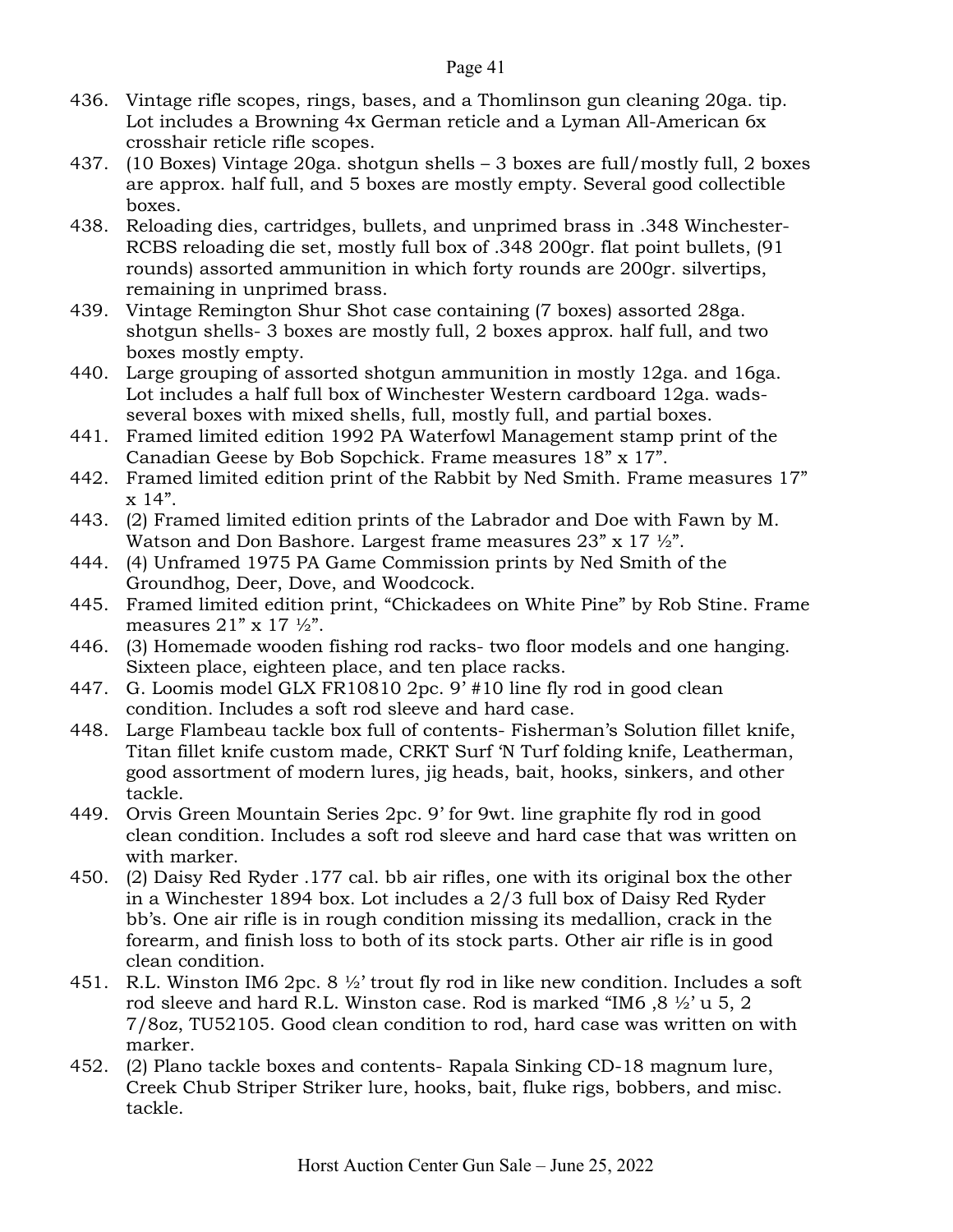- 453. Sage model GFL 1190-3 3pc. 9' graphite fly rod in good clean condition. Includes a soft rod sleeve and hard case. Rod is marked "RPLX, #11 line, 5 5/8oz, in9420". Hard case was written on with marker.
- 454. (3 Display) Antique collectible fishing lures, approx. 34 in total Hula Popper, crank baits, minnow lures, Red Devil spoon lure, rooster tail and other trout lures.
- 455. Orvis Green Mountain Series 2pc. 6' graphite spinning rod. Includes a soft rod sleeve and hard sided rod case. Good clean condition.
- 456. Noble Outfitters size 13 muck boots in clean condition including several Ducks Unlimited multi-purpose packs with blankets, towels, plastic fishing bait, shotshell chest pack, and a Trout Unlimited hat.
- 457. Browning model Safari SF70MHS-3 3pc. 7' graphite matrix spinning rod. Includes a soft rod sleeve and a hard rod case. Rod reads Lure wt: 1/4-5/8 oz, line wt. 10-20 lbs, power: med hvy, action: fast". Good clean condition.
- 458. Carved and painted Rainbow Trout sculptures on a driftwood base- each Trout measures approx. 14  $\frac{1}{2}$ " in length. Both are in good condition with only the pegs needing to be replaced or glued back on the base. Work is unsigned from what I see.
- 459. Sage model GFL 590 RPL 2pc. 9' graphite fly rod. Includes a soft rod sleeve and hard sided rod case. Rod reads #5 Line 2 7/8oz. Good clean condition.
- 460. Carved and painted Small Mouth Bass sculpture on a Lilley Pad base- Bass measures 13" in length. Overall good condition with a couple Lilley Pads needed to be glued back on to their stem. Work is signed and dated 1972 on back by a Kobald?
- 461. Fenwick and L.L. Bean fly rods- Fenwick Eagle E85-7F 2pc. 8 ½' graphite fly rod including an L.L. Bean Angler 2pc. 8'6" 5wt. fly rod with an attached Angler #1 fly reel. No cases are included and both are in good clean condition.
- 462. Thomas Museum Series display chest including a framed print by Richard Sloan of the Pintails.
- 463. (3) Spinning rods- (2) Air Wave signature series 6' 10" spinning rods TSEAWIS-6101MLF including a Shakespeare Ugly Stik 5' 10" spinning rod SPL1100. All in good clean condition.
- 464. Framed limited edition 20th Anniversary N.A.F.A. Field Meet Print by Jonathan Wilde dated 1982 of the Falcon eating a Pheasant with a Hunting Dog looking on. Frame measures 32" x 27".
- 465. (2) Spinning rods by G. Loomis and Penn- G. Loomis GL3 2pc. 6  $\frac{1}{2}$  spinning rod SJR783-2 including a Penn Power Graph II 8872 2pc. 7' spinning rod. Both in good clean condition.
- 466. Framed limited edition print, "Ruffed Grouse" by Balke. Frame measures 37"  $x 31 \frac{1}{2}$ .
- 467. Military clothing bag full of assorted military related gear and apparel. Lot includes a USGI PASGT combat helmet, Orc Industries lg. rainsuits, elbow pads, GEN light weight jacket, and other apparel.
- 468. Military duffle bag containing a Point Blank X-Large base vest with protection from fragmentation and 9mm machine gun or lesser threats, Point Blank collar, and a pair of 9  $\frac{1}{2}$  size boots.
- 469. Military clothing bag full of assorted military related apparel and gear. Lot includes a pair of Addison size 10 boots, size large digital desert camo trousers, digital camo medical pack, canteen, and other apparel.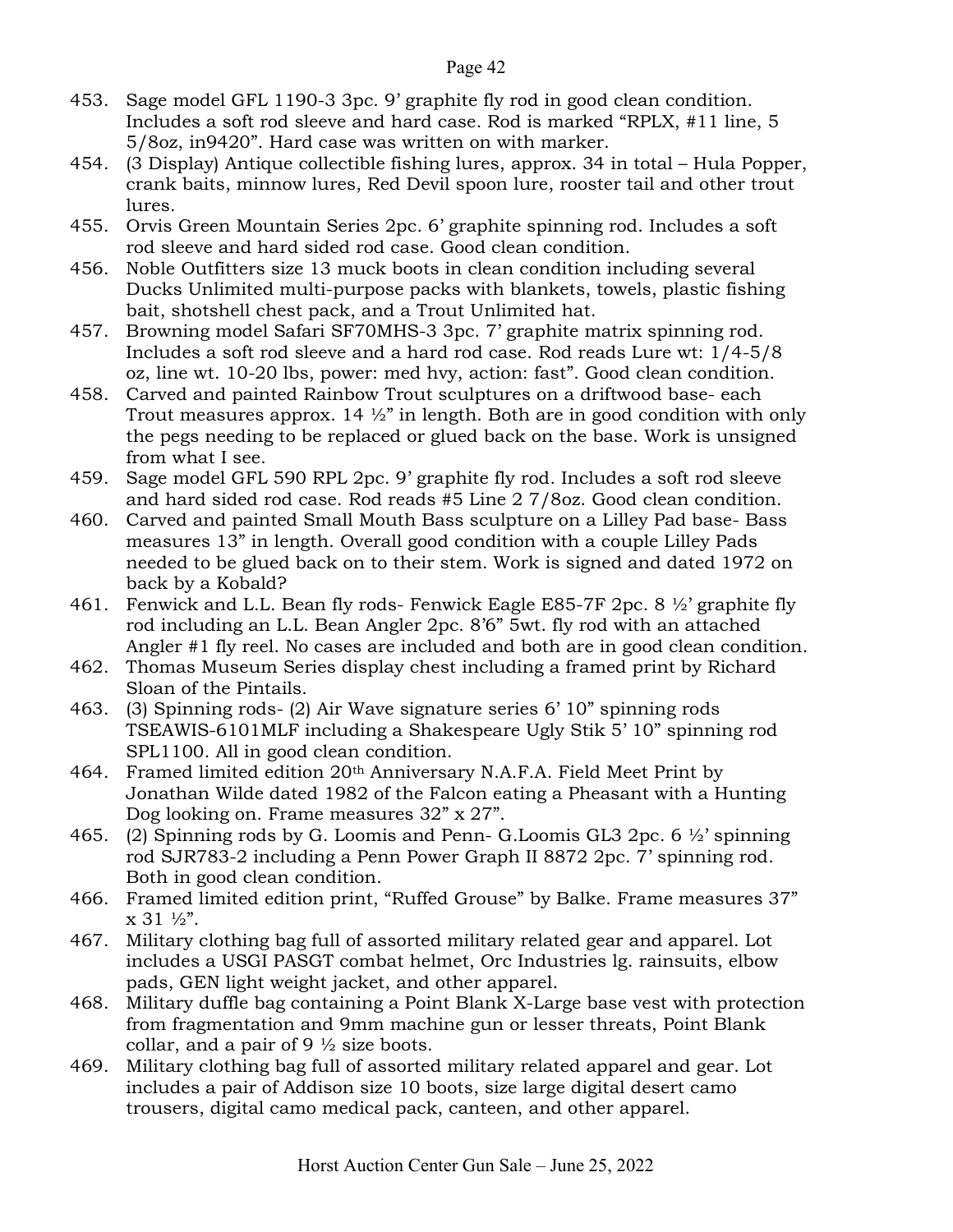- 470. Military duffle bag full of assorted military related apparel and gear. Includes two pairs of combat overshoes in size 11 green vinyl and size 12 black vinyl. Also M16 mag pouches, chemical protective gloves, misc. straps, canteen and others.
- 471. (Full Case) Barnaul 7.62x39mm 123gr. fmj non-corrosive lacquer coated steel case ammunition.
- 472. Long gun cases and socks hard sided Doskocil long gun case, Blackhawk sportster soft tactical case, Thompson Center soft case, and four gun socks.
- 473. (8) Soft sided long gun cases in both canvas and leather- couple handles are broken.
- 474. (4 Boxes) Vintage user Mallard and Canadian Goose decoys in both plastic and cork- heavily used.
- 475. Cabela's size large waist waders, Red Ball chest waders size 10 boot, Pro-Line size 9 boots, sheep skin, vintage wire small animal trap, and three size large fishing vests.
- 476. (2 Boxes) Vintage American Rifleman and other firearm related magazines, Ruger Single Six .22 box, and other ephemera.
- 477. Bundle of (10) fly, spinning, and casting rods- several with attached reels-Eagle Claw Granger Ocean, South Bend Sea and Surf, South Bend Black Beauty, Sears Roebuck, King Neptune, Shore Master, and others.
- 478. Various accessories- unframed Robert Bateman "Silent Witness" print, vintage paper mache Mallard Hen decoy, Alligator head, binoculars, Glenfield 4x15 rifle scope, and a spinning reel.
- 479. Good assortment of vintage gun parts, metal and leather coated powder flasks, bayonets, holster, and butt stock. Lot includes an AK-47 bayonet, shortened Krag rifle bayonet, and others.
- 480. (2 Trays) Various sporting goods vintage .38 S&W cartridges, .32 S&W cartridges and blanks, fired brass, empty reloading die and primer boxes, 12ga. paper hulls, folding knives, casting reel, lens caps, and others.
- 481. Large grouping of firearm and hunting related references and magazines, homemade shell box, empty shot bags, and a collection of vintage cap pistolsseveral by Hubley but most are in as-is condition.
- 482. (10) Vintage casting, push-button, and spinning reels- Penn no.49 Super Mariner, Ocean City Seattle, Ocean City 143, Ocean City Fortescue, Ocean City 112, and others.
- 483. Mostly scoping related accessories unmarked monocular scope appearing to have night vision capabilities, Bushnell binoculars, several scope rings, choke tubes, and other sporting goods.
- 484. (3) Collectible cartridges 1942 40mm Philippines shell art cartridge and two French 37-85 shells, one has a Flaming Bomb marking.
- 485. Good assortment of collectible cartridges vintage shells, shell casings, antique rimfire cartridge, 50 bmg cartridges, fragments, bullets, and others.
- 486. Vintage USMC Ka-Bar fighting knife and sheath- measures 12" in overall length.
- 487. R&D drop-in Ruger fluted conversion .45 Long Colt cylinder including (150 rounds) loaded .38 Special +P 125gr. jhp ammunition.
- 488. (2) Vintage fly bamboo fly rods- Heddon Tubular Glass #T-70 2pc. 7  $\frac{1}{2}$ " rod including a South Bend 3pc. fly rod. Both include hard cylinder rod cases.
- 489. Large display of vintage and modern fishing lures including a pocket knife-60+ in total.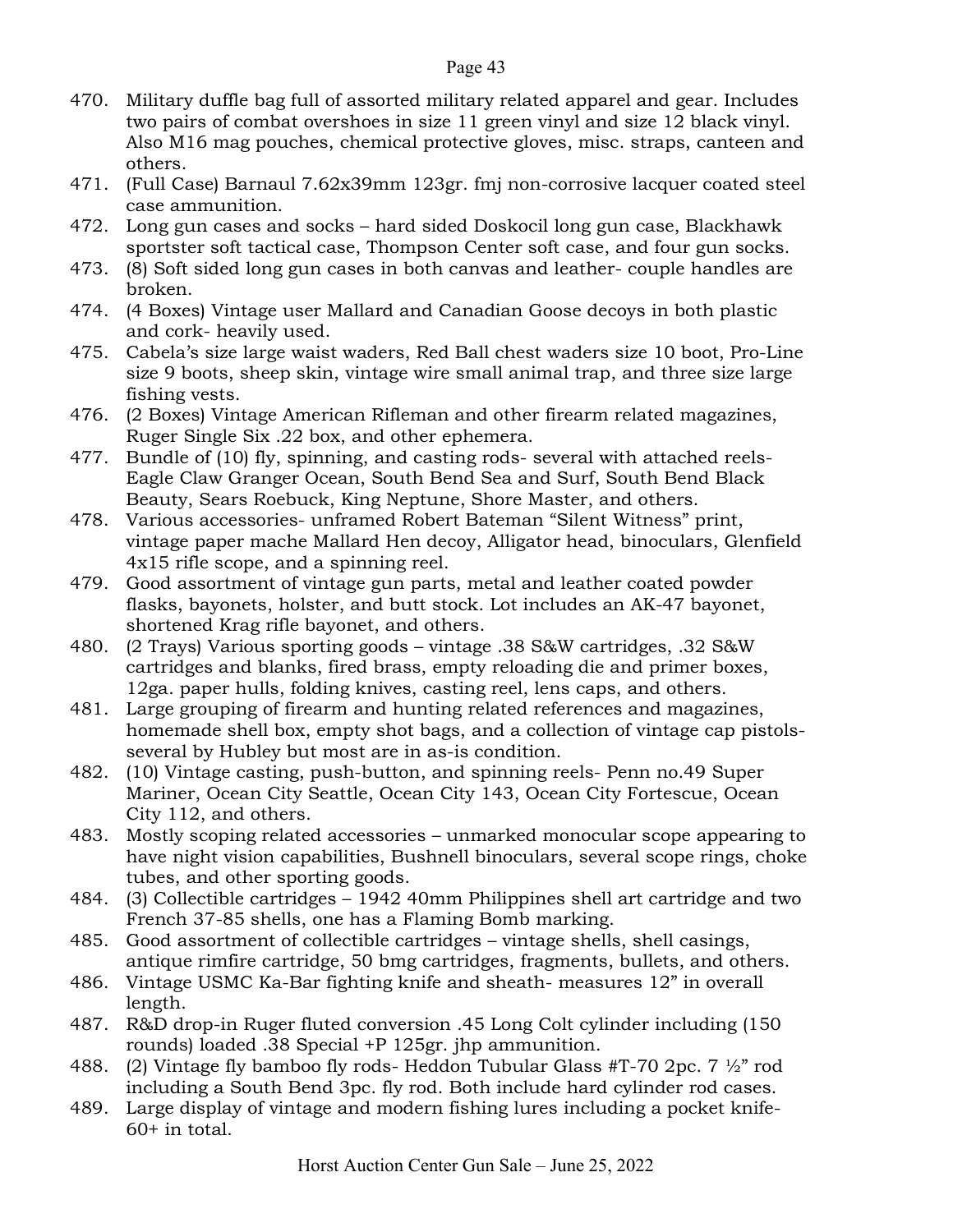- 490. (2) Vintage rods H-I Mohawk shur shot 6' 2pc. fiber glass spinning rod in good condition including a South Bend  $8\frac{1}{2}$  3pc. with an extra tip bamboo fly rod in good but shows signs of some use. Both contain cylinder rod cases.
- 491. (2) Tackle boxes and a tackle bag, all with contents- one partially full and one full with hooks, sinkers, bait, some lures, Shakespeare Micro-Cast reel, and vintage collectible tins and boxes. Tackle bag contains hats, hankies, and rope.
- 492. Vintage Hinduvine "Flyer" 3pc. 9' bamboo fly rod with an extra tip in good clean condition- includes a hard cylinder rod case.
- 493. Hyper-X high beam spot light, Sears Router, large tote of clean hand towels, wooden pulleys and rope.
- 494. (2) Fly reels Abel no. 3 saltwater fly reel and an Abel no. 2 fly reel, both with a gloss black finish and wooden handle. Each includes a soft Abel products reel case and are in good clean condition.
- 495. (2) Tackle bags and contents- large grouping of plastic tackle trays containing assorted flies, lures, hooks, jigs, Shimano spinning reel, Pflueger Rocket 1375 casting reel, and other supplies. Tackle bags by Orvis and Plano.
- 496. (2) Vintage bamboo rods- J.R. Pokorny? 3pc. bamboo casting rod including an unmarked bamboo 3pc. fly rod with an extra trip. One includes a soft case, other includes an internal wooden hard case.
- 497. (3) Fly reels Fenwick World Class 2 gold plated fly reel, Orvis C.F.O I fly reel, and a SA System 1 fly reel. All or in good clean condition and include soft reel cases.
- 498. (2) Fly rods and one partial rod, lot contains two attached reels- Fenwick FF756 7' 6" fly rod with an attached Cortland Crown II reel, Penn Gold Medal 9'6" 2pc. graphite fly rod with an attached System Two reel (missing its upper rod section), and a Century Aftma 2pc. 8'6" model 9185 fly rod, no reel. All in good clean condition.
- 499. (2) Boxes Large grouping of assorted fishing related supplies and other sporting goods. Lot includes two collapsible travel spinning rods, pocket fisherman, empty binocular cases, jar of bobbers, "Fishing Doctor" tackle box companion, Rebel tackle box, spinning reels, Garmin 1490T GPS, and others.
- 500. Vintage fixed blade stag handled hunting knife (unmarked), Adlake Union Pacific brass pad lock, Colonial advertising hunting knife, and a Lucky Clucker turkey call with a small chip in the wood to its base.
- 501. Grouping of vintage bamboo and other fly rods, several being parts rods, and a hard sided rod case. Unmarked 2pc. rod with an attached Hawthorne fly reel, Tokin Cane Sport King, Conolon fly rod with an Ocean City no. 35, and others. Most in as is condition.
- 502. Plano Guide Series and other tackle trays full of assorted lures including Orvis and L.L. Bean leader cases with full of leaders.
- 503. (4) Modern spinning and jigging rods- L.L. Bean TS1002MH 2pc. 10', Quantum Boca Inshore 1pc. 7', Shimano Teramar 1pc. 7', and a Star Rods Aerial Jigging 1pc. 5' 6".
- 504. Various accessories SkyRoll roll-up garment bag, fishing vest, two Orvis fly cases, Ducks Unlimited button-down, Regal Engineering and other fly tying vices, fly tying supplies, and others. Good assortment.
- 505. Fishing and archery related accessories (2) unmarked wooden longbows, bundle of arrows, (5) assorted spinning and casting rods including an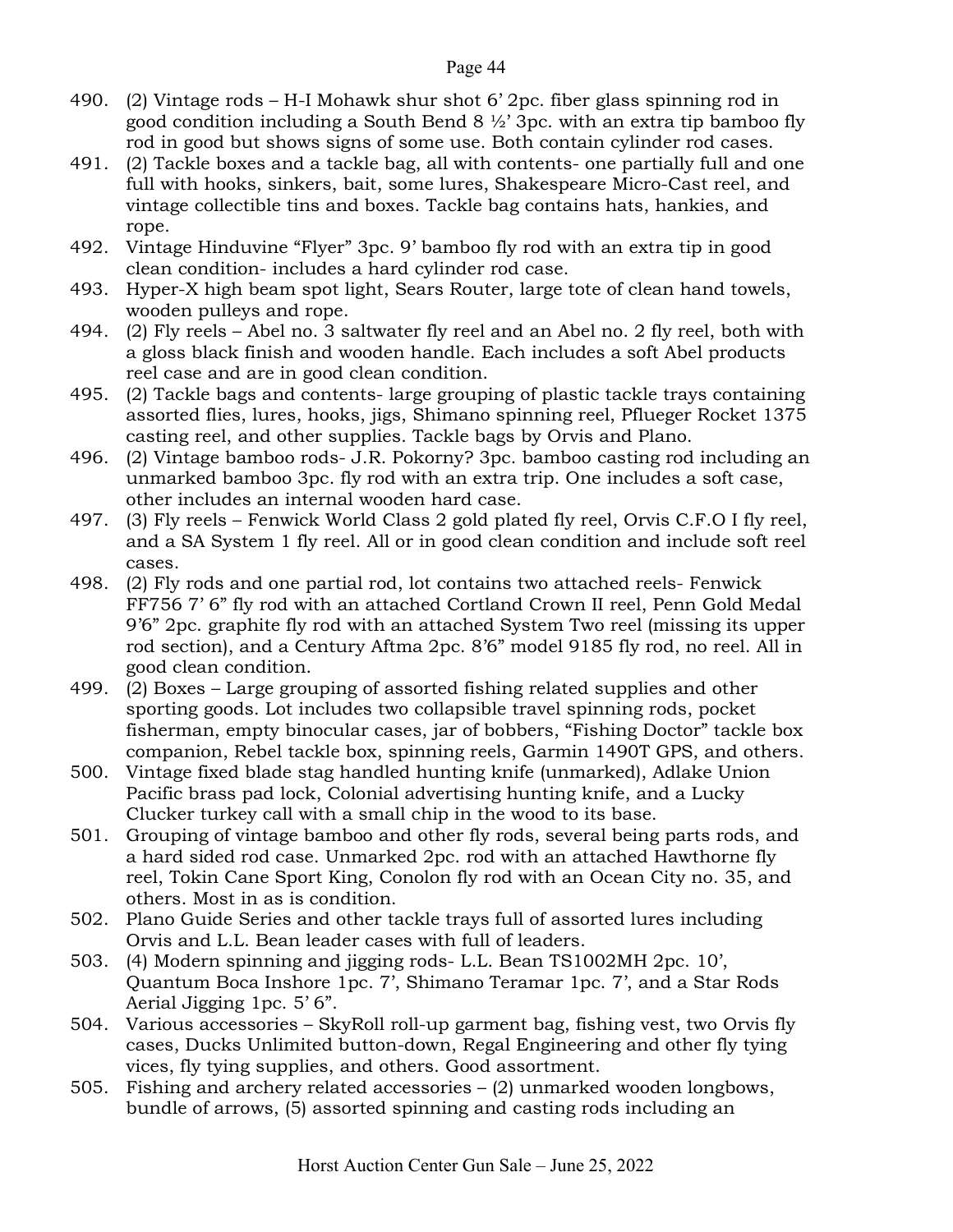assembled group of empty rod cases. Rods include a Shakespeare Ugly Stik, Browning Boron, Shakespeare Rainbow rod, and others.

- 506. Collectible sporting related belt buckles and game patches- buckles include NAHC, Team Atlanta, NAFC, NRA, and others.
- 507. Shimano tackle bag containing four plastic Flambeau tackle trays full of assorted modern lures. 60+ lures including several spoon lures, crankbait, feather jigs, and other bait.
- 508. Caldwell Lead Sled DFT rifle rest- used condition.
- 509. (2 Buckets) Full of fired .223 Remington brass- approx. 57lbs. in total which includes both 3.5 gal. buckets that the brass are in.
- 510. (80 Rounds) Winchester Super-X .358 Win. 200gr. silvertip ammunition.
- 511. Pro Max 1511 hard sided long gun case, Friends of the NRA collapsible hunting chair with back, and a folding stool.
- 512. Large grouping of fired 20ga. hulls, partial container of CB1075 20ga. wads, and a wooden shell dispenser. Full and mostly full buckets of AA Super Sport, Remington Premier STS and Gun Club hulls.
- 513. French model 1866 Chassepot Yataghan sword bayonet and scabbard- as found condition. Ricasso of the blade is stamped with an L enclosed in a circle. Numbers are unmatching to the scabbard and bayonet.
- 514. Large grouping of fired 12ga. hulls including three partial and full bags of 12ga. wads. Hulls consist of Federal Champion paper shells and Remington Premier STS and other plastic shells.
- 515. Assorted ammunition (30 rounds) Ultramax .44 Mag. 240gr. rnfp, (35 rounds) 3D Blue .44 S&W Special cowboy loads, (27 rounds) loaded .45 Colt 200gr. rnfp, three boxes of shotshells in both .45 Auto and 9mm Luger, including full and mostly full boxes of lead round balls in .32 cal, .36 cal, and .45 cal.
- 516. (2) Reloading die sets in .30-06 and .222 Rem. including a (3) Lee loading kits for a .30-06, .308 Win, and .243 Win.
- 517. Large grouping of reloading supplies for a .410ga, 28ga, and 16ga. Lot includes 410ga. hulls and wads, 20ga. hulls and wads, and a small can of 16ga. hulls.
- 518. Fired brass and bullets in .41 cal cast bullets in 215gr, 220gr, and 228gr. semi wadcutter including (350) fired .41 Rem Mag. brass.
- 519. Gun cleaning supplies, reloading handbooks, and sporting goods. Lot including a handgun maintenance case with some gun cleaning supplies, large grouping of cleaning patches, cleaning rods, empty plastic shell box, plastic rifle rest, and others.
- 520. Shotgun ammunition in mostly 12ga. 6 full boxes of Federal 3" classic BB steel shot, 2 full boxes Remington Nitro Steel 12ga. 2 shot, full box of Federal 20ga. 4 shot, and two partial 12ga. boxes.
- 521. Approx. 100+ lbs. of scrap lead and ingots total weight with containers weigh 112 lbs.
- 522. Assorted ammunition and fired brass- (50 rounds) .223 Rem. 40gr. blitzking moly, (50 rounds) .222 Rem. 50gr. psp, (100 rounds) Hornady .222 Rem. 50gr. v-max moly coated, and fired brass in .22 hornet, .380 Auto, .30 Carbine, .358 Win. and others.
- 523. Various sporting goods Great Basin Art deer jaw knife, full and partial tins .177 and .22 cal. pellets, Leupold STD Savage 99R scope base, Quaker Boy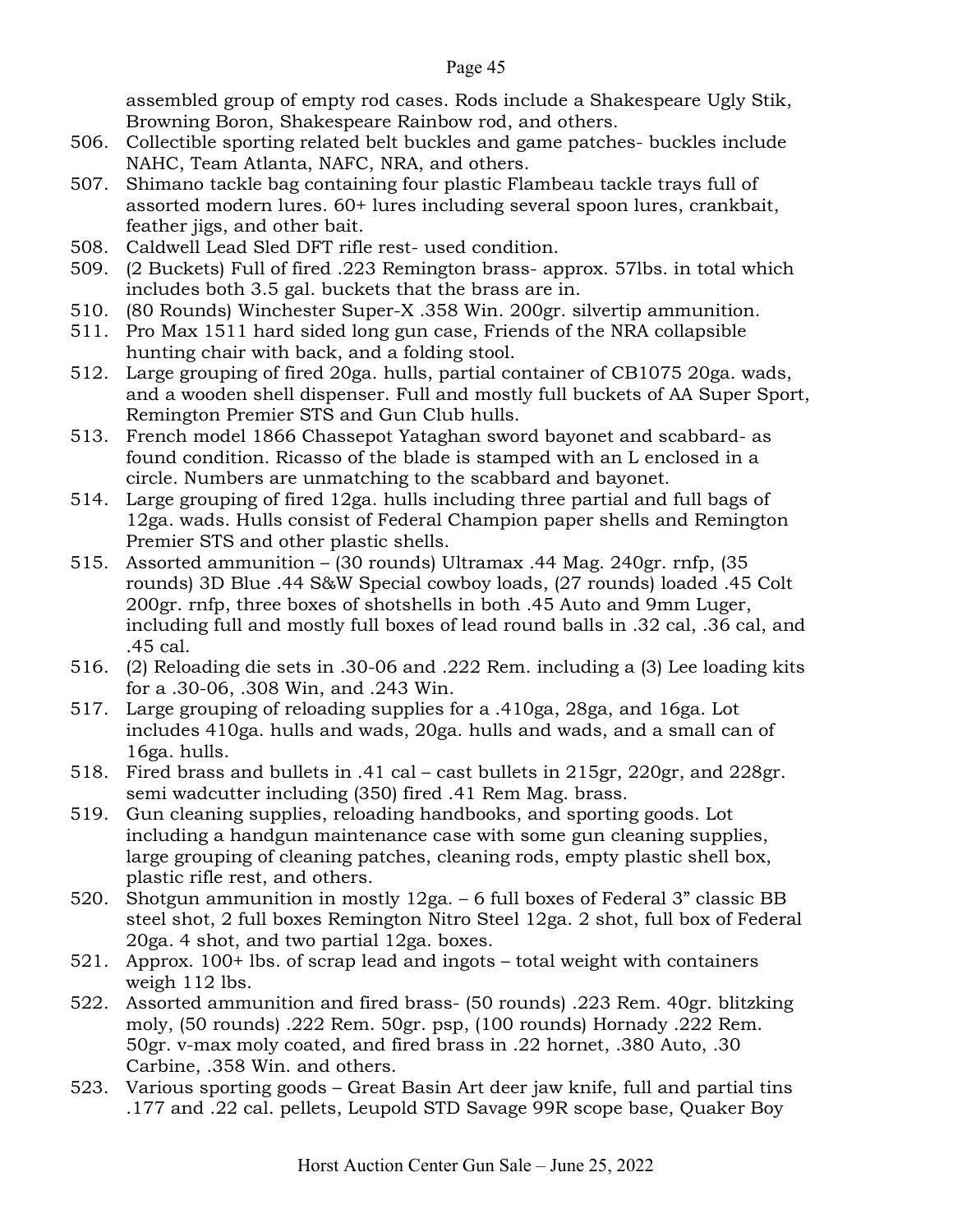box style turkey call, soft handgun gun cases, TCA patch, and a case of paper targets.

- 524. RCBS Cowboy 12ga. brass shotshell die, grouping of brass Remington UMC 12ga. casings, and a mixed batch of shells.
- 525. Military ammo can full of assorted cartridges, two adjustable rear sights, gun cleaning rod, TC 7205 shot nipple, wrench, and others. Cartridges are widely assorted but include a link of 7.62x51 tracers.
- 526. Reloading supplies and bullets (13 lbs.) .357 125gr. jhp reloading bullets, (18 lbs.) .44 cal. semi wadcutter cast bullets, mostly full box of Sierra .243 75gr. hp bullets, LST .240 lead shot, Lee priming tools, Lee shell holders, and other supplies.
- 527. Crosman model 2260 .22 cal. bolt action single shot CO2 powered air rifle with an American hardwood stock and brass bolt. Good clean condition.
- 528. (10 Boxes) Loaded  $12ga. 2 \frac{3}{4}$  trap loads.
- 529. Framed limited edition print, "Northwoods Echoes- Loons" by RC Kray. Frame measures  $40'' \times 25 \frac{1}{2}$ .
- 530. (10 Boxes) Loaded  $12ga. 2 \frac{3}{4}$  trap loads.
- 531. (15 Boxes) Loaded 12ga. 2 ¾" trap loads.
- 532. Goose Hunting Package Cabela's layout blind including a large grouping of field decoys. Approx. 44 vintage paper mache shell decoys, including two bags of silhouette and Styrofoam decoys.
- 533. (2) US M1 Military helmets- one includes its original liner, other contains just the shell.
- 534. Vintage T&S pistol range case including (7) soft long gun cases in well used condition.
- 535. Mesh decoy bag full of Carry Lite Mallard Drake and Hen decoys, extra decoy bag, tackle box and contents. Tackle box includes fillet knives, lead sinkers, vintage folding knife, and other supplies.
- 536. (2) Vintage Winchester-Western and Federal tin over cardboard charts on bullets and North American Ducks. Lot includes a modern Hicks percussion cap tin advertisement.
- 537. WWII US Military Gear- belt with an attached 1911 flap holster, 1944 trench shovel, and canteen. Lot also includes another belt with a 1942 US 1911 flap holster and a 1945 dated machete.
- 538. Bundle of (10) vintage casting and trolling rods. Five rods come attached with casting and spinning reels. Penn 350 Leveline, Penn 160, Penn 85, and others. One rod is missing its tip, all in well used condition.
- 539. WWII and later US military gear including a grouping of holsters and cartridge belts- Civil Defense helmet, trench shovel, vintage gun case, gas mask, and others.
- 540. Various sporting goods Milwaukee tool bag, G-Lox gun rack, two homemade dresser boxes, vintage Outer's .22 cal. gun cleaning kit, shot bags, Ranging 300/2 quick check rangefinder, and others.
- 541. (3) Vintage Marksman Repeater 20 shot CO2 powered air pistols including a Crosman model 1600 Powermatic CO2 powered air pistol. All in used condition and untested. Lot includes a leather holster for a Marksman.
- 542. Assortment of sporting related patches, pins, buckles, and key ring- Gulf and Sinclair motor oil patches, Budweiser patch, Blue Magic Peter's patch, Hercules Green Dot powder patches, Winchester trap patches, Browning leather key ring, reproduction scrimshaw buckle, and unrelated pins.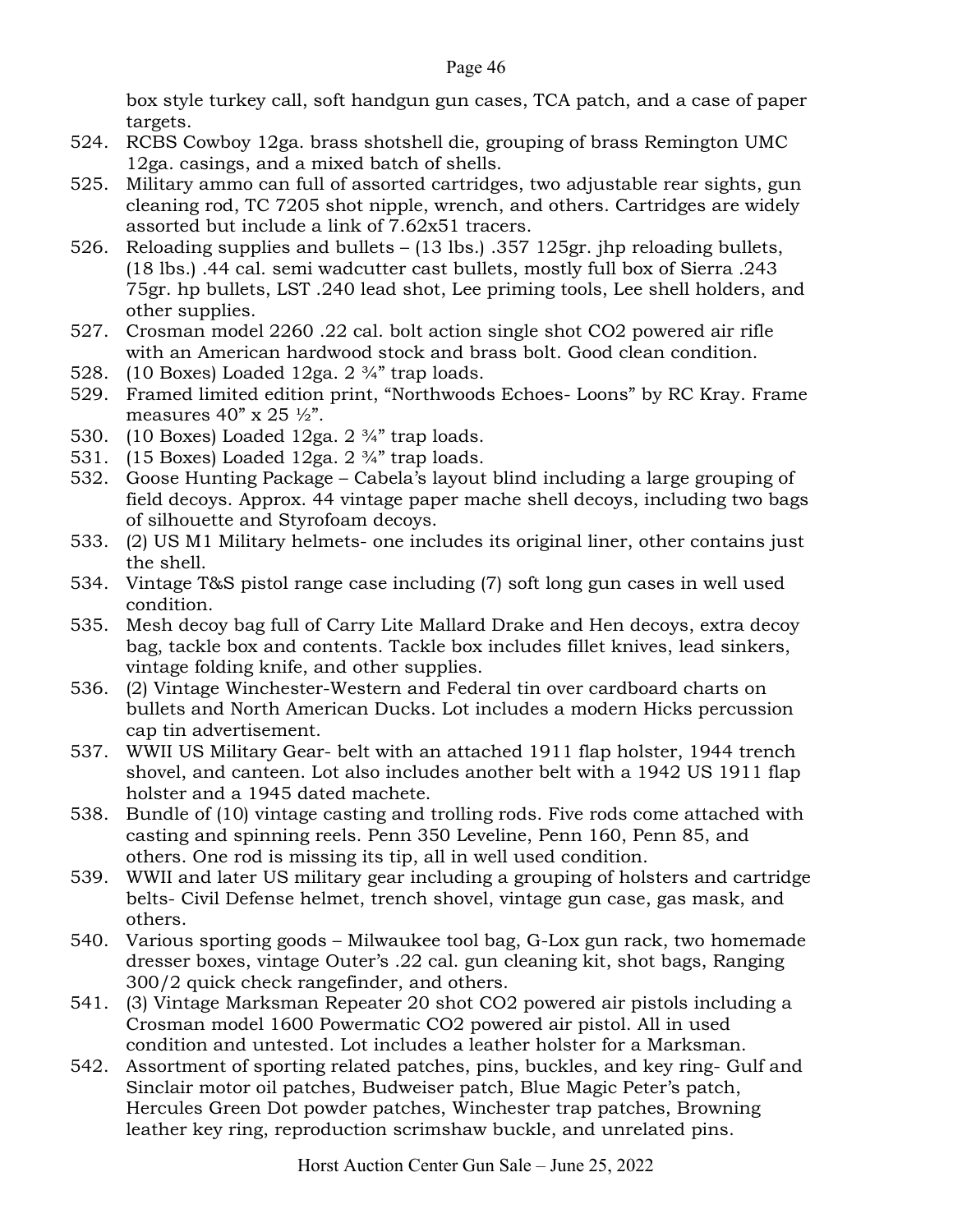- 543. (Box of 1000) Federal no. 100 small pistol primers.
- 544. (Box of 1000) Federal no. 100 small pistol primers.
- 545. African Blue Wildebeest skull- horns have a width of 23".
- 546. (Box of 1000) Federal no. 210 large rifle primers.
- 547. (Box of 1000) Federal no. 210 large rifle primers.
- 548. Wild Bore shoulder mount- measures 25" from base of plaque to snout.
- 549. (Box of 1000) Federal no. 215 large magnum rifle primers.
- 550. (Box of 1000) Federal Gold Medal large rifle match primers- GM210M.
- 551. Black Ram shoulder mount- width of horns measure 17" across.
- 552. (Box of 1000) CCI no. 200 large rifle primers.
- 553. Military ammo can containing (225) unprimed .223 Remington cases.
- 554. Javelina shoulder mount- measures 17" from base of plaque to snout.
- 555. (200 Rounds) Igman 6.5x55mm 139gr. fmj ammunition.
- 556. (9) Molot Vepr-12 12ga. semi auto shotgun magazines- six 10 rounders including three 8 rounders.
- 557. (140 Rounds) Prvi Partizan and Hotshot 6.5x55mm 139gr. fmj ammunitionfive boxes of hotshot including two boxes of Prvi Partizan.
- 558. (440 Round Spam Can) Hungarian 7.62x54R heavy ball copper plated steel case ammunition.
- 559. (110 Rounds) Remington .350 Rem. Max 200gr. pointed soft point ammunition- factory and loaded rounds.
- 560. (4) Assorted Knives Cold Steel Loredo bowie knife and sheath, Cold Steel Recon Tanto tactical knife and sheath, CRKT C/K Dragon tactical knife and sheath, and a Valor "Eye of the Tiger" folding knife.
- 561. Assorted ammunition (28 rounds) Remington .30-40 Krag 180gr. core-lokt psp including (30 rounds) Prvi Partizan 8mm Mauser 196gr. sp.
- 562. (440 Round Spam Can) Hungarian 7.62x54R heavy ball copper plated steel case ammunition.
- 563. (2) Federal Ordnance Mini-14 30 round magazines, Colt M4 .22 long rifle magazine, M144 telescope case, and a gun lock.
- 564. (180 Rounds) Remington Arms .303 British 150gr. metal case ammunition.
- 565. Assorted holsters, Jay Scott 26A Colt Scout mother-of-pearl grips, Beretta 12ga. choke and wrench (PB-SK-SP), Colt checkered grips, and others.
- 566. (180 Rounds) Remington Arms .303 British 150gr. metal case ammunition.
- 567. (221 Rounds) Assorted .41 Rem. Mag. ammunition in 240gr. pthp, 180g. dpx, loaded 220gr. jhp and 215gr. swc with speed loaders.
- 568. (300 Round Spam Can) Russian 7.62x54R 182gr. fmj ammunition.
- 569. (180 Rounds) Remington Arms .303 British 150gr. metal case ammunition.
- 570. Good assortment of mostly military related accessories and gun parts- WWII German Guttman dagger, Army field needle sterilizer case, bandoleers, AK dust cover and sight, scope mount, cartridges, compass, and other sight and gun parts.
- 571. (152 Rounds) Assorted .303 British ammunition in 174gr. copper plated bt and others.
- 572. (6) Vintage spinning reels and extra spools- Bache Brown Mastereel model 3 half bail right hands including Thommen Record 400 half bail left hands (extra spools) and a Thommen Record C Siegrist Zurich half bail right hand.
- 573. (2) Vintage reels, Western Safety ear muffs, and a Leatherman tool- Mitchell Garcia Spinelle spinning reel and a Martin Automatic Mohawk 48A fly reel.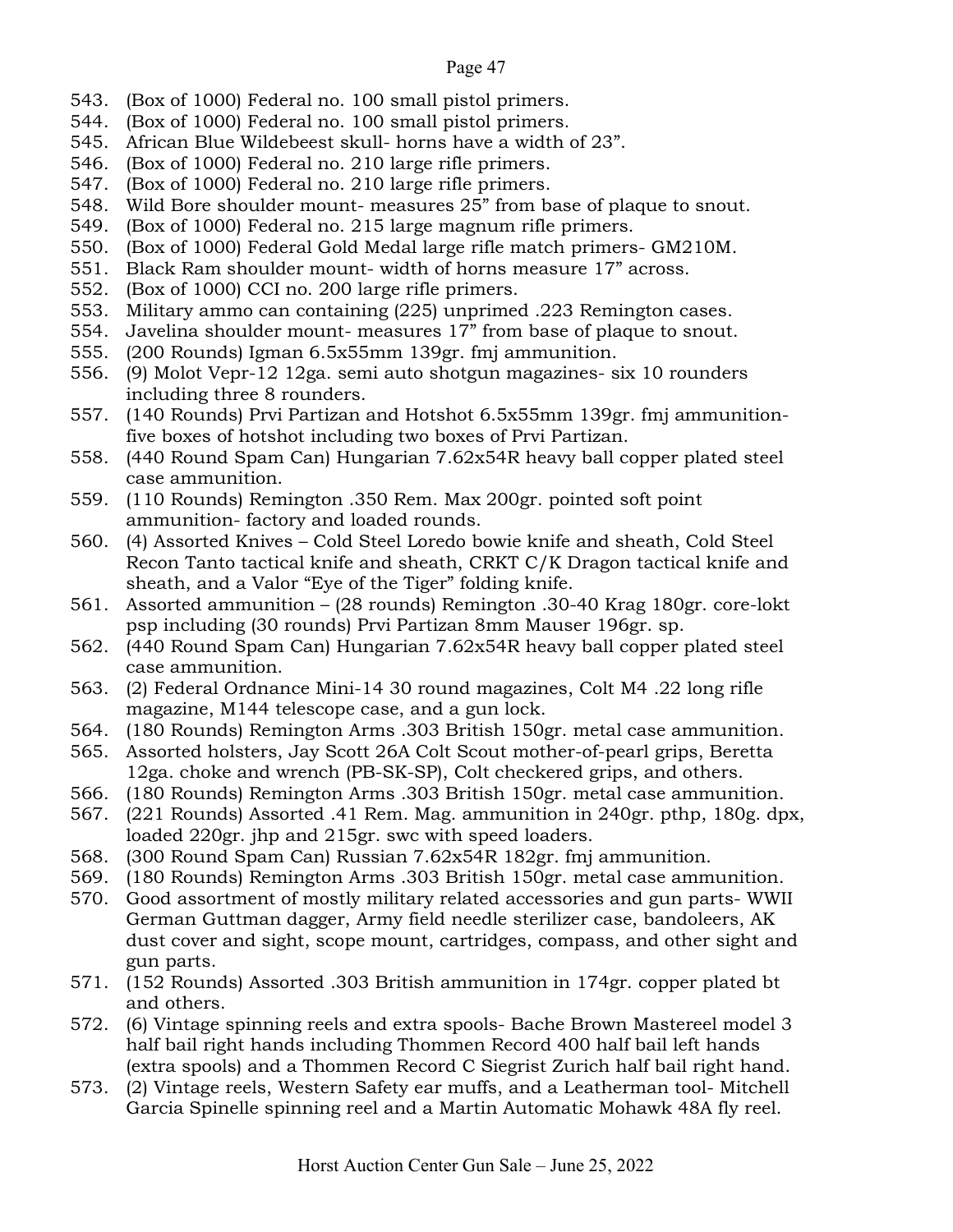- 574. Unmarked Shanghai .177 under-lever pump pellet rifle with an attached BSA .22 Special scope. Lot includes a leather long gun case.
- 575. (3) Sheath knives Schrade Uncle Henry fixed blade hunting knife, missing its sheath but contains original box, custom fillet knife etched PNR025 with sheath, and another IPCO fillet knife and sheath.
- 576. (2) Italian Starter's Pistols Mondal mod. 1900 6mm including a Uniwerk X7 .22 cal. Both with their original boxes, complete, and in used condition.
- 577. Various sporting goods Philippine bolo knife and sheath, military machete, Bucheimer holster, gun locks, pocket knife, and a leather pouch.
- 578. (1260 Round Spam Can) Polish 7.62x25 Tokarev 85gr. fmj ammunition.
- 579. Modern PVC-816 chest rig including six Glock 17/19 mag pouches.
- 580. (91 Rounds) Assorted .38 Special ammunition in 132gr. fmj, 130gr. fmj, and 125gr. fp.
- 581. Rifle magazines, Blackhawk holster for a Beretta 92, and two Hyskore handgun racks. Magazines include a Tapco 30 round AK, MOE 30 round AK, 30 round AR15 unmarked, and a Remington 597.
- 582. (85 Rounds) Winchester Super-X .32-20 Win. 100gr. lead varmint & predator ammunition.
- 583. (184 Rounds) American Eagle .45 Auto 230gr. fmj ammunition.
- 584. Ammunition and sporting goods (approx. 150 rounds) 9mm Luger 115gr. fmj ammunition, glass flask with lead shot, Tasco 3-7x20 scope, Glock 483-3 speed loaders, and others.
- 585. (154 Rounds) Assorted .45 Auto ammunition in mostly 230gr. fmj. Lot includes 1911 checkered grips and .45 ACP pistol magazine.
- 586. (Full Case) Remington Gun Club 12ga. 2 ¾" 8 shot light target load ammunition- 250 shells in total.
- 587. (Full Case) Herter's 12ga. 2 ¾" 8 shot low recoil ammunition- 250 shells in total.
- 588. Woodstream tackle box partially full and tote full of assorted soft plastic bait.
- 589. Various sporting goods Lee Load-All Junior press, Forster case trimmer, three Allen choke tube cases, and two Beretta-Benelli 12ga. skeet 2 and turkey chokes.
- 590. Two bags full of loose 7.62x39mm cartridges- they do show some corrosion.
- 591. (52 Rounds) Assorted .30-06 ammunition- two boxes of Federal 150gr. jacketed soft point including 12 rounds of military cartridges.
- 592. Bag of loose 7.62x51mm cartridges.
- 593. Ammunition, brass, and primers Winchester .218 Bee new brass, .22 cal. cartridges, 12ga. shells, and partial boxes of assorted primers.
- 594. Mr. Heater Little Buddy portable propane heater- like new in its original box.
- 595. (18) Various modern and vintage fishing lures including a mostly empty deluxe tackle box. Lot includes a small flat of hooks, spoon lures, soft plastic bait, and other tackle.
- 596. (2) Vintage Fishing Rods Shakespeare Wonderod 2pc. spinning rod including a South Bend 3pc. bamboo fly rod. Each contain a rod case.
- 597. Antique percussion child's rifle missing its lock but includes the ram rodbarrel measures 30 ½" in length with an overall length of 45", bore diameter measures .490"
- 598. Martin Jaguar Magnum Pro Series right handed compound bow with attached Trophy Ridge sight, quiver, and Gold Tip 5575 arrows. Lot includes a hard sided bow case, arrow release, extra sight, and wrist guard.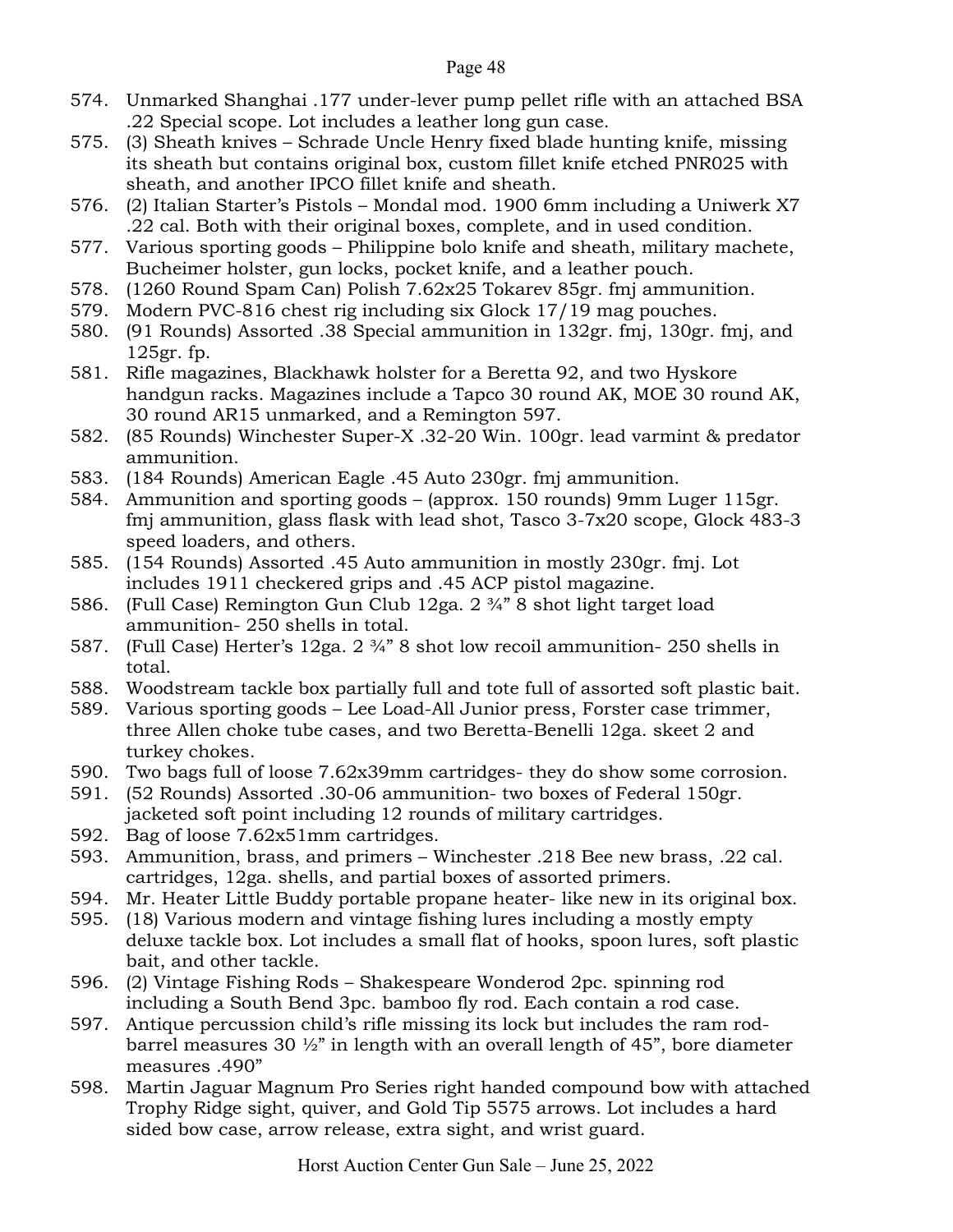- 599. Assorted ammunition (53 rounds) Winchester .30-30 Win. 170gr. and 150gr. power-point, (40 rounds) Hornady .44 Mag. 225gr. FTX, and a full box of Western 12ga.  $2 \frac{3}{4}$  5 shot.
- 600. Various Sporting Goods and Archery Accessories Sight Vice, Side Kick holster sz. 4, fletching jig and clamp, Trophy Ridge bow sight, arrow vanes, quiver of modern arrows, gun sleeve, Bud-K and Guide Gear bowie knives with their sheaths and boxes.
- 601. (4) Modern rifle scopes Bushnell Banner Dusk & Dawn 3-9x, Simmons 3-9x in a silver finish, and two Weaver K Series.
- 602. Post War German Nazi SA Dagger by B&A Solingen- blade is etched "Alles fur Deutchland" with the ricasso of the blade etched with the makers mark and then stamped "Germany". Quality post-war dagger made as souvenirs for US Soldiers. Measures 13 ½" in overall length.
- 603. (147 Rounds) Factory and loaded 7mm Rem. Mag. ammunition in 150gr. ballistic silvertip, 180gr. trophy bonded, 165gr. boat-tail, and others.
- 604. (3) Bowie Knives Western W49 bowie measuring 14 ½" in length, Parker Cut Co. 967 "Liberty Enlightening The World 1886-1986" measuring 15" and a Western W36 measuring 10".
- 605. (130 Rounds) Assorted .454 Casull ammunition in 250gr. jacketed hp, 260gr. fusion, 260gr. partition gold, 300gr. jhp/xtp, and 240gr. xtp/mag.
- 606. (6) Fixed Blade Hunting Knives Schrade 165DU, Cattaraugus, and four Ole Smoky with both stag and wood handles.
- 607. (244 Rounds) Loaded .44 Rem. Mag. ammunition in 236gr. cast lead, 240gr. soft point, and 225gr. lead hp.
- 608. Pine lift lid chest full of assorted muzzle loading related accessories 1978 scrimshaw carved powder horn of a Grizzly Bear, powder flask, ammo pouches, two boxes of .50 cal. maxi-ball bullets, and other supplies.
- 609. Assorted ammunition (54 rounds) 7mm-08 Rem. 139gr. btsp interlock light magnum including (80 rounds) 30-30 Win. 150gr. silvertip and loaded soft point.
- 610. (2) Folding knives Schrade Uncle Henry "Vietnam Veterans Memorial" commemorative folding knife and medal including a Mt. Ida "The Real McCoy" pocket knife and sharpening stone, both include a display box.
- 611. Assorted ammunition and fired brass (143 rounds) loaded .41 Rem. Mag. lead, (100+ rounds) .45 Auto M1911 ball, and a box of .401 Mag. fired brass.
- 612. Muzzle loading supplies Hornady .38 cal. 148gr. de wc bullets, .50 cal. 175gr. muzzle balls, percussion caps, embossed powder flask, and others.
- 613. (99 Rounds) Winchester and Federal .30-06 Springfield ammunition in 168gr. ballistic silvertip, 165gr. trophy bonded, and 180gr. powerpoint.
- 614. (8) Assorted fixed blade and folding knives Camillus 886 hunting knife, Winchester shell knife, Tomahawk "The Best Defender", and the remainder are either stamped Japan, China, or Pakistan.
- 615. (155 Rounds) Loaded .30-06 Springfield ammunition in both 130gr. hollow point and 180gr. boat tail.
- 616. Assorted ammunition (50 rounds) .380 Auto 95gr. jhp, (24 rounds) .32 Auto, (135 rounds) loaded .357 Mag, full and mostly full with one mostly empty box of .22 shorts.
- 617. RCBS RC single stage reloading press including a Lee .338 220gr. double cavity bullet mold and two full cans of Winchester 452AA and 296 ball powder.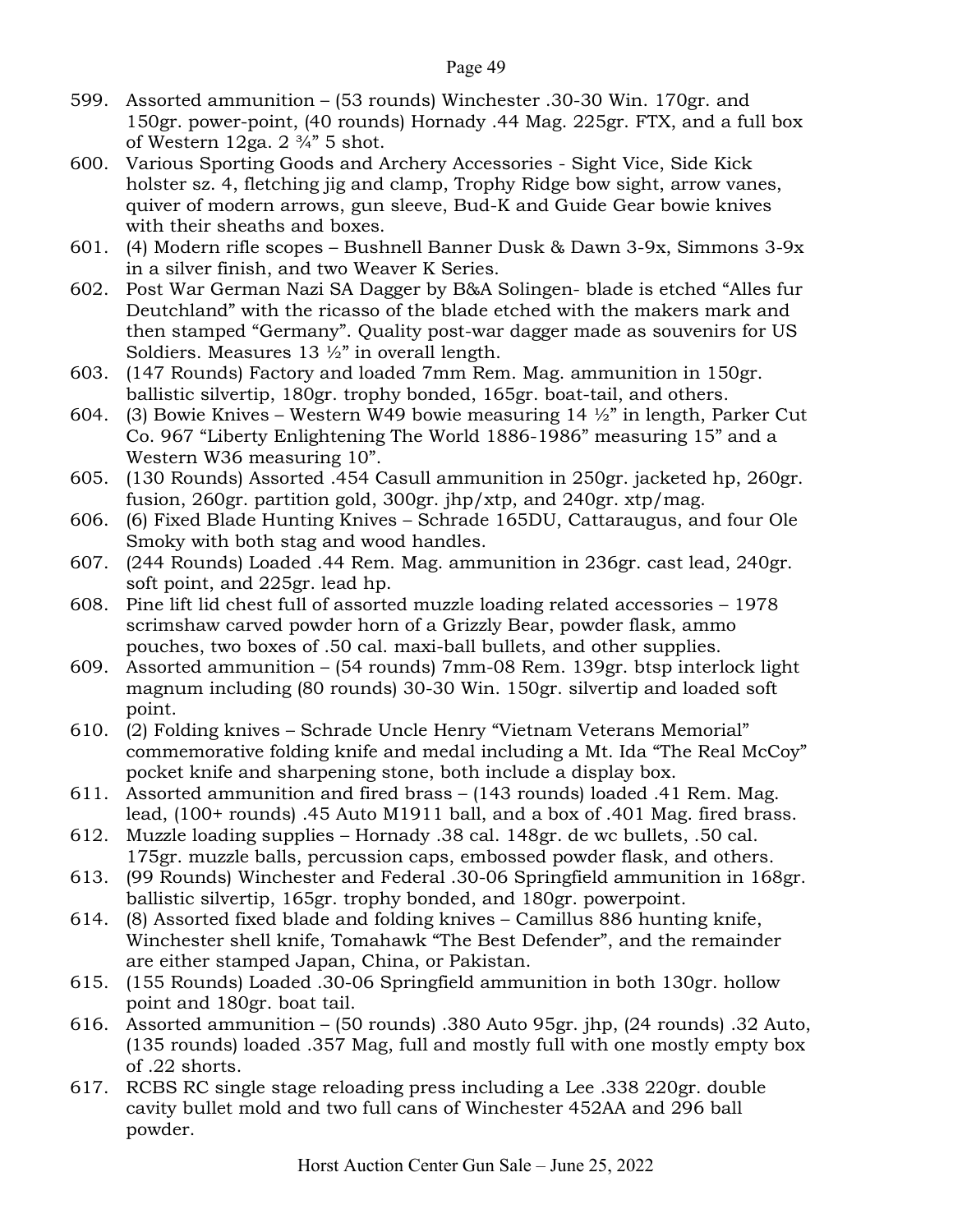- 618. Large grouping of fired brass in both .45 Auto and .38 Special.
- 619. RCBS .257 Roberts reloading die set including several bags and boxes of fired brass in both .257 Roberts and 6.5x55.
- 620. Assorted loose ammunition in 8mm Mauser fmj and soft point hunting rounds, .30-40 Krag, and .303 British.
- 621. RCBS .338-06 reloading die set including several boxes of bullets, brass, and cartridges. Partial box of Hornady FTX .338 200gr, (90 rounds) loaded cartridges, and related supplies.
- 622. Large grouping of mixed .25-06 Remington cartridges and fired brass.
- 623. Redding and RCBS 219 Donaldson Wasp reloading die sets including a Form & Trim Series D set, cartridges, and fired brass all for the 219 Donaldson Wasp.
- 624. Large grouping of mixed 6.5x55 Swedish cartridges and fired brass.
- 625. Assorted ammunition, primed and fired brass- cartridges in .30-06, 5.45x39 Russian, .38-55 Win, .270 Win, .32 Spl, primed .40-60 WCF brass, and others.
- 626. Large grouping of assorted cartridges and fired brass in 9mm Luger, .44 WCF, .45 Auto, .380 Auto, .44 S&W, .32 S&W Short & Long, .32 Auto, and others.
- 627. Large grouping of 12ga. and 20ga. shotgun ammunition- all full boxes except for two mostly full boxes. Remington 12ga. Game Loads, Federal 12ga. multipurpose, Remington 20ga. Sport Loads, Winchester 12ga. rifled slugs, and others.
- 628. Assorted ammunition (64 rounds) Remington .44 Rem. Mag. 240gr. sp and 180gr. semi-jacketed hp including (50 rounds) Blazer .22 long rifle. Remaining in fired brass.
- 629. Choke tubes, camouflage shooter's bag, and a leather long gun case. Chokes include a Trulock Win. 12ga. IC 720, Win-Brn-Moss 12ga. stainless skeet 2, H&R NEF SKT 12ga, Trulock Win. 12ga. Cyl. 730, 12ga. wrench, and others. (8 chokes in total)
- 630. Framed 2002 Ducks Unlimited Stamp Print of the Redhead Drake and Hen by Brian S. Blight. Frame measures 18" x 17".
- 631. (20 Rounds) Remington 8mm Mauser 170gr. sp including a Marksman Repeater .177 cal. air pistol.
- 632. Large grouping of modern and vintage daggers, folding knives, and short swords- most marked made in Pakistan and several show some rust to their blades.
- 633. Contemporary light cavalry style saber and scabbard including an earlier model Kukri knife with a decorated handle and blade but does show some rust. Sword measures 40" in length and the Kukri measures 19".
- 634. Modern tin advertisements for Remington and Laflin & Rand including a flat of firearm related ephemera that includes a Remington Sporting Firearms parts price list, Remington 1973 product knowledge reference book, catalogs, and others.
- 635. (4) Vintage Knights Templar Fraternal Swords- one guard is embossed OKF with a Globe "C" pommel with three others being unmarked all with a Knights Head pommel. Each measuring 33"-34", two with a smooth painted wooden grip with two others in fluted bone. All in as is condition.
- 636. (100 Rounds) Prvi Partizan .270 Win. 150gr. soft point ammunition.
- 637. (2 Boxes) References and fishing supplies Flow Troll bait box, metal tackle box, rope, Shooter's Bibles, misc. references, books, and magazines.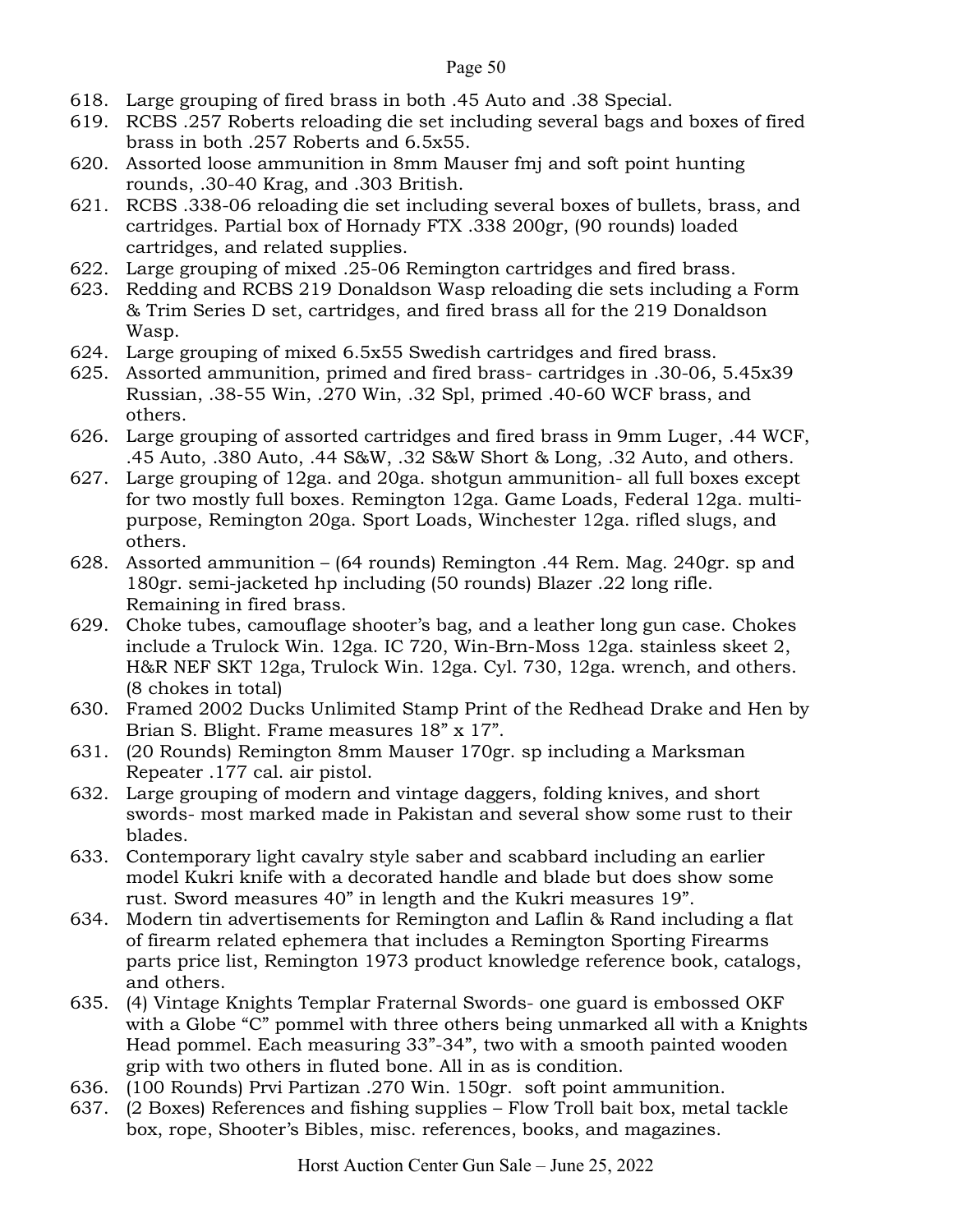- 638. (11) Partially full boxes of assorted 7mm reloading bullets- 413 in total.
- 639. Various sporting goods 300 Win. Mag. fired brass, various gun cleaning rods, paper targets, holsters, (80 rounds) loose .30 Carbine cartridges, muzzle loading balls, and others.
- 640. Decoys, traps, and long gun cases- vintage Styrofoam and cork Goose and Duck decoys, inflatable Turkey decoy, early single spring leg traps, Mole Trap, and four gun cases.
- 641. (26) PA Game Commission Working Together For Wildlife patches- dates ranging from 1984-2014.
- 642. Various sporting goods two spinning reels, casting reel, assorted game calls, Hogue S&W N Frame grips, Tapco vertical grip, leather and nylon holsters.
- 643. (26) Vintage PA Resident Fishing Licenses including a PA Trappers Association Pin- dates ranging from 1932-1975.
- 644. Assortment of loose shotgun shells, slugs, and buckshot in mostly 12ga. Lot does include a bag of 20ga. shells.
- 645. (2) Target rifle scopes Center Point Adventure Class 4-16x40mm rifle scope with attached rings including a Famous Maker 6-24x42mm rifle scope.
- 646. (2 Boxes) Various sporting goods Remington bore Squeeg-E's for various calibers and muzzle loading supplies. Includes a powder horn, Winchester .50 cal. Partition Gold sabots, TC 4-N-1 quick shot, and misc. supplies.
- 647. Fishing Supplies eight empty plastic tackle boxes, empty bait box, and two trolling buckets.
- 648. Large bundle of vintage spinning and casting rods, all well used and in as-is condition. Rods consist of Fenwick, Abu Garcia, True Temper, and others. Includes seven attached reels.
- 649. Box of vintage fishing tackle- Noll no. 80 fly tying kit, Garcia Sierra spoon lure display, small tackle trays with lures, vintage trap box with gun cleaning supplies, swivel seat mount for a boat, and others.
- 650. Assorted fishing gear and supplies including two recurve bows Fenwick Woodstream 2pc. surf spinning rod with an attached Okuma reel, hard sided rod case, Master Fishing Tackle 2pc. fly rod with an attached reel, catching net (has a hole), PH guide, lure color selector, spool of line, and recurve bows that are unmarked. All in well used condition.
- 651. Assorted fishing gear and supplies- Penn 65 Long Beach casting reel, Penn 285 casting reel, two tackle boxes and contents, tin bait boxes, spinning rod, and other supplies.
- 652. (Full Case) Federal Gold Medal Trap 12ga. 2 ¾" no. 8 shot target loads- 250 shells in total.
- 653. (4 Bricks) Federal Champion .22 long rifle 40gr. solid ammunition- 2000 rounds in total.
- 654. Large grouping of fired Winchester and Remington 12ga. hulls.
- 655. (Full Case) Fiocchi .410ga. 2 ½" no. 8 shot VIP target loads- 250 shells in total.
- 656. (200 Rounds) Winchester .454 Casull 200gr. jacketed flat point hunting ammunition.
- 657. Dillon Precision RL550 reloading press with an attached 9mm die setincludes a soft cover and cartridge bin. Metal to the press shows light surface rust.
- 658. (2 Bricks and a Value Pack) CCI .22 long rifle in Quiet-22 and AR-Tactical rounds- 1300 rounds in total.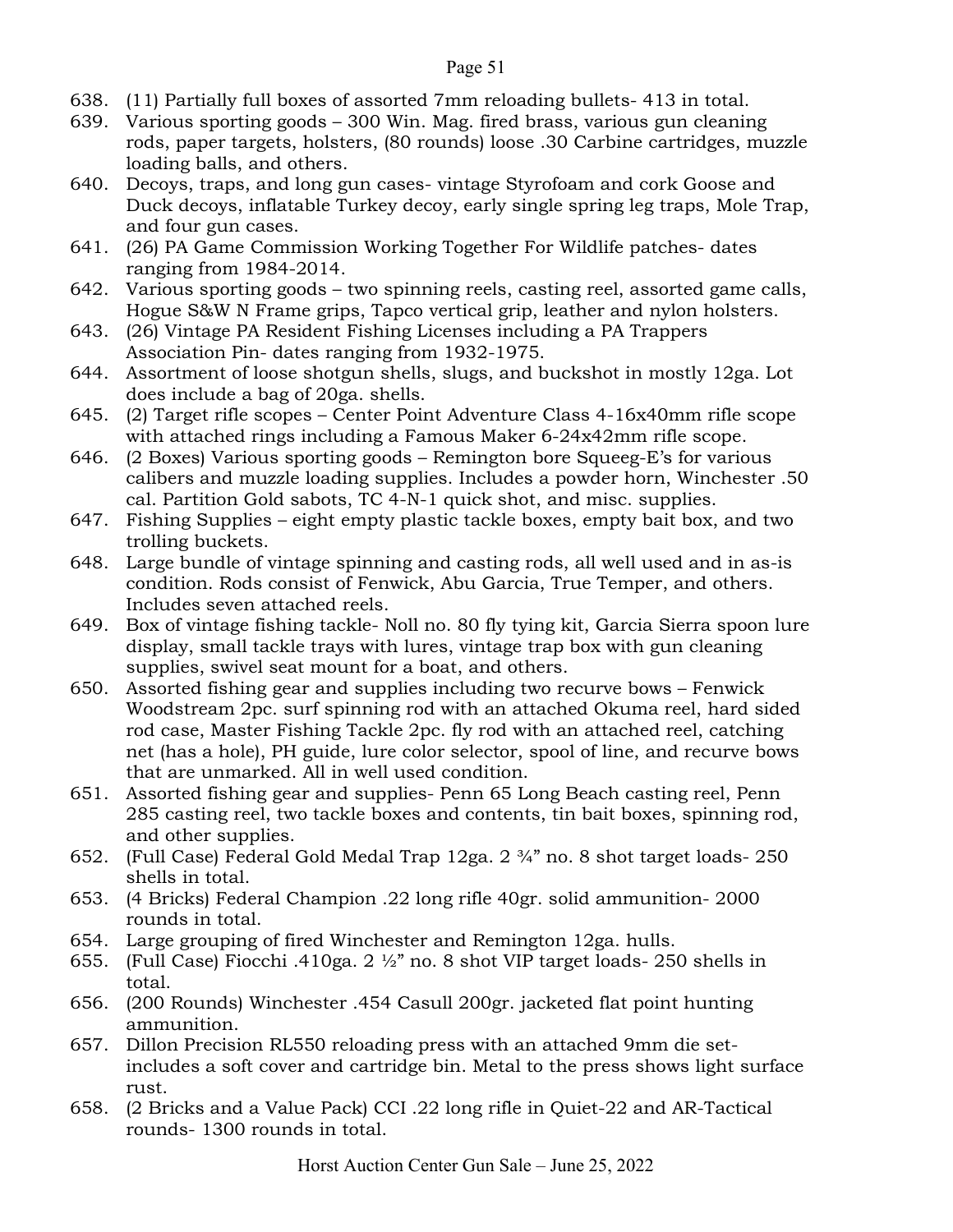- 659. (100 Rounds) Hornady Custom .358 Win. 200gr. soft point ammunition.
- 660. (Full Case) Winchester 28ga. 2 ¾" no. 9 shot target loads- 250 shells in total.
- 661. Large grouping of Claybuster 28ga. replacement wads- approx. 4000+ in total.
- 662. (Full Case) Federal .30-30 Win. 1450gr. soft point flat nose ammunition- 200 rounds in total.
- 663. (741 Rounds) Loaded .38 Special cartridges in semi jacketed hollow point, lead hollow point, lead semi-wadcutter, and lead round nose flat point.
- 664. (Full Case) Federal Gold Medal Trap 12ga. 2 ¾" no.8 shot target loads- 250 shells in total.
- 665. (300 Rounds) American Eagle .45 Auto 230gr. metal case bullet ammunition.
- 666. Large grouping of shotshell reloading supplies- fired 20ga. hulls, 28ga. replacement wads, 16ga. fiber wads, 16ga. power piston wads, 16ga. spacer cards, and others.
- 667. (Full Case) Winchester AA-HS .410ga. 2 ½" no. 9 shot target loads- 250 shells in total.
- 668. (18 Boxes) Assorted .22 cal. reloading bullets- majority of the boxes are full to half full with a couple being  $1/3$  full. (17+ lbs. of bullets in total)
- 669. (180 Rounds) Bullseye .454 Casull 300gr. speer jacketed soft point ammunition.
- 670. (500 Rounds) Loaded 10mm Auto 175gr. lead semi-wadcutter ammunition.
- 671. (Full Case) Fiocchi 28ga.  $2\frac{3}{4}$ " no. 8 shot ammunition- 250 shells in total.
- 672. (175 Rounds) Bullseye .454 Casull 300gr. speer jacketed soft point ammunition.
- 673. (2 Buckets) Loaded 20ga. shotgun shells using Federal Top Gun and Remington hulls. Largest bucket is 10 ½" in height and 12" in diameter.
- 674. (2 Bricks and a Value Pack) CCI and Fiocchi .22 long rifle ammunition- 1300 rounds in total.
- 675. (Full Case) Remington Gun Club 12ga. 2 ¾" no. 7 ½ shot target loads- 250 shells in total.
- 676. (80 Rounds) Federal and HSM .45-70 Government ammunition 60 rounds in 300gr. sierra pro-hunter hp fn and 20 rounds Cowboy Action 405gr. lead round nose flat point.
- 677. (4) RCBS and (1) Lyman reloading die sets in .358 Win, 7mm TC/U, .30-06, .308 Win, and .38 Spec.
- 678. (Full Case) Rio 12ga.  $2 \frac{3}{4}$ " no. 7  $\frac{1}{2}$  shot target load ammunition- 250 shells in total.
- 679. (200 Rounds) Hansen .30-06 Springfield 150gr. full metal jacket ammunition.
- 680. (60 Rounds) Hornady and Winchester .45-70 Government ammunition in 325gr. evolution, 300gr. jhp, and 300gr. partition gold.
- 681. (Approx. 130 lbs.) Hard cast lead Saeco and RCBS ingots.
- 682. (450 Rounds) Centurion 5mm 30gr. hp rimfire magnum ammunition.
- 683. (7 Boxes) Assorted .41 cal. reloading bullets- includes a large box of .41 Mag. 215 gr. swc, 210ga. swc, and many 210gr. jhc and fmj-fp. All mostly full boxes.
- 684. (Full Case) Remington Gun Club 20ga. 2 ¾" no. 8 shot target loads- 250 shells in total.
- 685. (200 Rounds) Hansen .30-06 Springfield 150gr. full metal jacket ammunition.
- 686. Soft sided handgun case with (5) Mec-Gar Browning Hi-Power 10 round 9mm pistol magazines and cleaning supplies. Lot also includes two hard sided long gun cases.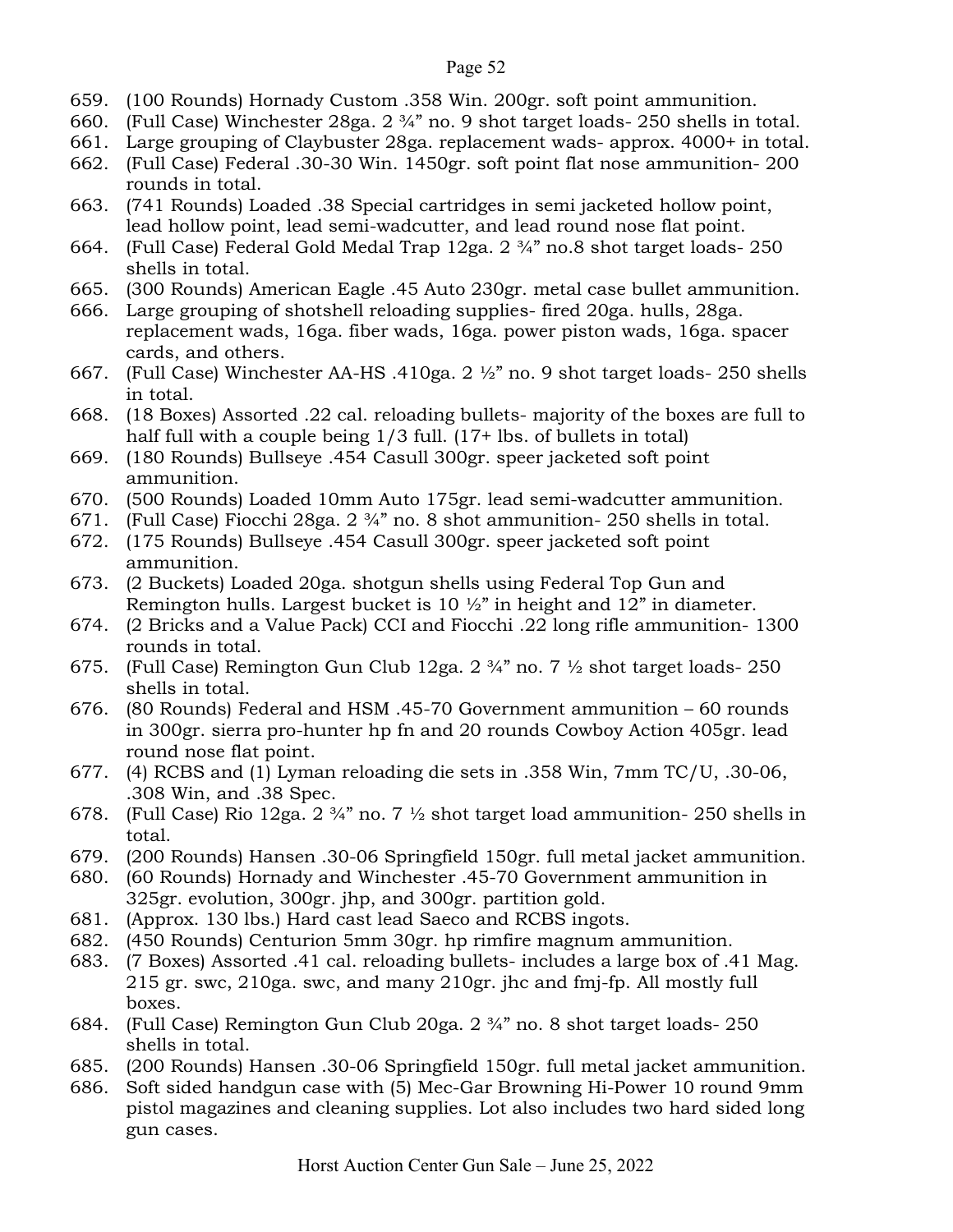- 687. (140 Rounds) Remington and Winchester .25-06 Rem. ammunition 80 rounds in core-lokt 120gr. psp, 40 rounds in 115gr. ballistic silvertip, and 20 rounds in loaded 100gr. soft point.
- 688. (Full Case) Remington Premier STS 20ga. 2 ¾" no. 9 shot target loads- 250 shells in total.
- 689. Large grouping of assorted .22 Winchester Magnum ammunition- approx. 900+ rounds in total.
- 690. (500 Rounds) Loaded .38 Special ammunition in 148gr. hbwc, 150gr. swc, 160gr. speer jacket, 158gr. swc hp, 150gr. bbwc, 125gr. jhp, and others.
- 691. (Full Case) Estate 20ga. 2 ¾" no. 8 shot ammunition- 250 shells in total.
- 692. (250 Round Ammo Can) IMI Systems 7.62x51mm 150gr. fmj ammunition.
- 693. (7) Lee, Lyman, and Pacific reloading die sets in .454 Casull, (2) 9mm, .357 Mag, 7.62x39, .30-30, and .30 M1.
- 694. (275 Rounds) Assorted .22 Hornet ammunition in 35gr. V-Max, 42gr. Calhoon, 46gr. hp, and 45gr. psp.
- 695. (Full Case) Fiocchi 28ga. 2 ¾" no. 8 shot VIP target loads- 250 shells in total.
- 696. (Box of 1000) Winchester WLR large rifle primers for standard rifle loads.
- 697. (Full Case) Federal Auto Match .22 long rifle 20gr. solid ammunition- 3,250 rounds in total.
- 698. (Box of 1000) CCI no. 450 small rifle magnum primers.
- 699. (500 Rounds) Loaded .41 Rem. Mag. 215gr. lead semi wadcutter ammunition.
- 700. (160 Rounds) Federal and Speer .25-06 Rem. ammunition 40 rounds in 117gr. btsp, 20 rounds in 115gr. nosler partition, 60 rounds in 117gr. hishok sp, and 40 rounds in Nitrex 120gr.
- 701. (Full Case) Fiocchi 28ga. 2 ¾" no. 8 shot VIP target load ammunition- 250 shells in total.
- 702. Large grouping of .22 cal. birdshot and shotshells- approx. 700 rounds in total.
- 703. (76 Rounds) Factory and loaded .358 Win. 180gr. Hornady 3577, 180gr. Speer 4229, and 200gr. Silvertip.
- 704. (Full Case) Remington STS Light Handicap 12ga. 2 ¾" no. 8 shot trap loads-250 shells in total.
- 705. (245 Rounds) Loaded .45-70 Government ammunition- lot includes one box of Remington 405gr. soft point, also 500gr. Montana Swaying lead, 335gr. fphp, 330gr. fphp, and others. Good grouping.
- 706. (150 Rounds) Black Hills 5.56mm 55gr. fmj ammunition.
- 707. (229 Rounds) Loaded .30 Herrett ammunition in 135gr. Sierra spitzer, 110gr. Sierra round nose, 125gr. Sierra 2120 pointed soft point, and others.
- 708. (Full Case) Remington Gun Club 12ga. 2 ¾" no. 7 ½ shot target loads- 250 shells in total.
- 709. Large grouping of CCI, Aguila, and Federal .22 cal. ammunition in mostly long rifle, does include a box of CB's- 1350 rounds in total.
- 710. (135 Rounds) Winchester and Imperial .38-55 Win. 255gr. soft point ammunition.
- 711. (Full Case) Estate 20ga. 2 ¾" no. 8 shot ammunition- 250 shells in total.
- 712. (5) RCBS and Lyman reloading die sets in .22 Hornet, .223 Rem, .375 H&H Mag, and .222 Rem. Lot includes an RCBS .22-.25 decap die.
- 713. M1 Carbine cartridges, magazines, and pouches- (200 Rounds) .30 Carbine 110gr. hollow sp and 93gr. fmj including (9) assorted rifle magazines, two mag pouches, and a cleaning rod. Magazines show some slight surface rust.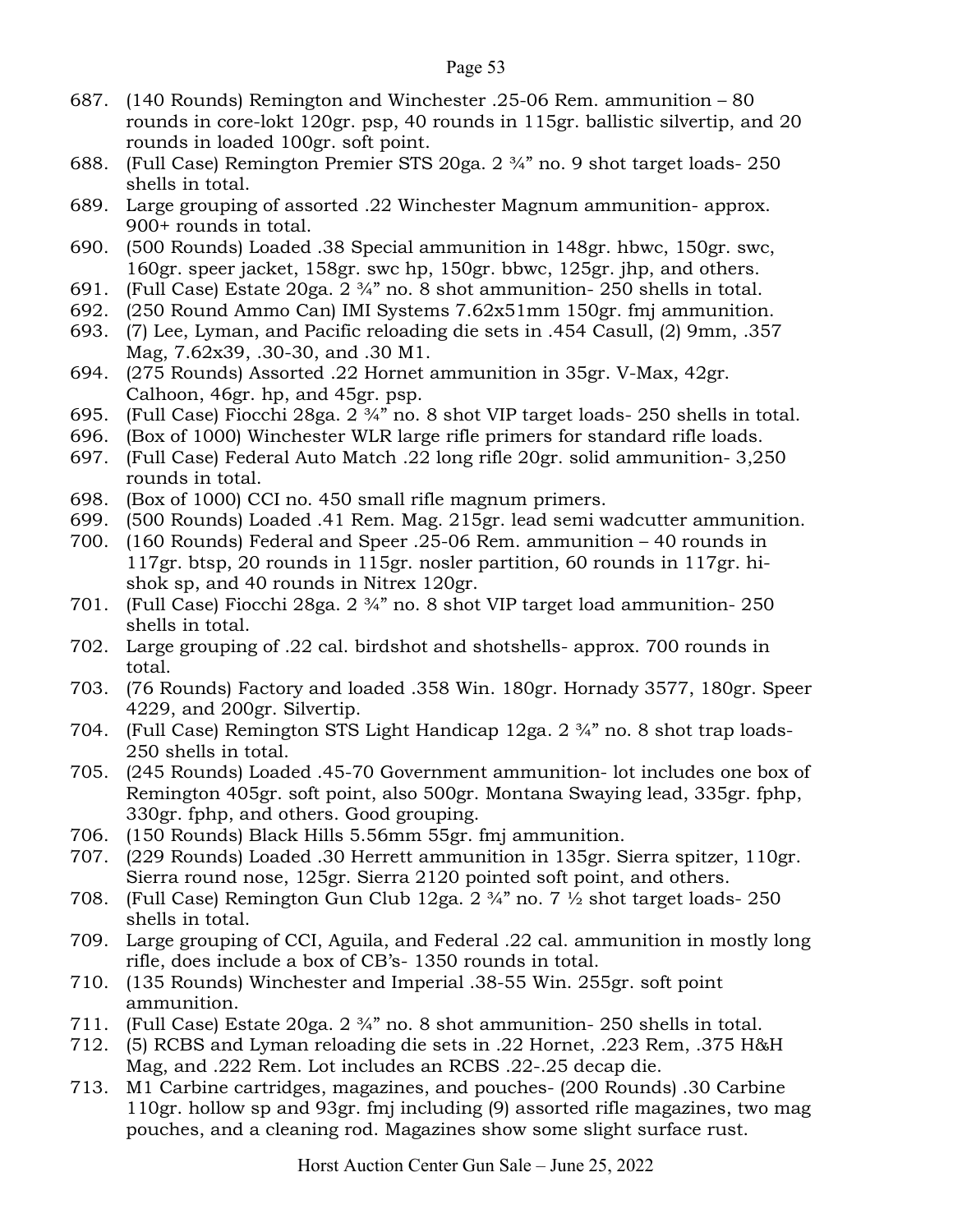- 714. (10 Boxes) Loaded 28ga. 2 ¾" shotgun ammunition- several boxes contain mixed shells.
- 715. Hornady Custom Grade .25-35 Win. die set including (100 rounds) .25-35 Win. ammunition in both Winchester 117gr. soft point and loaded 100gr. fpgc.
- 716. (12 Boxes) Loaded .410ga. 2 ½" shotgun ammunition- several boxes contain mixed shells in no. 8 ½ and no. 9 shot.
- 717. (500 Rounds) Assorted .17HMR ammunition in including (50 rounds) Hornady .17 Mach2 and (50 rounds) Winchester .17 Win. Super Mag. 20gr. varmint.
- 718. (10 Boxes) Loaded 12ga.  $2 \frac{3}{4}$ " no. 7  $\frac{1}{2}$  shot ammunition- 250 shells in total.
- 719. (261 Rounds) Loaded .35 Remington ammunition in mostly 160gr. cast round nose and other lead ammunition.
- 720. (14) Lee factory crimp and decapping dies in .45 Colt, .30/40 Krag, .30-06, .38-55, .45/70, .30-30, .25-35, .300 Savage, 8x57, .35 Rem, .38 Spec, and .44 Spec.
- 721. Large grouping of assorted .410ga. shotgun shells, slugs, and buckshot. Mixed factory and loaded shells, all full or mostly full boxes.
- 722. (200 Rounds) Loaded .30-06 Springfield ammunition in mostly 165gr. Sierra bt game king including 168gr. bthp and 210gr. gc.
- 723. (187 Rounds) Loaded 7mm-08 Rem. ammunition in 120gr. Sierra spitzer, 160gr. bt spitzer, 150gr. lead gc, and others.
- 724. (10 Boxes) Remington Game Load 20ga. 2 ¾" no. 8 shot ammunition- 250 shells in total.
- 725. Military ammo can containing (110 rounds) assorted .30-06 Springfield ammunition in 165gr. fail safe, 180gr. soft point, and others.
- 726. (13 Boxes) Assorted gas checks in .22, .25, 7mm, .30, .45, .32, .357, and .38. Full, mostly full, and partial boxes.
- 727. (15 Boxes) Winchester and Remington 12ga. 2 ¾" shotgun shells.
- 728. Military ammo can containing (147 rounds) loaded .30-06 hollow point ammunition in 8 round Garand clips.
- 729. (5 Bricks) Partially full assorted .22 long rifle ammunition- (450 rounds) Wildcat  $22$ , (450 rounds) Aguila 22, (450 rounds) Yellow Jacket 22, (350 rounds) SK rifle match, and (150 rounds) Remington 22 Target.
- 730. (Full Case) Rio Top Target 20ga. 2 ¾" no. 8 shot ammunition- 250 shells in total.
- 731. (9 Boxes) Assorted .38 cal. reloading bullets in 158gr. swc/hp, 180GR. xtp, 170gr. jhc, 170gr. fmj, 158gr. jhc, and 180gr. fmj. All boxes are full or mostly full, couple half+.
- 732. (12 Boxes) Winchester, Remington, and Federal 12ga. 3" and 2 ¾" Magnum Turkey Loads, OO Buckshot, and other shotshells.
- 733. (200 Rounds) Assorted 7.62x39mm ammunition in 123gr. soft point, lead core hollow point, and loaded rounds in 130gr. spire point, 110gr. gchp, and 155gr. round nose.
- 734. (22 Boxes) Assorted 20ga. 3" and 2 ¾" rifled slugs and buckshot.
- 735. (6) RCBS reloading die sets in .35 Rem, 6.5 Jap, .38 Spec, .357 Mag swc, .44 Mag swc, and .25-20 with a .218 Bee die.
- 736. (300+ rounds) Loaded .22 Hornet ammunition- lot includes a box of Winchester 46gr. hp varmint loads. Remaining rounds are in 45gr. berger, 35gr. V-Max, 47gr. gc, and others.